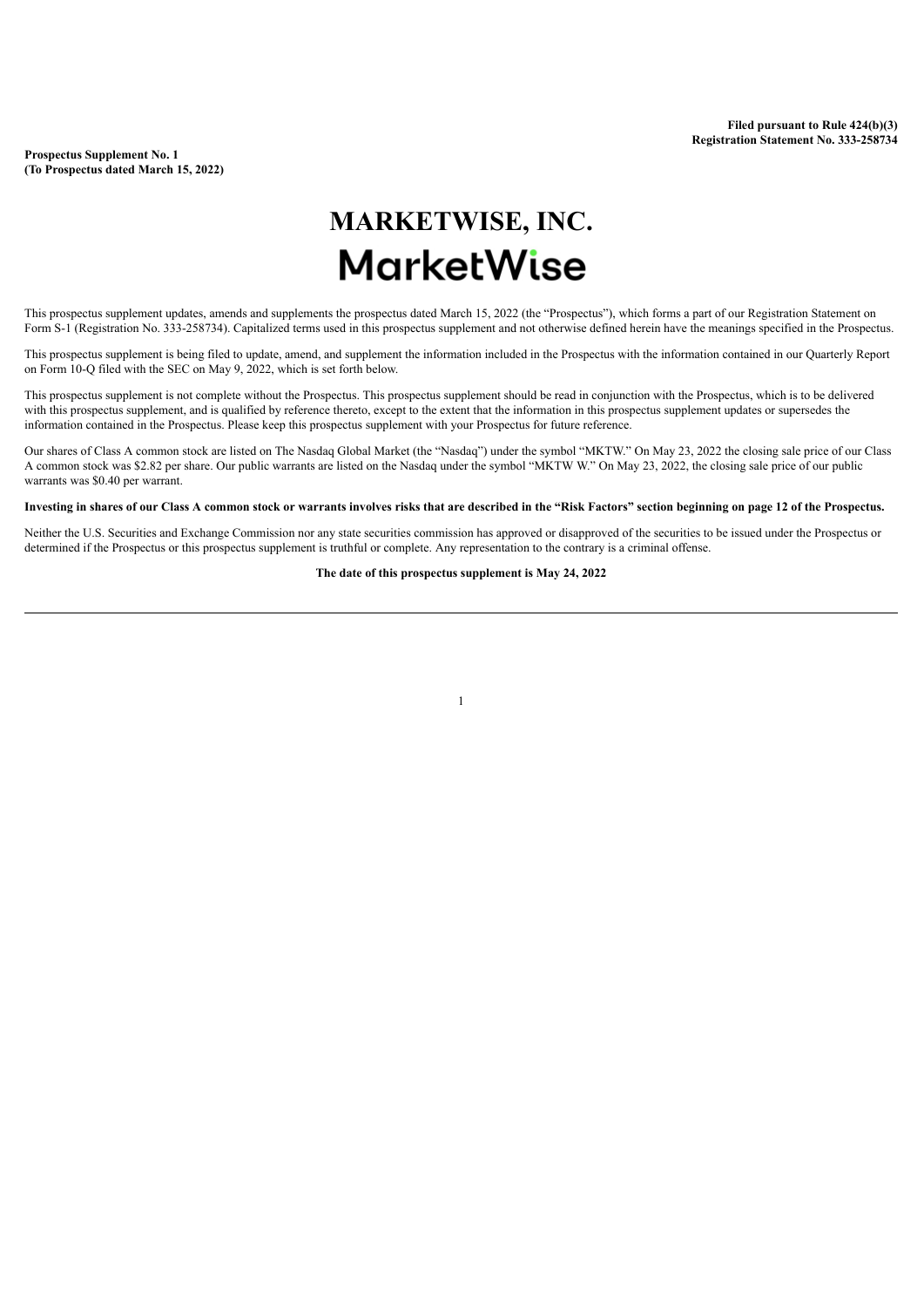# **UNITED STATES SECURITIES AND EXCHANGE COMMISSION**

**Washington, D.C. 20549**

# **FORM 10-Q**

☑ QUARTERLY REPORT PURSUANT TO SECTION 13 OR 15(d) OF THE SECURITIES EXCHANGE ACT OF 1934

For the quarterly period ended March 31, 2022

OR

☐ TRANSITION REPORT PURSUANT TO SECTION 13 OR 15(d) OF THE SECURITIES EXCHANGE ACT OF 1934

For the transition period from to

**Commission File Number: 001-39405**

# **MarketWise, Inc.**

(Exact Name of Registrant as Specified in Its Charter)

**Delaware 87-1767914**

(State or other jurisdiction of incorporation or organization)

**1125 N. Charles Street Baltimore, Maryland 21201** (Address of principal executive offices) (Zip Code)

(Address of principal executive offices, including zip code)

**(888) 261-2693**

(Registrant's telephone number, including area code)

(Former name or former address, if changed since last report)

Securities registered pursuant to Section 12(b) of the Act:

**Title of each class Trading Symbol(s) Name of each exchange on which registered**

(I.R.S. Employer Identification Number)

**Class A common stock, \$0.0001 par value per share MKTW The Nasdaq Stock Market LLC Warrants to** purchase Class **A** common stock **MKTWW The Nasdaq Stock Market LLC** 

Indicate by check mark whether the registrant (1) has filed all reports required to be filed by Section 13 or 15(d) of the Securities Exchange Act of 1934 during the preceding 12 months (or for such shorter period that the registrant was required to file such reports), and (2) has been subject to such filing requirements for the past 90 days. ☑ Yes  $\Box$  No

Indicate by check mark whether the registrant has submitted electronically every Interactive Data File required to be submitted pursuant to Rule 405 of Regulation S-T (§232.405 of this chapter) during the preceding 12 months (or for such shorter period that the registrant was required to submit such files).  $□$  Yes  $□$  No

Indicate by check mark whether the registrant is large accelerated filer, an accelerated filer, a non-accelerated filer, a smaller reporting company, or an emerging growth company. See the definitions of "large accelerated filer," "accelerated filer," "smaller reporting company," and "emerging growth company" in Rule 12b-2 of the Exchange Act.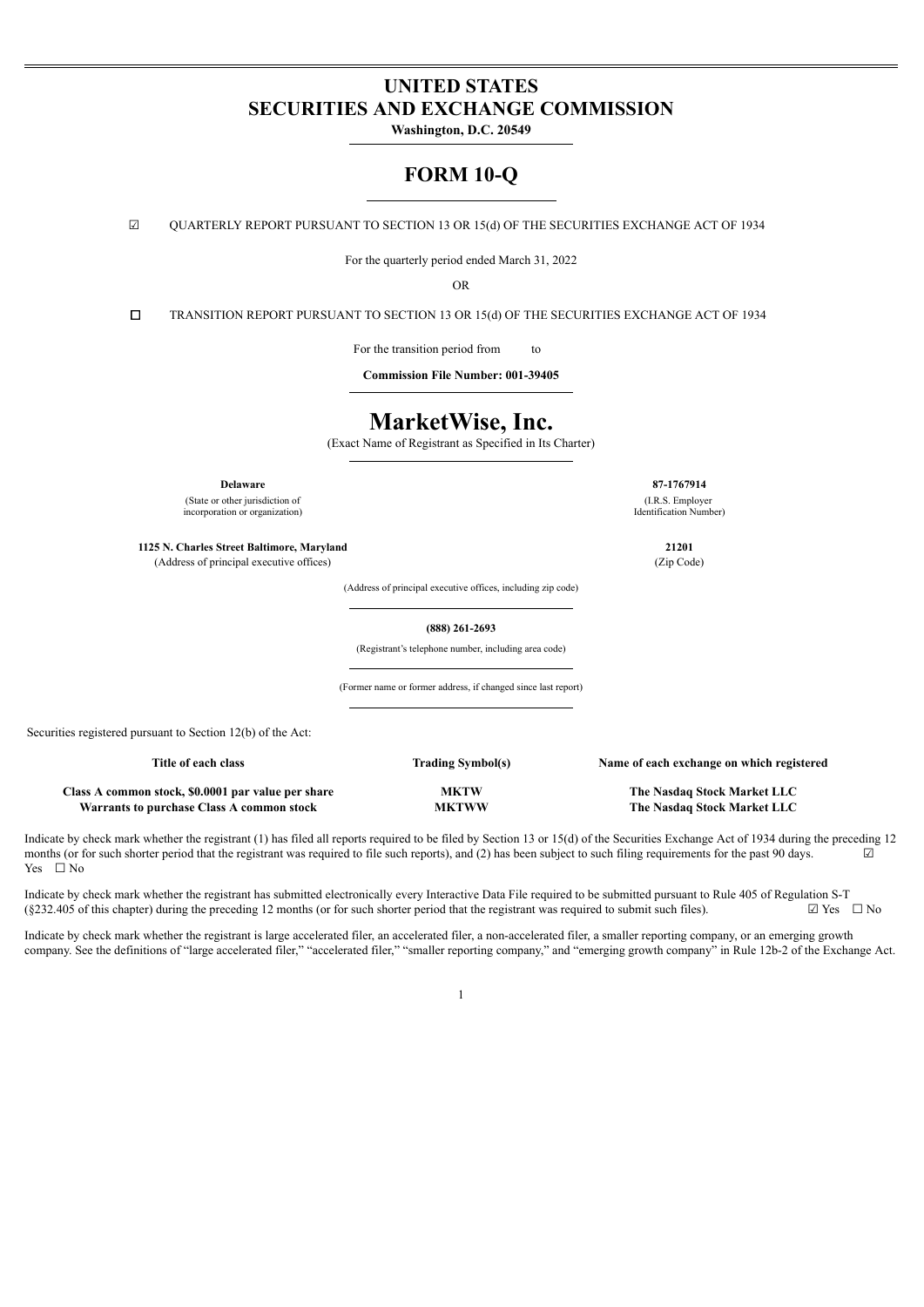| Large accelerated filer | Accelerated filer         | $\sqrt{ }$ |
|-------------------------|---------------------------|------------|
| Non-accelerated filer   | Smaller reporting company |            |
|                         | Emerging growth company   | ☑          |

If an emerging growth company, indicate by check mark if the registrant has elected not to use the extended transition period for complying with any new or revised financial accounting standards provided pursuant to Section 12 (a) of the Exchange Act.  $\Box$ 

Indicate by check mark whether the registrant is a shell company (as defined in Rule 12b-2 of the Exchange Act).  $\Box$  Yes  $\Box$  No

As of May 5, 2022, there were 27,284,685 shares of the registrant's Class A common stock and 291,092,303 shares of the registrant's Class B common stock, each with a par value of \$0.0001 per share, outstanding.

 $\overline{2}$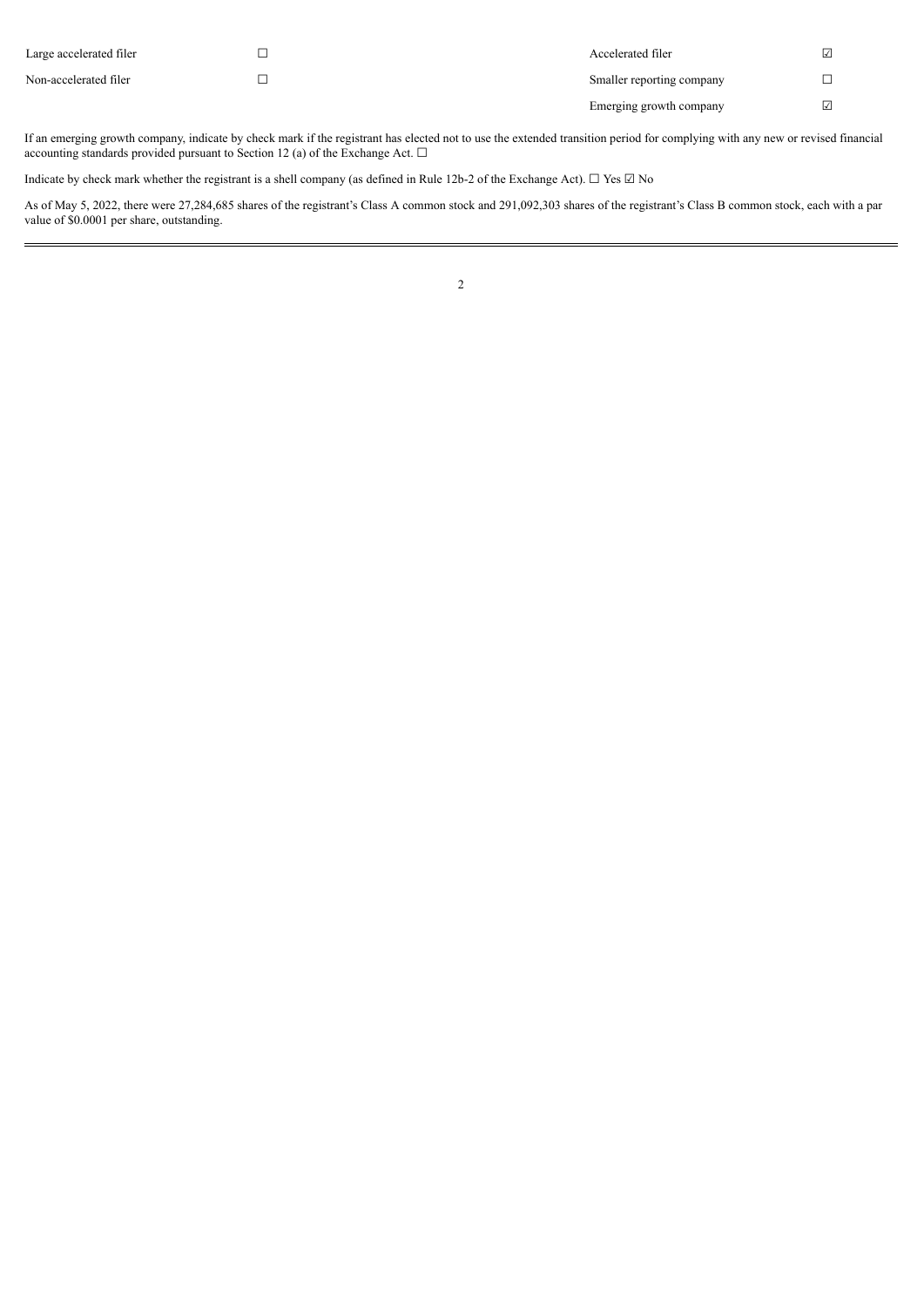# **TABLE OF CONTENTS**

|                   |                                                                                                                                                         | Page             |
|-------------------|---------------------------------------------------------------------------------------------------------------------------------------------------------|------------------|
| PART I.           | <b>FINANCIAL INFORMATION</b>                                                                                                                            | $\overline{4}$   |
| Item 1.           | <b>Financial Statements</b>                                                                                                                             | 5                |
|                   | Condensed Consolidated Balance Sheets as of March 31, 2022 and December 31, 2021 (unaudited)                                                            | <u>5</u>         |
|                   | Condensed Consolidated Statement of Operations for Three Months Ended March 31, 2022 and 2021 (unaudited)                                               | $\overline{1}$   |
|                   | Condensed Consolidated Statements of Comprehensive Loss for the Three Months Ended March 31, 2022 and 2021<br>(unaudited)                               | 8                |
|                   | Condensed Consolidated Statements of Changes in Shareholders' Deficit / Members' Deficit for the Three Months Ended<br>March, 2022 and 2021 (unaudited) | $\overline{9}$   |
|                   | Condensed Consolidated Statements of Cash Flows for the Three Months Ended March 31, 2022 and 2021 (unaudited)                                          | 11               |
|                   | Notes to the Condensed Consolidated Financial Statements (unaudited)                                                                                    | $\overline{12}$  |
| Item 2.           | Management's Discussion and Analysis of Financial Condition and Results of Operations                                                                   | 31               |
| Item 3.           | <b>Ouantitative and Oualitative Disclosures About Market Risk</b>                                                                                       | 50               |
| Item 4.           | <b>Controls and Procedures</b>                                                                                                                          | <u>51</u>        |
| PART II.          | <b>OTHER INFORMATION</b>                                                                                                                                | 52               |
| Item 1.           | <b>Legal Proceedings</b>                                                                                                                                | 52               |
| Item 1A.          | <b>Risk Factors</b>                                                                                                                                     | 53               |
| Item 2.           | Unregistered Sales of Equity Securities and Use of Proceeds                                                                                             | 54               |
| Item 3.           | <b>Defaults Upon Senior Securities</b>                                                                                                                  | 54               |
| Item 4.           | <b>Mine Safety Disclosures</b>                                                                                                                          | $\underline{54}$ |
| Item 5.           | Other Information                                                                                                                                       | 54               |
| Item 6.           | <b>Exhibits</b>                                                                                                                                         | 54               |
| <b>Signatures</b> |                                                                                                                                                         | 55               |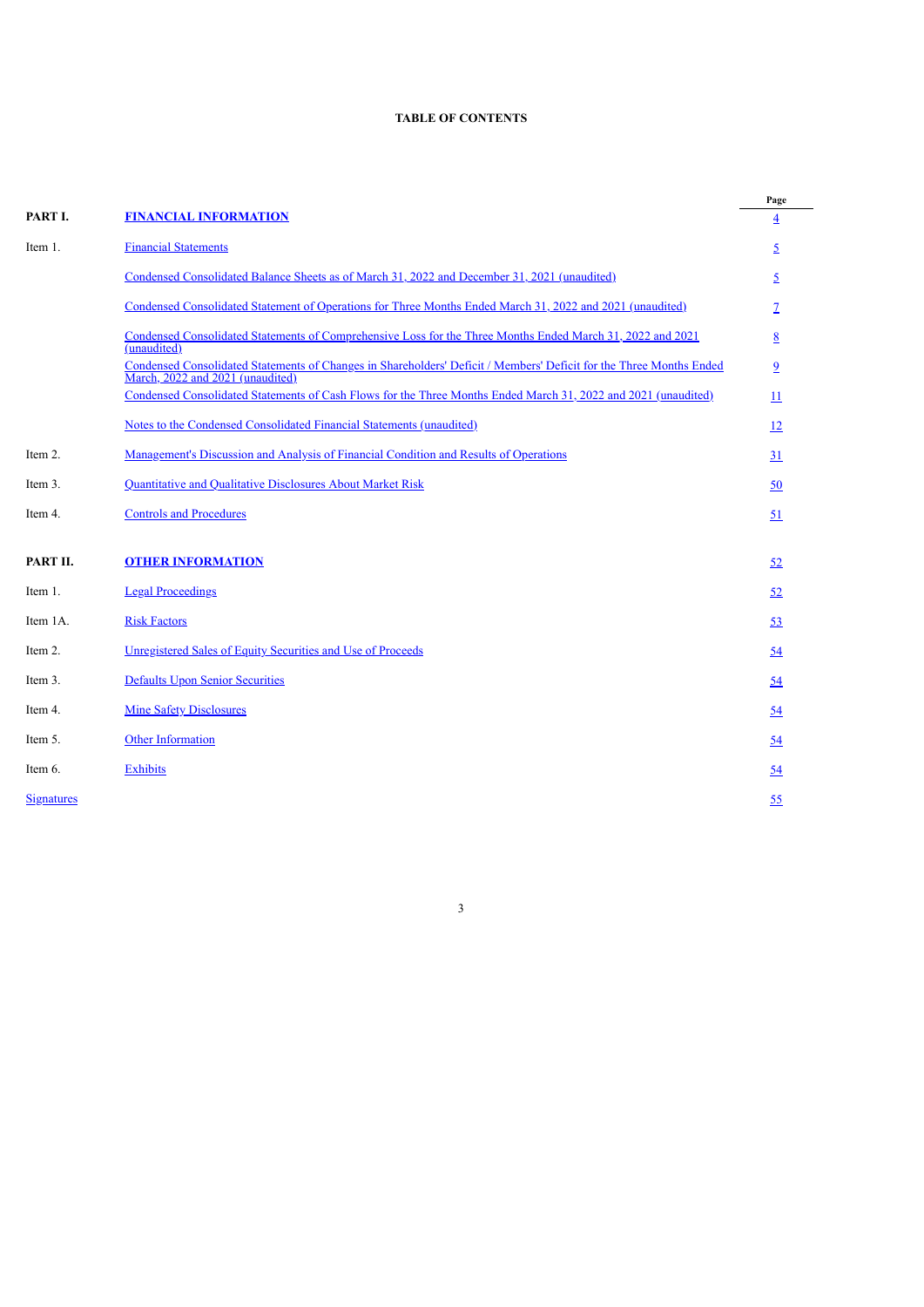# **CAUTIONARY STATEMENT REGARDING FORWARD-LOOKING STATEMENTS**

This Quarterly Report on Form 10-Q contains statements that are forward-looking statements within the meaning of federal securities law, and as such are not historical facts. This includes, without limitation, statements regarding our financial position and business strategy, and the plans and objectives of management for our future operations. Such statements can be identified by the fact that they do not relate strictly to historical or current facts. When used in this report, words such as "anticipate," "believe," "continue," "could," "estimate," "expect," "intend," "may," "might," "plan," "possible," "potential," "predict," "project," "should," "strive," "would," and similar expressions may identify forward-looking statements, but the absence of these words does not mean that a statement is not forward-looking. Forward-looking statements are predictions, projections, and other statements about future events that are based on current expectations and assumptions and, as a result, are subject to risks and uncertainties. Many factors could cause actual future events to differ materially from the forward-looking statements in this report, including, but not limited to:

- our ability to attract new subscribers and to persuade existing subscribers to renew their subscription agreements with us and to purchase additional products and services from us:
- our ability to adequately market our products and services, and to develop additional products and product offerings;
- our ability to manage our growth effectively, including through acquisitions;
- failure to maintain and protect our reputation for trustworthiness and independence;
- our ability to attract, develop, and retain capable management, editors, and other key personnel;
- our ability to grow market share in our existing markets or any new markets we may enter;
- adverse or weakened conditions in the financial sector, global financial markets, and global economy;
- our ability to respond to and adapt to changes in technology and consumer behavior;
- failure to successfully identify and integrate acquisitions, or dispose of assets and businesses;
- our public securities' potential liquidity and trading;
- the impact of the regulatory environment and complexities with compliance related to such environment;
- the impact of the COVID-19 pandemic;
- our future capital needs;
- our ability to maintain an effective system of internal control over financial reporting, and to address and remediate existing material weaknesses in our internal control over financial reporting;
- our ability to maintain and protect our intellectual property; and
- other factors detailed under the section of this Quarterly Report on Form 10-Q entitled "Risk Factors."

These forward-looking statements are based on information available as of the date of this report and current expectations, forecasts, and assumptions, and involve a number of judgments, risks, and uncertainties. Additionally, as a result of a number of known and unknown risks and uncertainties, our actual results or performance may be materially different from those expressed or implied by these forward-looking statements. Accordingly, forward-looking statements should not be relied upon as representing our views as of any subsequent date, and we do not undertake any obligation to update forward-looking statements for any reason, except as may be required under applicable securities laws.

4

# <span id="page-4-0"></span>**PART 1—FINANCIAL INFORMATION**

### <span id="page-4-1"></span>**Item 1. Financial Statements.**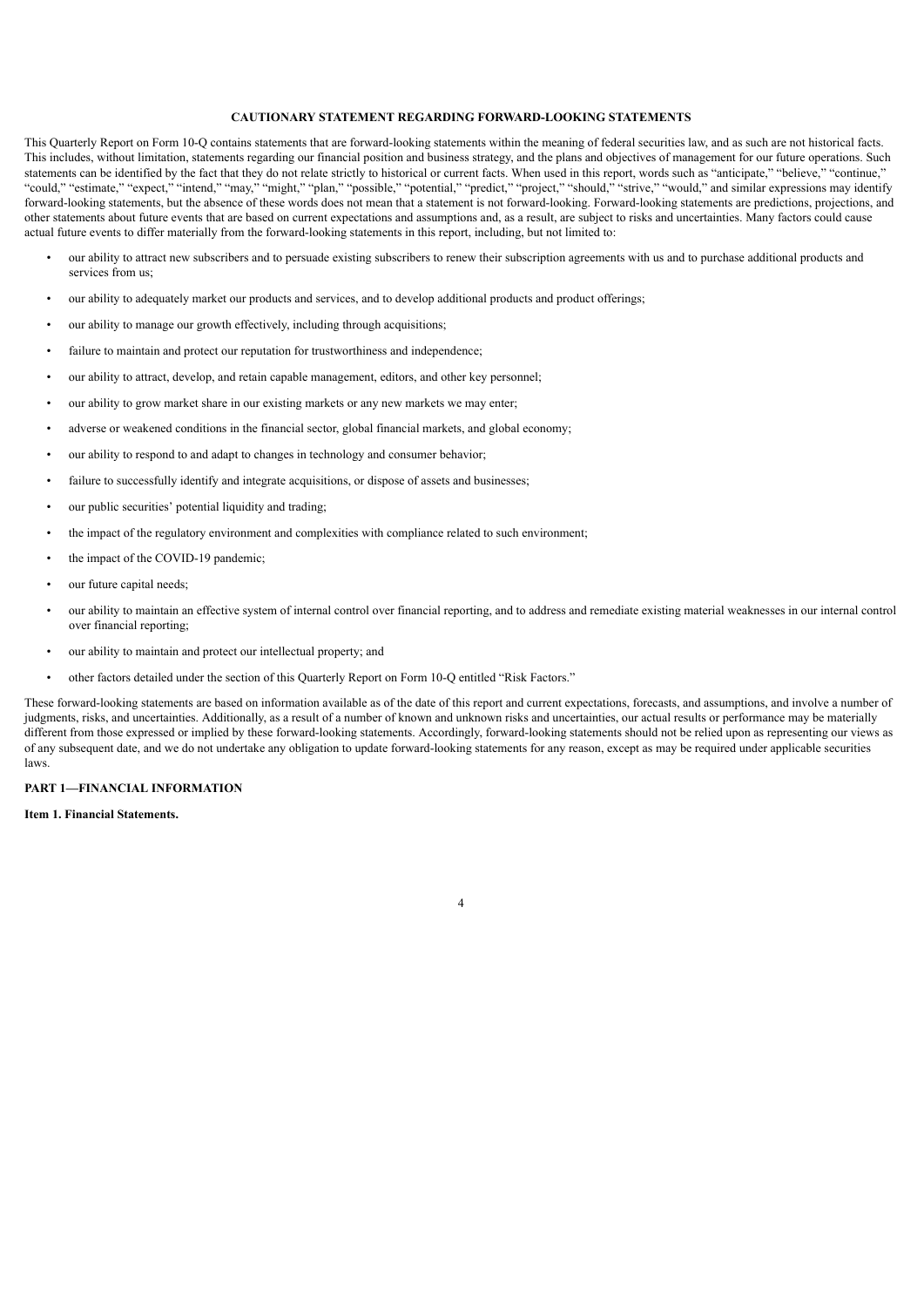#### **Condensed Consolidated Balance Sheets (Unaudited)**

*(In thousands, except share and per share data)*

<span id="page-5-0"></span>

|                                                                                                                                                                                            | March 31, 2022           | December 31, 2021       |
|--------------------------------------------------------------------------------------------------------------------------------------------------------------------------------------------|--------------------------|-------------------------|
| <b>Assets</b>                                                                                                                                                                              |                          |                         |
| Current assets:                                                                                                                                                                            |                          |                         |
| Cash and cash equivalents                                                                                                                                                                  | \$<br>125,737            | $\mathbb{S}$<br>139,078 |
| Accounts receivable                                                                                                                                                                        | 16,412                   | 7,805                   |
| Prepaid expenses                                                                                                                                                                           | 11,709                   | 13,043                  |
| Related party receivables                                                                                                                                                                  | 185                      | 496                     |
| Related party notes receivable, current                                                                                                                                                    | 302                      | 298                     |
| Restricted cash                                                                                                                                                                            | 500                      | 500                     |
| Deferred contract acquisition costs                                                                                                                                                        | 88,441                   | 82,685                  |
| Other current assets                                                                                                                                                                       | 1,488                    | 2,484                   |
| Total current assets                                                                                                                                                                       | 244,774                  | 246,389                 |
| Property and equipment, net                                                                                                                                                                | 1.099                    | 1,188                   |
| Operating lease right-of-use assets                                                                                                                                                        | 10,316                   | 10,901                  |
| Intangible assets, net                                                                                                                                                                     | 8,142                    | 8,612                   |
| Goodwill                                                                                                                                                                                   | 23,288                   | 23,288                  |
| Deferred contract acquisition costs, noncurrent                                                                                                                                            | 118,279                  | 120,386                 |
| Related party notes receivable, noncurrent                                                                                                                                                 | 861                      | 861                     |
| Deferred tax assets                                                                                                                                                                        | 7,442                    | 8,964                   |
| Other assets                                                                                                                                                                               | 2,220                    | 965                     |
| <b>Total assets</b>                                                                                                                                                                        | S<br>416,421             | 421,554<br>\$           |
| Liabilities and stockholders' deficit                                                                                                                                                      |                          |                         |
| Current liabilities:                                                                                                                                                                       |                          |                         |
| Trade and other payables                                                                                                                                                                   | \$<br>2,362              | $\mathbb{S}$<br>4,758   |
| Related party payables, net                                                                                                                                                                | 495                      | 970                     |
| Accrued expenses                                                                                                                                                                           | 41,037                   | 46,453                  |
| Deferred revenue and other contract liabilities                                                                                                                                            | 317,860                  | 317,133                 |
| Operating lease liabilities                                                                                                                                                                | 1,361                    | 1,274                   |
| Other current liabilities                                                                                                                                                                  | 22,627                   | 24,905                  |
| Total current liabilities                                                                                                                                                                  | 385,742                  | 395,493                 |
| Deferred revenue and other contract liabilities, noncurrent                                                                                                                                | 393,764                  | 393,043                 |
| Derivative liabilities, noncurrent                                                                                                                                                         | 1,601                    | 2,015                   |
| Warrant liabilities                                                                                                                                                                        | 22,615                   | 29,332                  |
| Deferred tax liabilities                                                                                                                                                                   |                          |                         |
| Operating lease liabilities, noncurrent                                                                                                                                                    | 6,710                    | 6,933                   |
| <b>Total liabilities</b>                                                                                                                                                                   | 810,432                  | 826,816                 |
| Commitments and Contingencies                                                                                                                                                              | $\overline{\phantom{0}}$ |                         |
| Stockholders' deficit:                                                                                                                                                                     |                          |                         |
| Common stock - Class A, par value of \$0.0001 per share, 950,000,000 shares authorized; 22,574,956 and                                                                                     |                          |                         |
| 24,718,402 shares issued and outstanding at March 31, 2022 and December 31, 2021, respectively                                                                                             | $\overline{2}$           | $\overline{c}$          |
| Common stock - Class B, par value of \$0.0001 per share, 300,000,000 shares authorized; 291,092,303 shares issued<br>and outstanding at March 31, 2022 and December 31, 2021, respectively | 29                       | 29                      |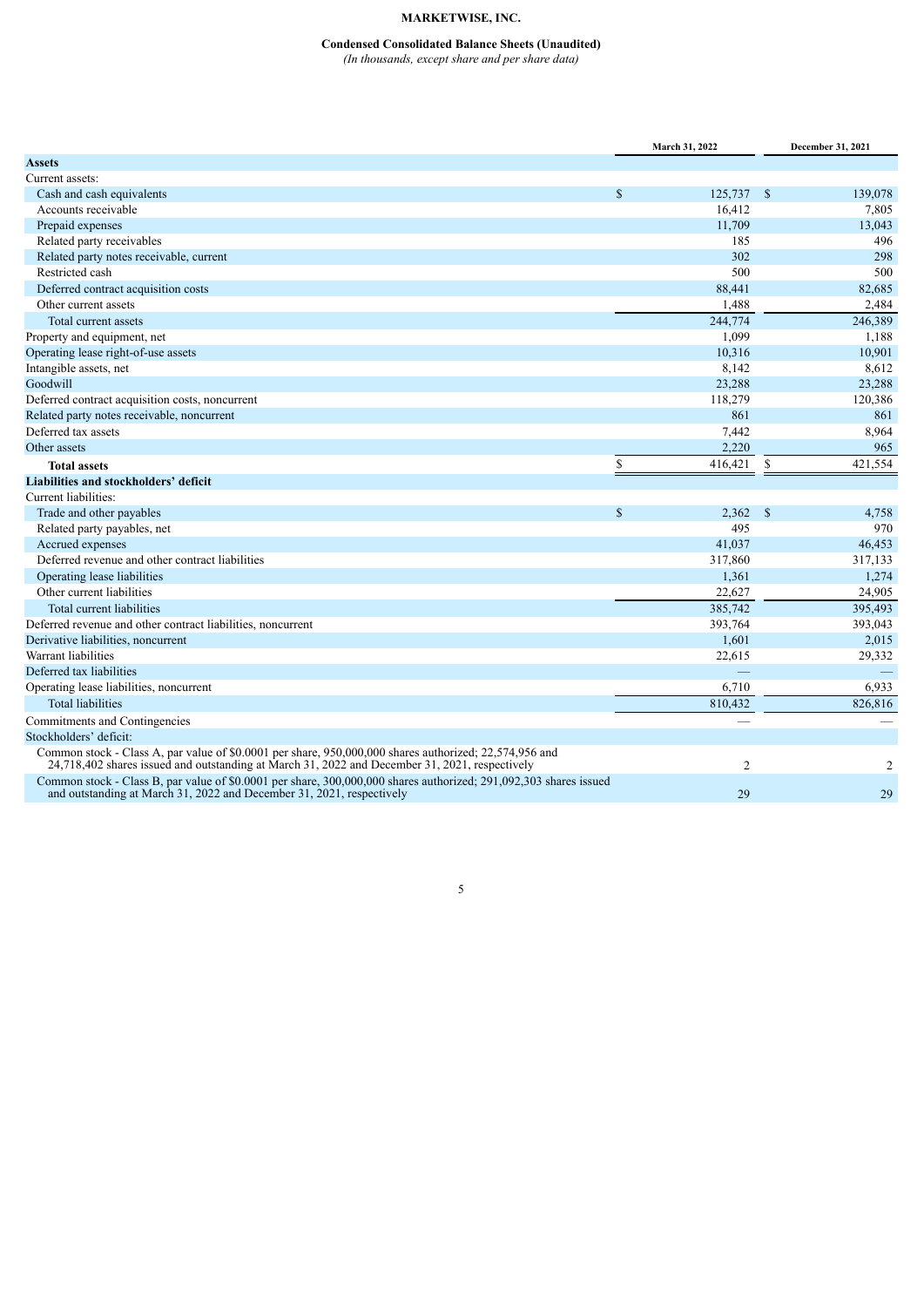# **Condensed Consolidated Balance Sheets (Unaudited)**

*(In thousands, except share and per share data)*

Preferred stock - par value of \$0.0001 per share, 100,000,000 shares authorized; 0 shares issued and outstanding at <br>March 31, 2022 and December 31, 2021, respectively experiency and the state of the state of the state of

| $M$ arch 31, 2022 and December 31, 2021, respectively                 |            |            |
|-----------------------------------------------------------------------|------------|------------|
| Additional paid-in capital                                            | 88,645     | 97,548     |
| Accumulated other comprehensive loss                                  | (26)       | (9)        |
| Accumulated deficit                                                   | (140,290)  | (146, 115) |
| Total stockholders' deficit attributable to MarketWise, Inc.          | (51,640)   | (48, 545)  |
| Noncontrolling interest                                               | (342, 371) | (356,717)  |
| Total stockholders' deficit                                           | (394.011)  | (405, 262) |
| Total liabilities, noncontrolling interest, and stockholders' deficit | 416.421    | 421,554    |

<span id="page-6-0"></span>*The accompanying notes are an integral part of these condensed consolidated financial statements.*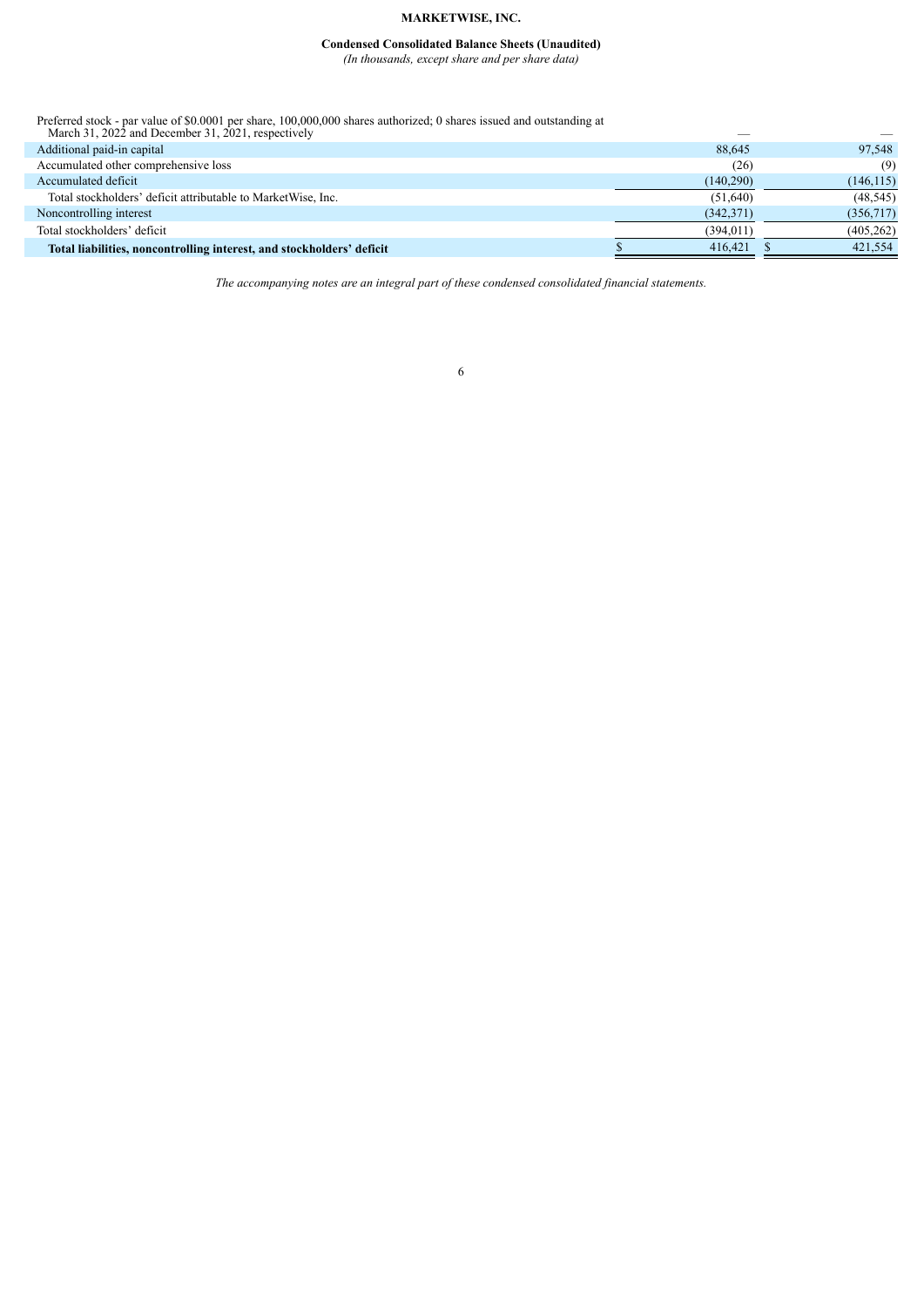# **Condensed Consolidated Statements of Operations (Unaudited)**

*(In thousands, except per share data)*

|                                                            |      | Three Months Ended March 31, |            |  |  |  |
|------------------------------------------------------------|------|------------------------------|------------|--|--|--|
|                                                            | 2022 |                              | 2021       |  |  |  |
| Net revenue                                                | S    | 136,620 \$                   | 119,341    |  |  |  |
| Related party revenue                                      |      | 178                          | 373        |  |  |  |
| Total net revenue                                          |      | 136,798                      | 119,714    |  |  |  |
| Operating expenses:                                        |      |                              |            |  |  |  |
| Cost of revenue $(1)(2)$                                   |      | 17,617                       | 132,812    |  |  |  |
| Sales and marketing (1)(2)                                 |      | 68,237                       | 91,785     |  |  |  |
| General and administrative (1)(2)                          |      | 30,545                       | 507,429    |  |  |  |
| Research and development <sup>(2)</sup>                    |      | 2,278                        | 1,778      |  |  |  |
| Depreciation and amortization                              |      | 604                          | 751        |  |  |  |
| Related party expense                                      |      | 97                           | 20         |  |  |  |
| Total operating expenses                                   |      | 119,378                      | 734,575    |  |  |  |
| Income (loss) from operations                              |      | 17,420                       | (614, 861) |  |  |  |
| Other income (expense), net                                |      | 7,296                        | (227)      |  |  |  |
| Interest (expense) income, net                             |      | (171)                        |            |  |  |  |
| Income (loss) before income taxes                          |      | 24,545                       | (615,083)  |  |  |  |
| Income tax expense                                         |      | 1,522                        |            |  |  |  |
| Net income (loss)                                          |      | 23,023                       | (615,083)  |  |  |  |
| Net income (loss) attributable to noncontrolling interests |      | 17,198                       | (630)      |  |  |  |
| Net income (loss) attributable to MarketWise, Inc.         |      | 5,825                        | (614, 453) |  |  |  |
|                                                            |      |                              |            |  |  |  |

| Earnings per share - for the three months ended March 31, 2022:                                                                                                                                                 |  |        |  |  |  |  |  |  |
|-----------------------------------------------------------------------------------------------------------------------------------------------------------------------------------------------------------------|--|--------|--|--|--|--|--|--|
| Net income per Class A common share – basic and diluted                                                                                                                                                         |  | 0.24   |  |  |  |  |  |  |
| Weighted average shares outstanding – basic and diluted                                                                                                                                                         |  | 23,851 |  |  |  |  |  |  |
| As a result of the Transactions, the capital structure has changed and earnings per share information is only presented for the period after the date of the Transactions. See Note 11 – Earnings<br>Per Share. |  |        |  |  |  |  |  |  |

 *Included within cost of revenue, sales and marketing, and general and administrative expenses are stock-based compensation expenses as follows (see Note 10 – Stock-Based Compensation): (1)*

|                                        | Three Months Ended March 31, |  |         |  |  |
|----------------------------------------|------------------------------|--|---------|--|--|
|                                        | 2022                         |  | 2021    |  |  |
| Cost of revenue                        | 532                          |  | 114,348 |  |  |
| Sales and marketing                    | 565                          |  | 14,070  |  |  |
| General and administrative             | . 491                        |  | 472,657 |  |  |
| Total stock based-compensation expense | 2.588                        |  | 601,075 |  |  |
|                                        |                              |  |         |  |  |

<span id="page-7-0"></span> *Cost of revenue, sales and marketing, general and administrative, and research and development expenses are exclusive of depreciation and amortization shown as a separate line item (2)*

*The accompanying notes are an integral part of these condensed consolidated financial statements.*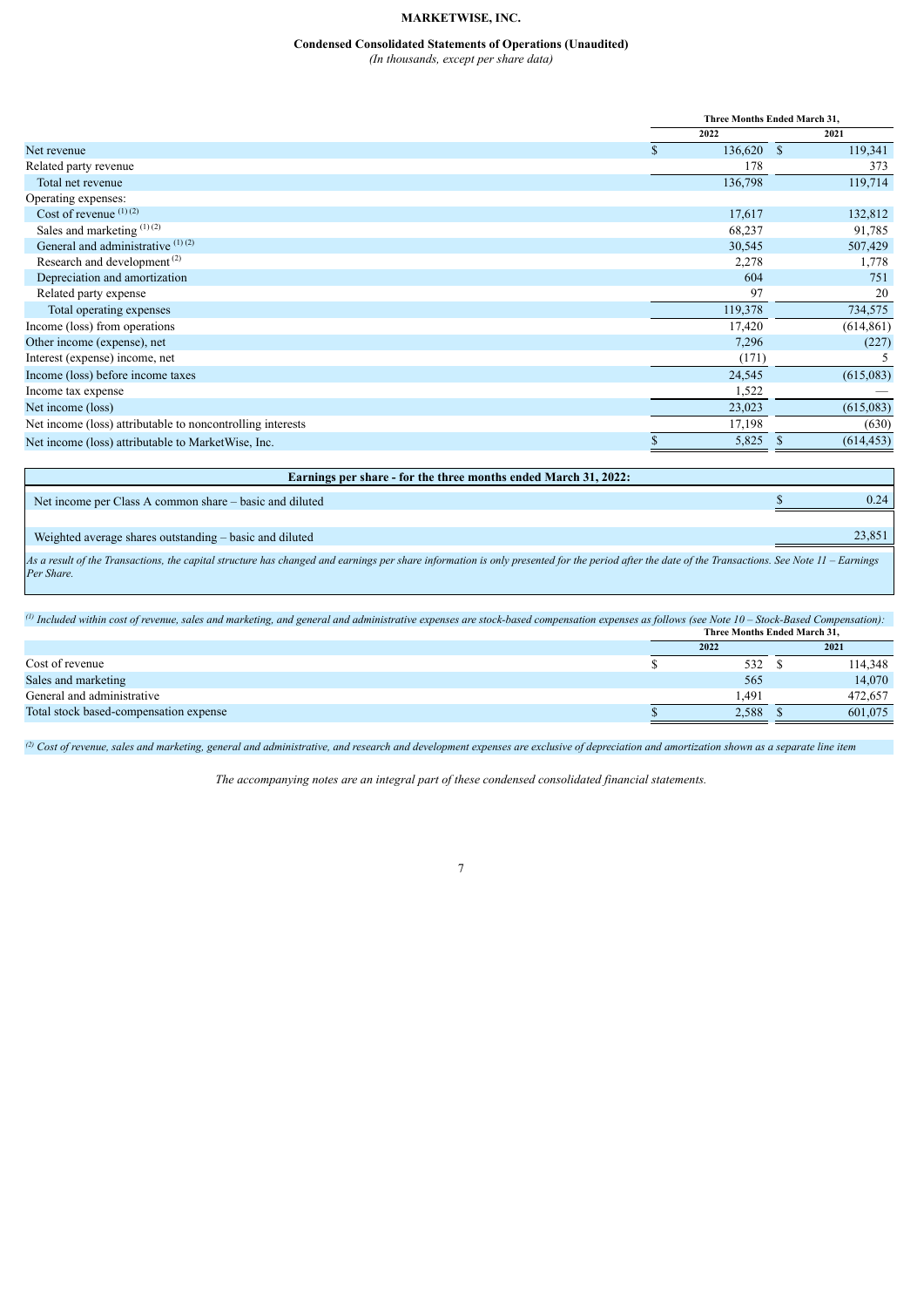# **Condensed Consolidated Statements of Comprehensive Income (Loss) (Unaudited)**

*(In thousands)*

|                                   | Three Months Ended March 31, |        |  |           |  |
|-----------------------------------|------------------------------|--------|--|-----------|--|
|                                   |                              | 2022   |  | 2021      |  |
| Net income (loss)                 |                              | 23,023 |  | (615,083) |  |
| Other comprehensive loss:         |                              |        |  |           |  |
| Cumulative translation adjustment |                              | (17)   |  | (17)      |  |
| Total comprehensive income (loss) |                              | 23,006 |  | (615,100) |  |

<span id="page-8-0"></span>*The accompanying notes are an integral part of these condensed consolidated financial statements.*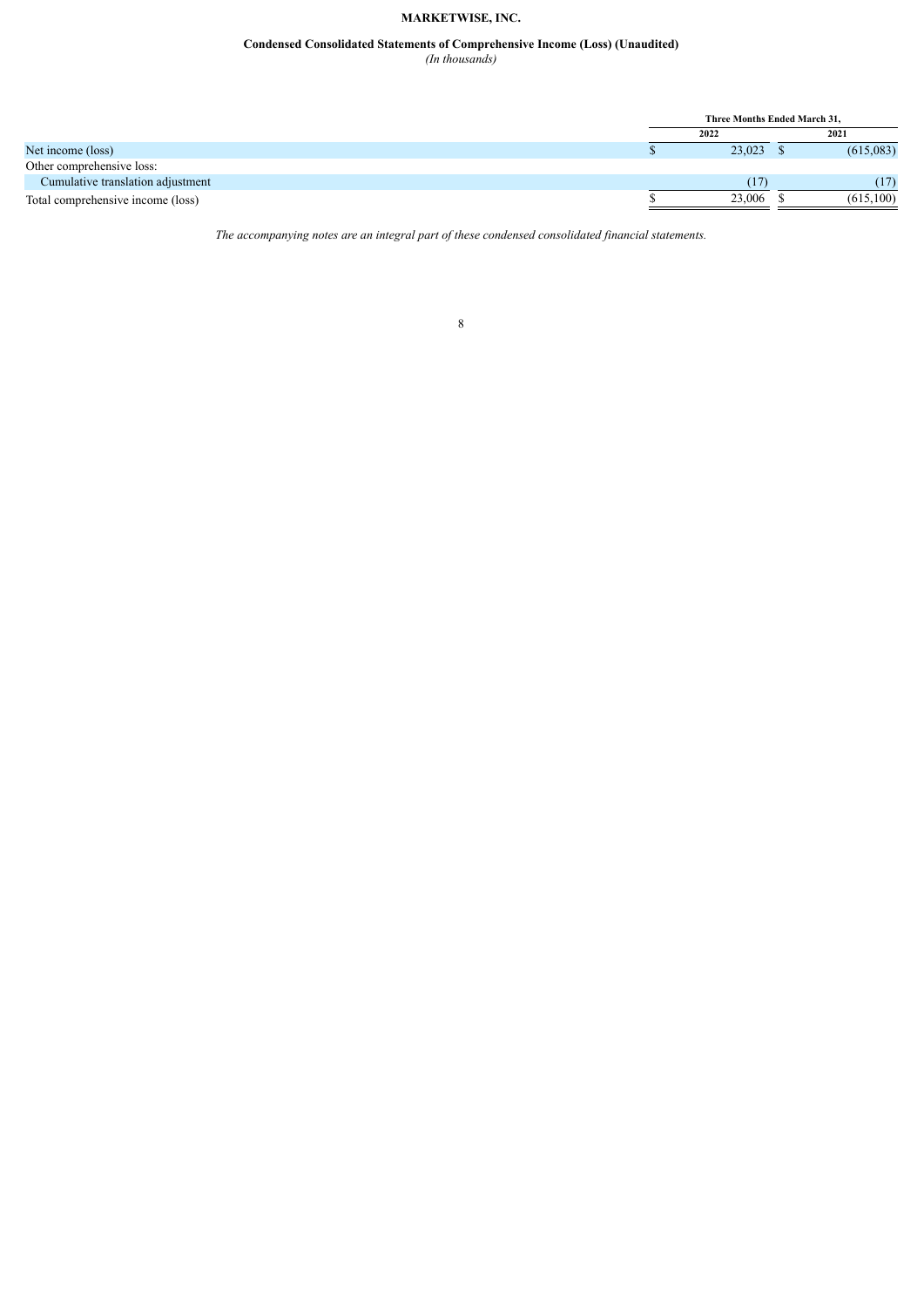#### **Condensed Consolidated Statement of Stockholders' Deficit / Members' Deficit (Unaudited)**

*(In thousands, except share, unit, per share, and per unit data)*

|                                                   |               | <b>Class A Members'</b><br>units | <b>Common Stock -</b><br><b>Class A</b>   | <b>Common Stock -</b><br><b>Class B</b> | <b>Preferred Stock</b> |  | <b>Additional</b><br>paid-in | Accumulated | Accumulated<br>Other<br>Comprehensive | <b>Total</b><br>Stockholders'<br>Deficit /<br>Members'<br>Deficit<br><b>Attributable</b><br>to<br>MarketWise, | Noncontrolling  | <b>Total</b><br>Stockholders'<br>Deficit /<br>Members' |
|---------------------------------------------------|---------------|----------------------------------|-------------------------------------------|-----------------------------------------|------------------------|--|------------------------------|-------------|---------------------------------------|---------------------------------------------------------------------------------------------------------------|-----------------|--------------------------------------------------------|
|                                                   | <b>Shares</b> | Amount                           | Shares Amount Shares Amount Shares Amount |                                         |                        |  | capital                      | deficit     | Income (Loss)                         | Inc.                                                                                                          | <b>Interest</b> | Deficit                                                |
| <b>Balance</b> at<br>January 1,<br>2021           | 547,466       | $$^{(914,728)}$                  |                                           |                                         |                        |  |                              |             | (17)<br>\$.                           | $(914,745)$ \$<br><sup>S</sup>                                                                                | $(5,865)$ \$    | (920, 610)                                             |
| Class A units<br>transferred to<br>Class B        | (18, 947)     |                                  |                                           |                                         |                        |  |                              |             |                                       |                                                                                                               |                 |                                                        |
| Acquisition of<br>Chaikin                         |               |                                  |                                           |                                         |                        |  |                              |             |                                       |                                                                                                               | 810             | 810                                                    |
| Foreign<br>currency<br>translation<br>adjustments |               |                                  |                                           |                                         |                        |  |                              |             | (17)                                  | (17)                                                                                                          |                 | (17)                                                   |
| <b>Distributions</b>                              |               | (13, 917)                        |                                           |                                         |                        |  |                              |             |                                       | (13,917)                                                                                                      | (250)           | (14, 167)                                              |
| Net loss                                          |               | (614, 453)                       |                                           |                                         |                        |  |                              |             |                                       | (614, 453)                                                                                                    | (630)           | (615,083)                                              |
| <b>Balance</b> at<br>March 31,<br>2021            | 528,519       | \$(1,543,098)                    |                                           |                                         |                        |  |                              |             | (34)                                  | $(1,543,132)$ \$                                                                                              |                 | $(5,935)$ \$ $(1,549,067)$                             |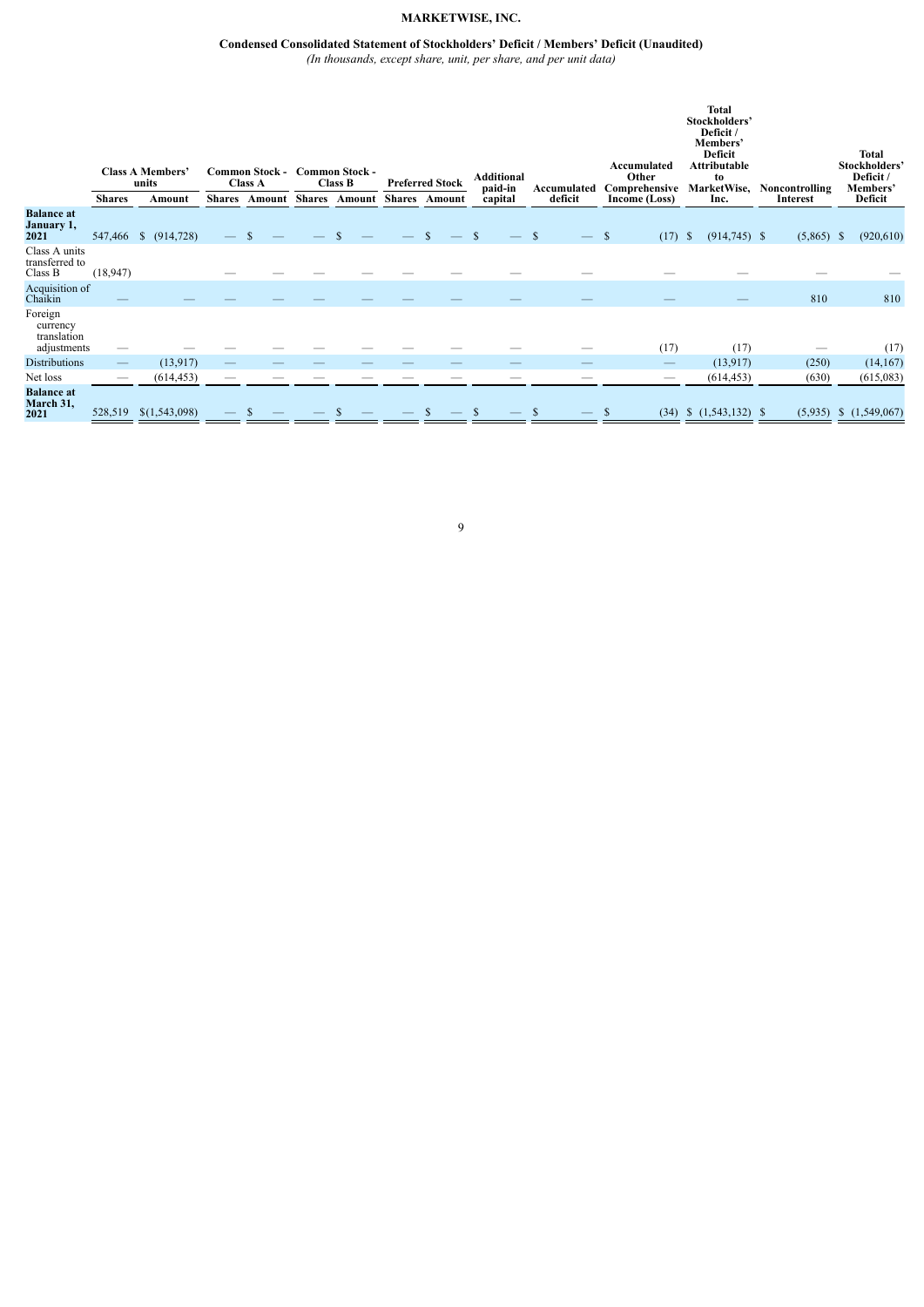### **Condensed Consolidated Statement of Stockholders' Deficit / Members' Deficit (Unaudited)**

*(In thousands, except share, unit, per share, and per unit data)*

|                                                   | Common Stock -<br><b>Class A</b> |        | <b>Common Stock - Class</b><br>В |        | <b>Preferred Stock</b> | <b>Additional</b><br>paid-in | Accumulated                  | Accumulated<br>Other<br>Comprehensive | Total<br>Stockholders'<br>Deficit<br><b>Attributable</b><br>to<br>MarketWise, | Noncontrolling  | <b>Total</b><br>Stockholders' |
|---------------------------------------------------|----------------------------------|--------|----------------------------------|--------|------------------------|------------------------------|------------------------------|---------------------------------------|-------------------------------------------------------------------------------|-----------------|-------------------------------|
|                                                   | <b>Shares</b>                    | Amount | <b>Shares</b>                    | Amount | <b>Shares</b> Amount   | capital                      | deficit                      | Income (Loss)                         | Inc.                                                                          | <b>Interest</b> | Deficit                       |
| <b>Balance</b> at<br>January 1,<br>2022           | 24,718,402 \$                    |        | 2 291,092,303 \$                 | 29     | —                      | 97,548<br><sup>\$</sup>      | $(146, 115)$ \$<br>$\sim$ \$ | $(9)$ \$                              | $(48,545)$ \$                                                                 | $(356,717)$ \$  | (405, 262)                    |
| Equity-based<br>compensation                      |                                  |        |                                  |        |                        | 2,588                        |                              |                                       | 2,588                                                                         |                 | 2,588                         |
| Repurchases<br>of stock                           | (2,143,446)                      |        |                                  |        |                        | (11, 491)                    |                              |                                       | (11, 491)                                                                     |                 | (11, 491)                     |
| Distributions                                     |                                  |        |                                  |        |                        |                              |                              |                                       |                                                                               | (2,852)         | (2,852)                       |
| Foreign<br>currency<br>translation<br>adjustments |                                  |        |                                  |        |                        |                              |                              | (17)                                  | (17)                                                                          |                 | (17)                          |
| Net income<br>(see note<br>below)                 |                                  |        |                                  |        |                        |                              | 5,825                        |                                       | 5,825                                                                         | 17,198          | 23,023                        |
| <b>Balance at</b><br>March 31,<br>2022            | 22,574,956                       | -S     | 291,092,303                      | 29     |                        | 88,645<br>\$.                | $(140,290)$ \$               | (26)                                  | $(51,640)$ \$<br>-S                                                           | $(342,371)$ \$  | (394, 011)                    |

Note: The Transactions occurred on July 21, 2021. As a result, net loss for the three months ended March 31, 2021 was attributed to the pre-Transaction period and net<br>income for the three months ended March 31, 2022 was at

<span id="page-10-0"></span>

|                                                                                                                        | Controlling<br>interests | Noncontrolling<br><i>interests</i> | Total                  |
|------------------------------------------------------------------------------------------------------------------------|--------------------------|------------------------------------|------------------------|
| Net loss of MarketWise, LLC attributed to the pre-Transaction period from January 1, 2021 through March 31,<br>2021    |                          |                                    | $(630)$ \$ $(615,083)$ |
| Net income of MarketWise, Inc. attributed to the post-Transaction period from January 1, 2022 through March<br>31.2022 |                          | 5.825 \$ 17.198 \$ 23.023          |                        |

*The accompanying notes are an integral part of these condensed consolidated financial statements.*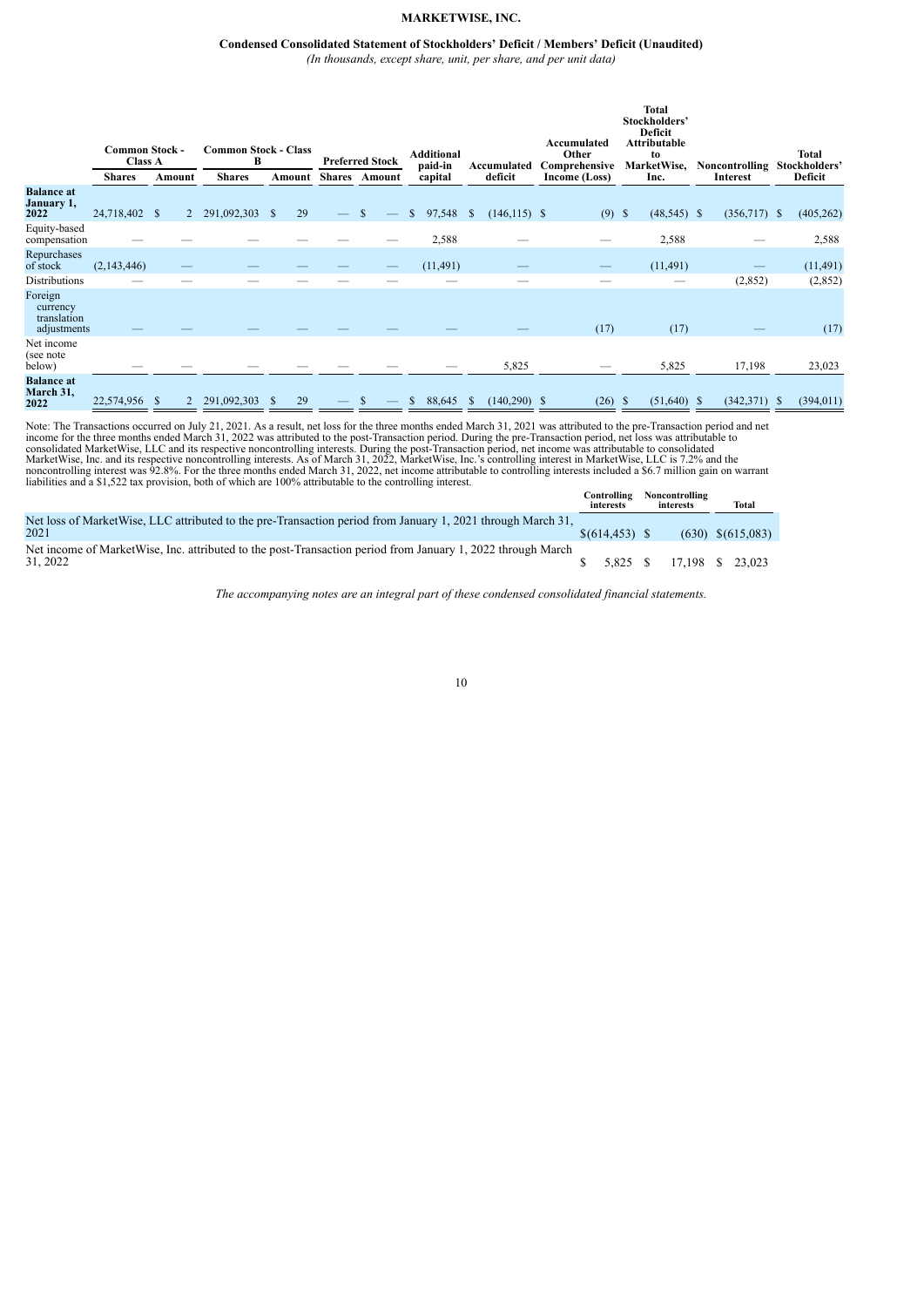# **Condensed Consolidated Statement of Cash Flows (Unaudited)**

*(In thousands)*

|                                                                                          |    | <b>Three Months Ended March 31.</b> |               |           |
|------------------------------------------------------------------------------------------|----|-------------------------------------|---------------|-----------|
|                                                                                          |    | 2022                                |               | 2021      |
| Cash flows from operating activities:                                                    |    |                                     |               |           |
| Net income (loss)                                                                        | \$ | 23,023                              | -S            | (615,083) |
| Adjustments to reconcile net income (loss) to net cash provided by operating activities: |    |                                     |               |           |
| Depreciation and amortization                                                            |    | 604                                 |               | 751       |
| Impairment of right-of-use assets                                                        |    | 287                                 |               |           |
| Stock-based compensation                                                                 |    | 2,588                               |               | 43,880    |
| Change in fair value of derivative liabilities - Class B Units                           |    |                                     |               | 551,544   |
| Change in fair value of derivative liabilities – other                                   |    | (7, 131)                            |               | 394       |
| Deferred taxes                                                                           |    | 1,522                               |               |           |
| Unrealized gains on foreign currency                                                     |    | (8)                                 |               | (10)      |
| Noncash lease expense                                                                    |    | 478                                 |               | 448       |
| Gain on sale of cryptocurrencies                                                         |    |                                     |               | (105)     |
| Changes in operating assets and liabilities:                                             |    |                                     |               |           |
| Accounts receivable                                                                      |    | (8,607)                             |               | (722)     |
| Related party receivables and payables, net                                              |    | (164)                               |               | 2,704     |
| Prepaid expenses                                                                         |    | 1,334                               |               | (1,060)   |
| Other current assets and other assets                                                    |    | (259)                               |               | 97        |
| Cryptocurrency intangible assets                                                         |    |                                     |               | 108       |
| Deferred contract acquisition costs                                                      |    | (3,649)                             |               | (49, 681) |
| Trade and other payables                                                                 |    | (2,388)                             |               | (5,263)   |
| Accrued expenses                                                                         |    | (5, 416)                            |               | 29,640    |
| Deferred revenue                                                                         |    | 1,448                               |               | 130,785   |
| Operating lease liabilities                                                              |    | (316)                               |               | (276)     |
| Other current and long-term liabilities                                                  |    | (2,278)                             |               | 4,153     |
| Net cash provided by operating activities                                                |    | 1,068                               |               | 92,304    |
| Cash flows from investing activities:                                                    |    |                                     |               |           |
| Cash paid for Chaikin acquisition, net of cash acquired                                  |    |                                     |               | (7, 139)  |
| Purchases of property and equipment                                                      |    | (14)                                |               | (13)      |
| Purchases of intangible assets                                                           |    |                                     |               | (662)     |
| Capitalized software development costs                                                   |    | (31)                                |               | (20)      |
| Net cash used in investing activities                                                    |    | (45)                                |               | (7, 834)  |
| Cash flows from financing activities:                                                    |    |                                     |               |           |
| Issuance of related party notes receivable                                               |    | (4)                                 |               | (2)       |
| Repurchases of stock                                                                     |    | (11, 491)                           |               |           |
| Distributions to members                                                                 |    |                                     |               | (13,917)  |
| Distributions to noncontrolling interests                                                |    | (2, 852)                            |               | (250)     |
| Net cash used in financing activities                                                    |    | (14, 347)                           |               | (14, 169) |
| Effect of exchange rate changes on cash                                                  |    | (17)                                |               | (16)      |
| Net increase in cash, cash equivalents and restricted cash                               |    | (13, 341)                           |               | 70,285    |
| Cash, cash equivalents and restricted cash — beginning of period                         |    | 139,578                             |               | 114,927   |
|                                                                                          | \$ | 126,237                             | $\mathcal{S}$ | 185,212   |
| Cash, cash equivalents and restricted cash — end of period                               |    |                                     |               |           |

<span id="page-11-0"></span>*The accompanying notes are an integral part of these condensed consolidated financial statements.*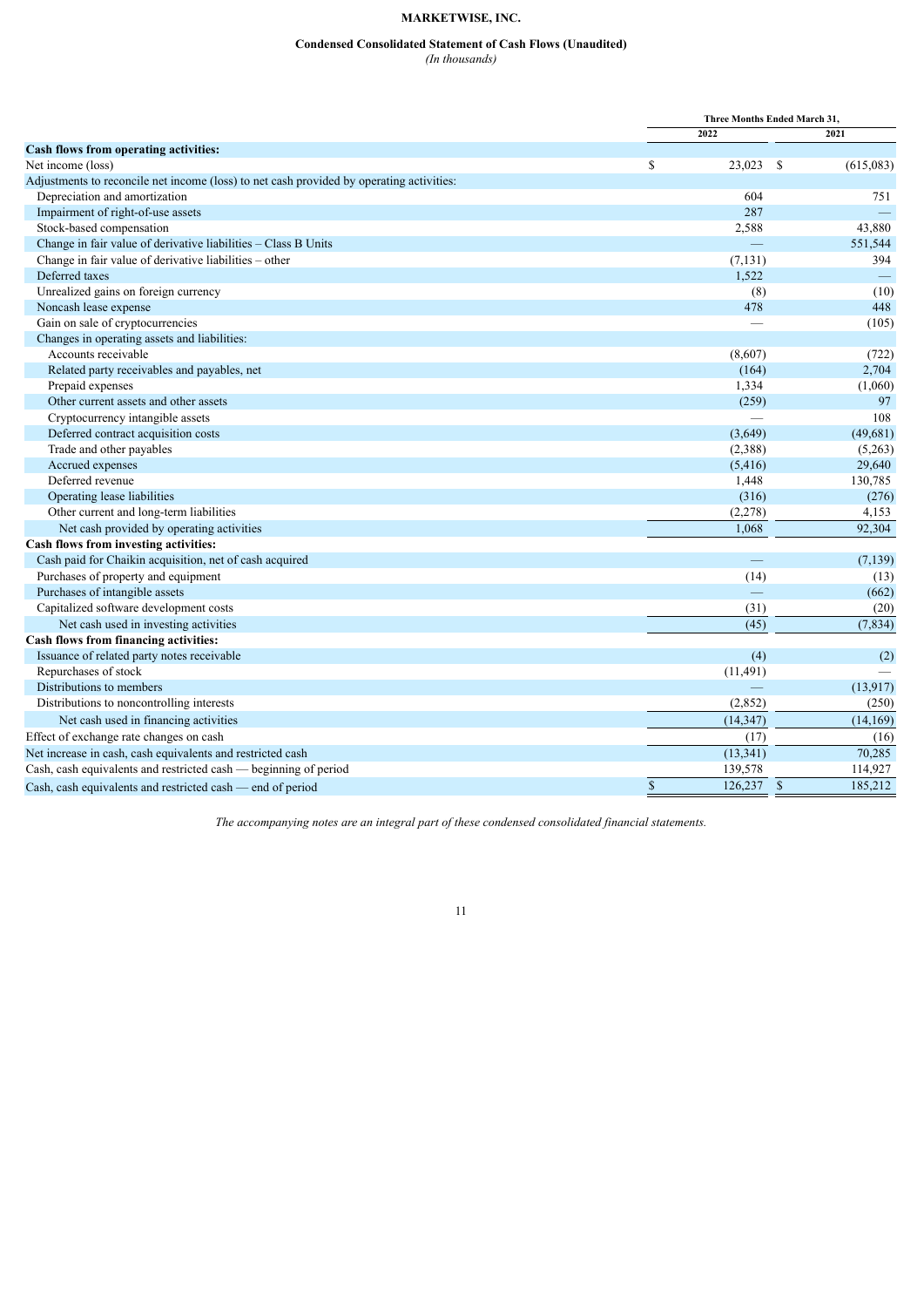# **Notes to the Condensed Consolidated Financial Statements (Unaudited)**

*(Dollar amounts in thousands, except share, unit, per share, and per unit data)*

#### **1. Organization**

#### *Description of Business and Basis of Presentation*

MarketWise Inc, and its predecessor for accounting purposes, MarketWise, LLC (formerly Beacon Street Group, LLC) are collectively referred to herein as "MarketWise," "the Company," "we," "us," or "our". The Company provides independent investment research for investors around the world. We believe we are a leading content and technology multi-brand platform for self-directed investors. We offer a comprehensive portfolio of high-quality, independent investment research, as well as several software and analytical tools, on a subscription basis.

While our headquarters are in Baltimore, Maryland, we operate multiple subsidiaries in the United States.

#### *Reverse Recapitalization with Ascendant Digital Acquisition Corp.*

On July 21, 2021, as contemplated by the Business Combination Agreement, dated as of March 1, 2021, by and among Ascendant Digital Acquisition Corp. ("ADAC"), MarketWise, LLC, all of the members of MarketWise, LLC (the "MarketWise Members"), and Shareholder Representative Services LLC, (as amended, the "Transaction Agreement"), ADAC was domesticated and continues as a Delaware corporation, changing its name to "MarketWise, Inc."

As a result of, and upon the effective time thereof, among other things, (1) each of the then issued and outstanding Class A ordinary shares, par value \$0.0001 per share, of ADAC (the "ADAC Class A ordinary shares") automatically converted, on a one-for-one basis, into a share of Class A common stock, par value \$0.0001 per share, of MarketWise, Inc. (the "Class A common stock"); (2) each of the then issued and outstanding redeemable warrants of ADAC automatically converted into a redeemable warrant to acquire one share of Class A common stock (the "warrants"); and (3) each of the then issued and outstanding units of ADAC that had not been previously separated into the underlying ADAC Class A ordinary shares and underlying warrants upon the request of the holder thereof were cancelled and entitled the holder thereof to one share of Class A common stock and one-half of one warrant. No fractional warrants were issued upon such separation.

On July 21, 2021, as contemplated by the Transaction Agreement, MarketWise, Inc. and MarketWise, LLC consummated the business combination contemplated by the Transaction Agreement whereby (i) MarketWise, LLC restructured its capitalization, appointed MarketWise, Inc. as its managing member, and issued to MarketWise, Inc. 28,003,096 common units of MarketWise, LLC (the "MarketWise Units"), and 30,979,993 warrants to purchase MarketWise Units and (ii) MarketWise, Inc. issued 291,092,303 shares of Class B common stock, par value \$0.0001 per share, of MarketWise, Inc. (the "Class B common stock" and, together with the Class A common stock, the "common stock") to the MarketWise Members.

As previously announced, on March 1, 2021, concurrently with the execution of the Transaction Agreement, ADAC entered into subscription agreements (the "Subscription Agreements") with certain investors (collectively, the "PIPE Investors") who subscribed for 15,000,000 shares of Class A common stock at \$10.00 per share for an aggregate commitment amount of \$150 million (the "PIPE Investment" and, together with the other transactions described above and all transactions contemplated by or pursuant to the Transaction Agreement, the "Transactions"). The PIPE Investment was consummated on July 21, 2021 substantially concurrently with the closing of the other Transactions.

Immediately after giving effect to the Transactions, there were 28,003,096 shares of Class A common stock (including 3,051,000 Sponsor Earn Out Shares (as defined and discussed in our Current Report on Form 8-K filed with the Securities and Exchange Commission ("SEC") on July 28, 2021) the "Original Report"), 291,092,303 shares of Class B common stock, and 30,979,993 warrants outstanding (including 10,280,000 Private Placement Warrants (as defined in the Original Report)). Upon the consummation of the Transactions, ADAC's ordinary shares, warrants, and units ceased trading on The New York Stock Exchange, and MarketWise, Inc.'s Class A common stock and warrants began trading on the Nasdaq under the symbols "MKTW" and "MKTW W," respectively.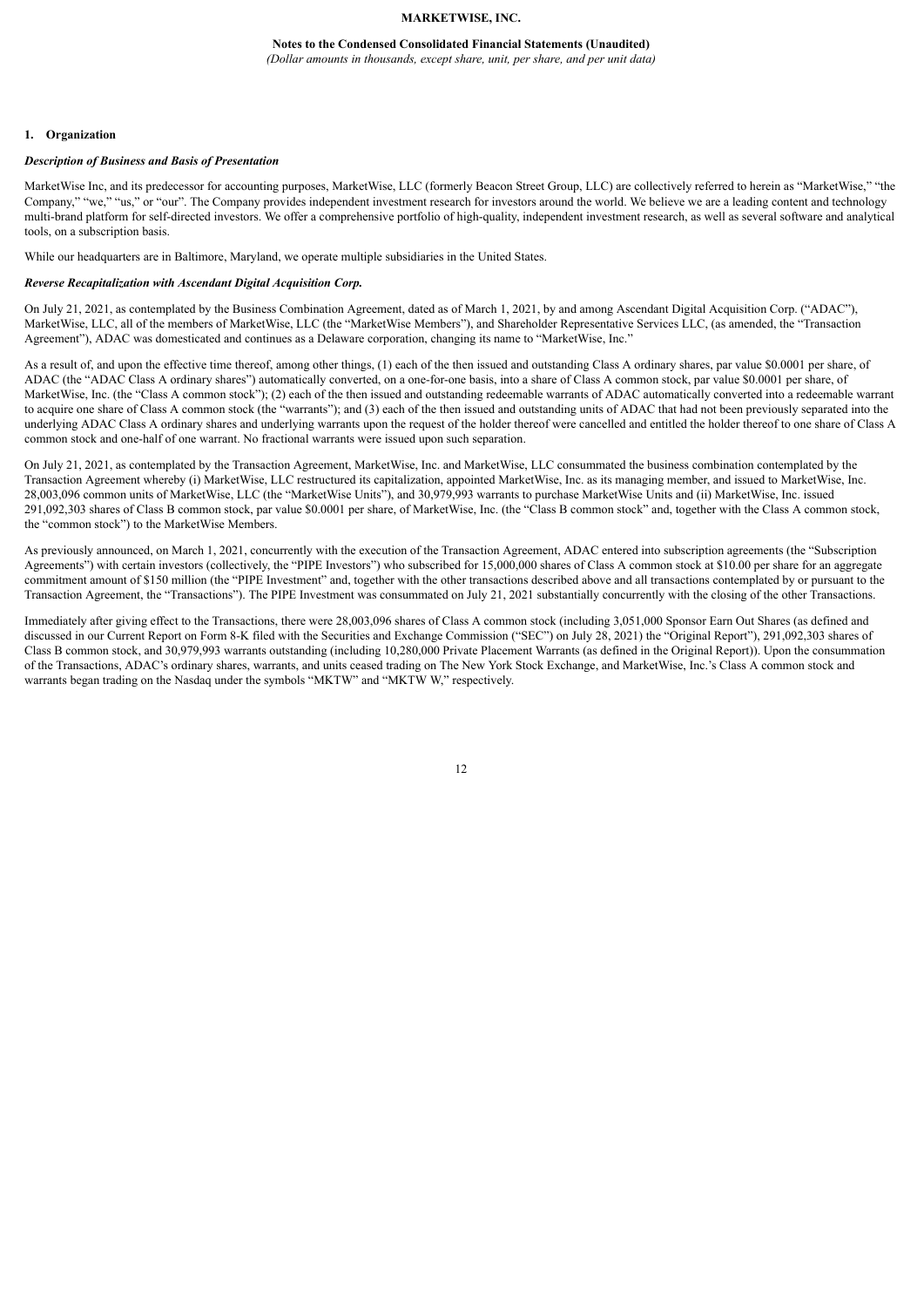## **Notes to the Condensed Consolidated Financial Statements (Unaudited)**

*(Dollar amounts in thousands, except share, unit, per share, and per unit data)*

Immediately after giving effect to the Transactions, (1) ADAC's public shareholders owned approximately 0.1% of the outstanding MarketWise, Inc. common stock, (2) the MarketWise Members owned approximately 91.2% of the outstanding MarketWise, Inc. common stock, (3) Ascendant Sponsor LP, a Cayman Islands exempted limited partnership and related parties (the "Sponsor") collectively owned approximately 3.2% of the outstanding MarketWise, Inc. common stock (including 3,051,000 Sponsor Earn Out Shares), and (4) the PIPE Investors owned approximately 4.7% of the outstanding MarketWise, Inc. common stock.

The Transaction was accounted for as a reverse recapitalization in accordance with generally accepted accounting principles in the United States of America ("GAAP"). Under the guidance in Accounting Standards Codifications ("ASC") Topic 805, MarketWise, LLC is treated as the "acquirer" for financial reporting purposes. As such, MarketWise, LLC is deemed the accounting predecessor of the combined business and MarketWise, Inc. the successor registrant for SEC purposes, meaning that MarketWise, LLC's financial statements for previous periods will be disclosed in the registrant's future periodic reports filed with the SEC. The reverse recapitalization was treated as the equivalent of MarketWise, LLC issuing stock for the net assets of ADAC, accompanied by a recapitalization.

As part of the recapitalization Transactions, we recorded net cash proceeds from the Transactions of \$113.6 million in equity. This cash amount includes: (1) the reclassification of ADAC's Trust Account of \$414.6 million to cash and cash equivalents that became available at the time of the Transactions; (2) proceeds of \$150.0 million from the issuance and sale of MarketWise Class A common stock in the PIPE investment; (3) payment of \$48.8 million in non-recurring transaction costs; (4) settlement of \$14.5 million in deferred underwriters' discount; and (5) the payment of \$387.7 million to redeeming shareholders of ADAC. We also recorded (1) \$45.0 million in equity related to the establishment of the initial value of the warrants; and (2) \$11.1 million in equity related to the establishment of the initial value of deferred taxes.

### **2. Summary of Significant Accounting Policies**

#### *Basis of Consolidation*

The accompanying condensed consolidated financial statements include the accounts of MarketWise and its wholly owned subsidiaries. The condensed consolidated financial statements have been prepared in accordance with accounting principles generally accepted in the United States of America. All intercompany balances and transactions have been eliminated in consolidation.

The accompanying statements of operations include expenses for certain functions historically performed by a related party, including general corporate services, such as legal, accounting, treasury, information technology, human resources and administration. These expenses are based primarily on direct usage when identifiable, direct capital expenditures or other relevant allocations during the respective periods. We believe the assumptions underlying the accompanying condensed consolidated financial statements, including the assumptions regarding these expenses from this related party, are reasonable. Actual results may differ from these expenses, assumptions and estimates. The amounts recorded in the accompanying condensed consolidated financial statements are not necessarily indicative of the actual amount of such indirect expenses that would have been recorded had we been a separate independent entity.

### *Unaudited Interim Financial Information*

The accompanying unaudited condensed consolidated financial statements and the related footnote disclosures have been prepared by us in accordance with GAAP for interim financial reporting and as required by Rule 10-01 of Regulation S-X. Accordingly, the unaudited condensed consolidated financial statements may not include all of the information and notes required by GAAP for audited financial statements. The year-end December 31, 2021 condensed consolidated balance sheet data included herein was derived from audited financial statements but does not include all disclosures required by GAAP for complete financial statements. In the opinion of management, the accompanying unaudited condensed consolidated financial statements contain all adjustments, consisting of items of a normal and recurring nature, necessary to present fairly our financial position as of March 31, 2022, the results of operations, comprehensive income (loss), stockholders' deficit / members' deficit, and cash flows for the three

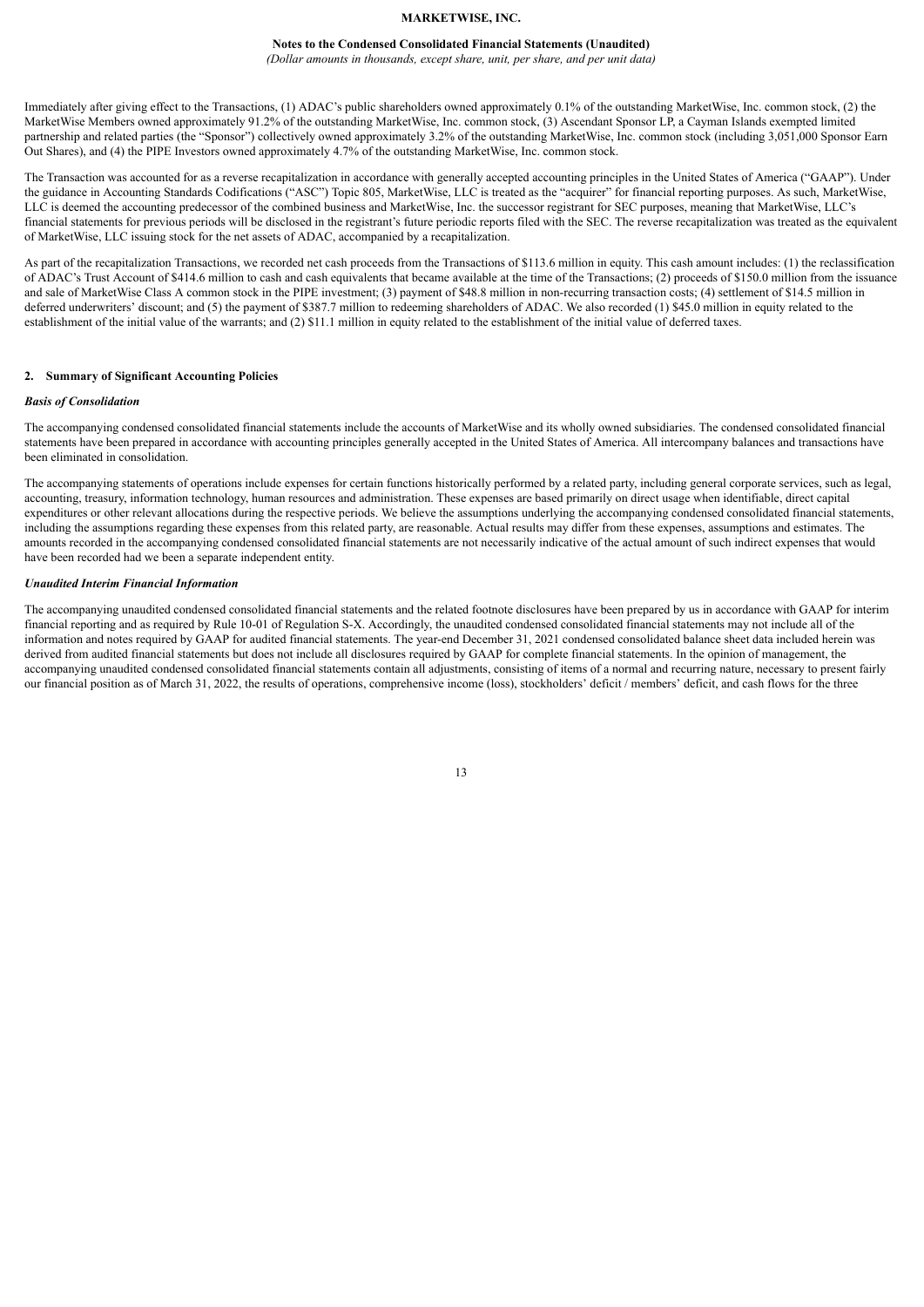# **Notes to the Condensed Consolidated Financial Statements (Unaudited)**

*(Dollar amounts in thousands, except share, unit, per share, and per unit data)*

months ended March 31, 2022 and 2021. The results of operations for the three months ended March 31, 2022 and 2021 are not necessarily indicative of the results to be expected for the full year. The information contained herein should be read in conjunction with the audited financial statements included in our Annual Report on Form 10-K for the year ended December 31, 2021 filed with the SEC. Management considers events or transactions that occur after the balance sheet date but before the financial statements are issued to provide additional evidence relative to certain estimates or to identify matters that require additional disclosure. Subsequent events have been evaluated through the date of issuance of these financial statements.

#### *Use of Estimates*

The preparation of consolidated financial statements in conformity with GAAP requires management to make estimates and assumptions that affect the reported amounts of assets and liabilities and disclosure of contingent assets and liabilities as of the date of the financial statements and the reported amounts of revenues and expenses during the reporting period. Significant estimates and assumptions made in the accompanying financial statements include, but are not limited to, the fair value of common units, derivatives, warrants, valuation of assets acquired and liabilities assumed in business combinations, useful lives of intangible assets with definite lives, benefit period of deferred contract acquisition costs, determination of standalone selling prices, estimated life of lifetime customers, recoverability of goodwill and long-lived assets, valuation allowances on deferred tax assets, the incremental borrowing rates to calculate lease liabilities and right-of-use ("ROU") assets and certain accruals. We evaluate our estimates and assumptions on an ongoing basis using historical experience and other factors and adjust those estimates and assumptions when facts and circumstances dictate. Actual results could differ from those estimates.

#### *Emerging Growth Company*

We are an "emerging growth company," as defined in Section 2(a) of the Securities Act, as modified by the Jumpstart Our Business Startups Act of 2012 (the "JOBS Act"), and we may take advantage of certain exemptions from various reporting requirements that are applicable to other public companies that are not emerging growth companies including, but not limited to, not being required to comply with the independent registered public accounting firm attestation requirements of Section 404 of the Sarbanes-Oxley Act, reduced disclosure obligations regarding executive compensation in its periodic reports and proxy statements, and exemptions from the requirements of holding a nonbinding advisory vote on executive compensation and stockholder approval of any golden parachute payments not previously approved.

Further, Section 102(b)(1) of the JOBS Act exempts emerging growth companies from being required to comply with new or revised financial accounting standards until private companies (that is, those that have not had a Securities Act registration statement declared effective or do not have a class of securities registered under the Exchange Act) are required to comply with the new or revised financial accounting standards. The JOBS Act provides that an emerging growth company can elect to opt out of the extended transition period and comply with the requirements that apply to non-emerging growth companies but any such election to opt out is irrevocable. We have elected not to opt out of such extended transition period, which means that when a standard is issued or revised and it has different application dates for public or private companies, we, as an emerging growth company, can adopt the new or revised standard at the time private companies adopt the new or revised standard. This may make comparison of our unaudited condensed financial statements with another public company that is neither an emerging growth company nor an emerging growth company that has opted out of using the extended transition period difficult or impossible because of the potential differences in accounting standards used.

#### *Stock-Based Compensation*

Stock-based compensation expenses are included in cost of revenue, sales and marketing, and general and administrative expenses in a manner consistent with the employee's salary and benefits in the condensed consolidated statements of operations.

#### *2021 Incentive Award Plan*

On July 21, 2021, the MarketWise, Inc. 2021 Incentive Award Plan (the "2021 Incentive Award Plan") became effective. MarketWise has reserved a total of 32,045,000 shares of MarketWise Class A common stock for issuance

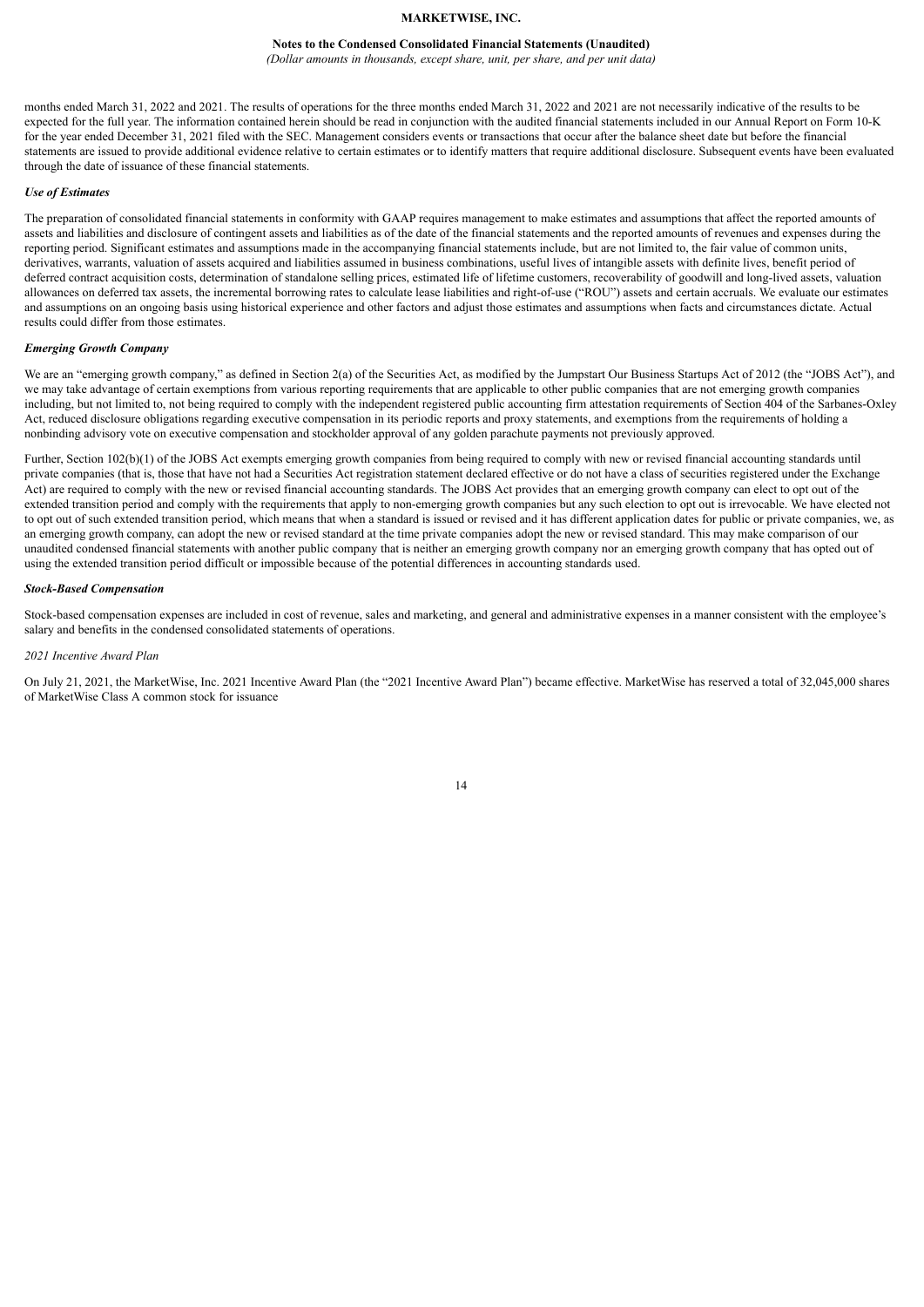## **Notes to the Condensed Consolidated Financial Statements (Unaudited)**

*(Dollar amounts in thousands, except share, unit, per share, and per unit data)*

pursuant to the 2021 Incentive Award Plan and the maximum number of shares that may be issued pursuant to the exercise of incentive stock options granted under the 2021 Incentive Award Plan is 32,045,000, in each case, subject to certain adjustments set forth therein. See also Note 9, *Stock-Based Compensation*.

The 2021 Incentive Award Plan provides for the grant of stock options, including incentive stock options, or ISOs, and nonqualified stock options, or NSOs; restricted stock; restricted stock units, or RSUs; stock appreciation rights, or SARs; and other stock or cash-based awards.

Equity-based compensation with service conditions made to employees is measured based on the grant date fair value of the awards and recognized as compensation expense over the period during which the recipient is required to perform services in exchange for the award (the requisite service period). We have elected to use a straight-line attribution method for recognizing compensation costs relating to awards that have service conditions only. Forfeitures are recorded as they occur.

#### *2021 ESPP*

As a result of the Transactions, we adopted the 2021 Employee Stock Purchase Plan ("ESPP"). Under the ESPP, the Company authorizes the grant of the right to purchase shares of Class A Common Stock by employees who qualify under the ESPP. The Company has reserved for issuance a total of 6,409,000 shares of Class A Common Stock for the ESPP. The ESPP became effective on January 1, 2022 and the initial offering period began on January 1, 2022 and ends on June 30, 2022.

The ESPP is implemented through a series of offerings under which eligible employees are granted purchase rights to purchase shares of the Company's Class A Common Stock on specified dates during such offerings. Under the ESPP, the Company has determined the offering period to occur in six month intervals, with the purchase date occurring at the end of the offering period. On each purchase date, eligible employees will purchase the shares at a price per share equal to 85% of the lesser of (1) the fair market value of the Company's Class A Common Stock on the first trading day of the offering period, or (2) the fair market value of the Company's Class A Common Stock on the purchase date, as defined in the ESPP. The fair value of the ESPP is determined using the Monte Carlo model as of the beginning of each offering period and is expensed ratably over the six month offering period.

#### *Class B Units*

As more fully described above, we completed our Transactions in July 2021, and all Class B Units fully vested as of the transaction date, and the original operating agreement was terminated and replaced by a new operating agreement consistent with the Company's Up-C structure. This new operating agreement does not contain the put and call options that existed under the previous operating agreement, and the Common Units are treated as common equity under the new operating agreement and do not generate stock-based compensation expense.

Prior to the Transactions, under the old operating agreement, and as part of our compensation and retention strategy, we granted incentive compensation units ("Class B Units") to certain key employees, which are profit interests for United States federal income tax purposes. The Class B Units were accounted for as a substantive class of equity and allowed the recipient to realize value only to the extent that the value of the award appreciated.

The Class B Units contained service-based vesting conditions and had different vesting terms depending upon the employee which ranged from vesting immediately to eight years; vesting was accelerated upon the completion of the Transactions. Compensation cost was recognized on a straight-line basis over the requisite service period until vesting for the entire award, but at least equaled the number of vested units determined by the underlying vesting schedule. Forfeitures were accounted for in the period in which they occurred.

The Class B Units were subject to a put and call option whereby we could elect to redeem or be required to redeem these units at a value determined by a predefined formula based on a multiplier of our net income as defined by management. Employees may not exercise the put option until 25 months have elapsed from the issuance date. Since the redemption price is not representative of fair value, the employees are not considered to be subject to the risks and rewards of share ownership, and the Class B Units were classified as liabilities in the accompanying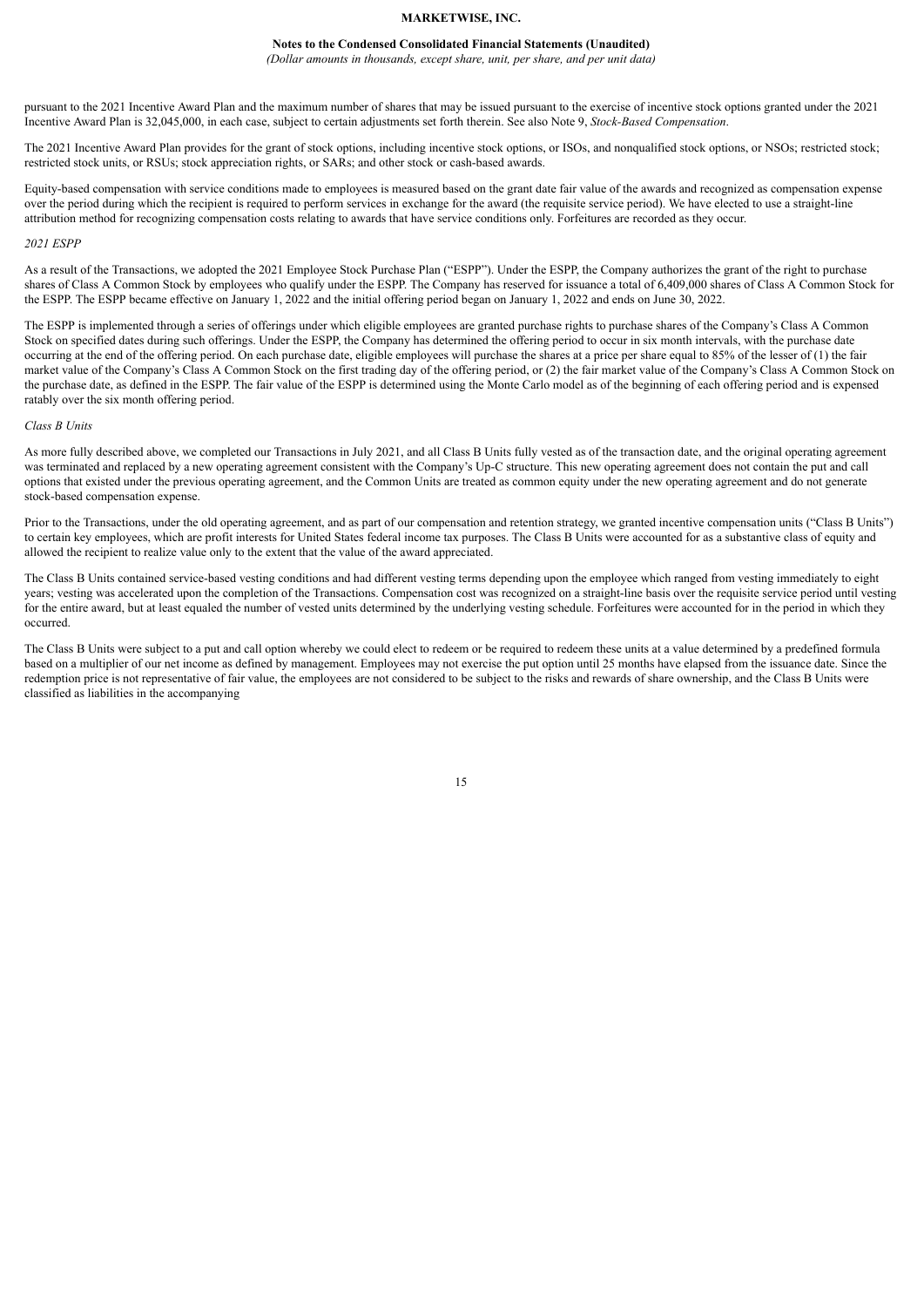# **Notes to the Condensed Consolidated Financial Statements (Unaudited)**

*(Dollar amounts in thousands, except share, unit, per share, and per unit data)*

condensed consolidated balance sheet. Prior to the completion of the Transactions, the liability for Class B units was remeasured to fair value at the end of each reporting period.

Since Class B Units were classified as liabilities, all cash distributions made to the unitholders of the Class B Units pursuant to our operating agreement were considered to be stock-based compensation expenses. Upon consummation of the Transactions, the old operating agreement was terminated and a new operating agreement was adopted. This new operating agreement does not contain the put and call options that existed under the previous operating agreement, and the Common Units are treated as common equity under the new operating agreement and do not generate stock-based compensation expense.

#### *Noncontrolling Interest*

Noncontrolling interest represents the Company's noncontrolling interest in consolidated subsidiaries which are not attributable, directly or indirectly, to the controlling Class A Common Stock ownership of the Company.

The Transactions occurred on July 21, 2021. As a result, net income (loss) for the year ended December 31, 2021 was attributed to the pre-Transaction period from January 1, 2021 through July 21, 2021 and to the post-Transaction period from July 22, 2021 through December 31, 2021.

Net income for the three months ended March 31, 2022 was fully in the post-Transaction period and therefore attributable to consolidated MarketWise, Inc. and its respective noncontrolling interests. As of March 31, 2022, MarketWise, Inc.'s controlling interest in MarketWise, LLC was 7.2% and the noncontrolling interest was 92.8%. For the three months ended March 31, 2022 net income attributable to controlling interests included a \$6.7 million gain on warrant liabilities and a \$1.5 million tax provision, both of which are 100% attributable to the controlling interest.

Net loss for three months ended March 31, 2021 was fully in the pre-Transaction period and therefore attributable to consolidated MarketWise, LLC and its respective noncontrolling interests.

#### *Earnings Per Share*

Basic net income per share is based on the weighted average number of shares of Class A Common Stock issued and outstanding during the period. Diluted net income per share is based on the weighted average number of shares of Class A Common Stock issued and outstanding and the effect of all dilutive common stock equivalents and potentially dilutive share based compensation awards outstanding during the period.

#### **3. Revenue Recognition**

### *Disaggregation of revenues*

The following table depicts the disaggregation of revenue according to customer type and is consistent with how we evaluate our financial performance. We believe this depicts how the nature, amount, timing and uncertainty of revenue and cash flows are affected by economic factors.

|                                | Three Months Ended March 31, 2022 |  |                          |  |                                          |  |                                        |  |              |
|--------------------------------|-----------------------------------|--|--------------------------|--|------------------------------------------|--|----------------------------------------|--|--------------|
|                                | <b>Subscriptions</b>              |  | Advertising              |  | <b>Revenue Share (Related)</b><br>Party) |  | <b>Revenue Share (Third-</b><br>party) |  | <b>Total</b> |
| Timing of transfer:            |                                   |  |                          |  |                                          |  |                                        |  |              |
| Transferred over time          | 136,100 \$                        |  | $\overline{\phantom{m}}$ |  | $\hspace{0.1mm}-\hspace{0.1mm}$          |  | $\hspace{0.1mm}-\hspace{0.1mm}$        |  | 136,100      |
| Transferred at a point in time |                                   |  | 277                      |  | 178                                      |  | 243                                    |  | 698          |
| Total                          | 136,100                           |  | 277                      |  | 178                                      |  | 243                                    |  | 136,798      |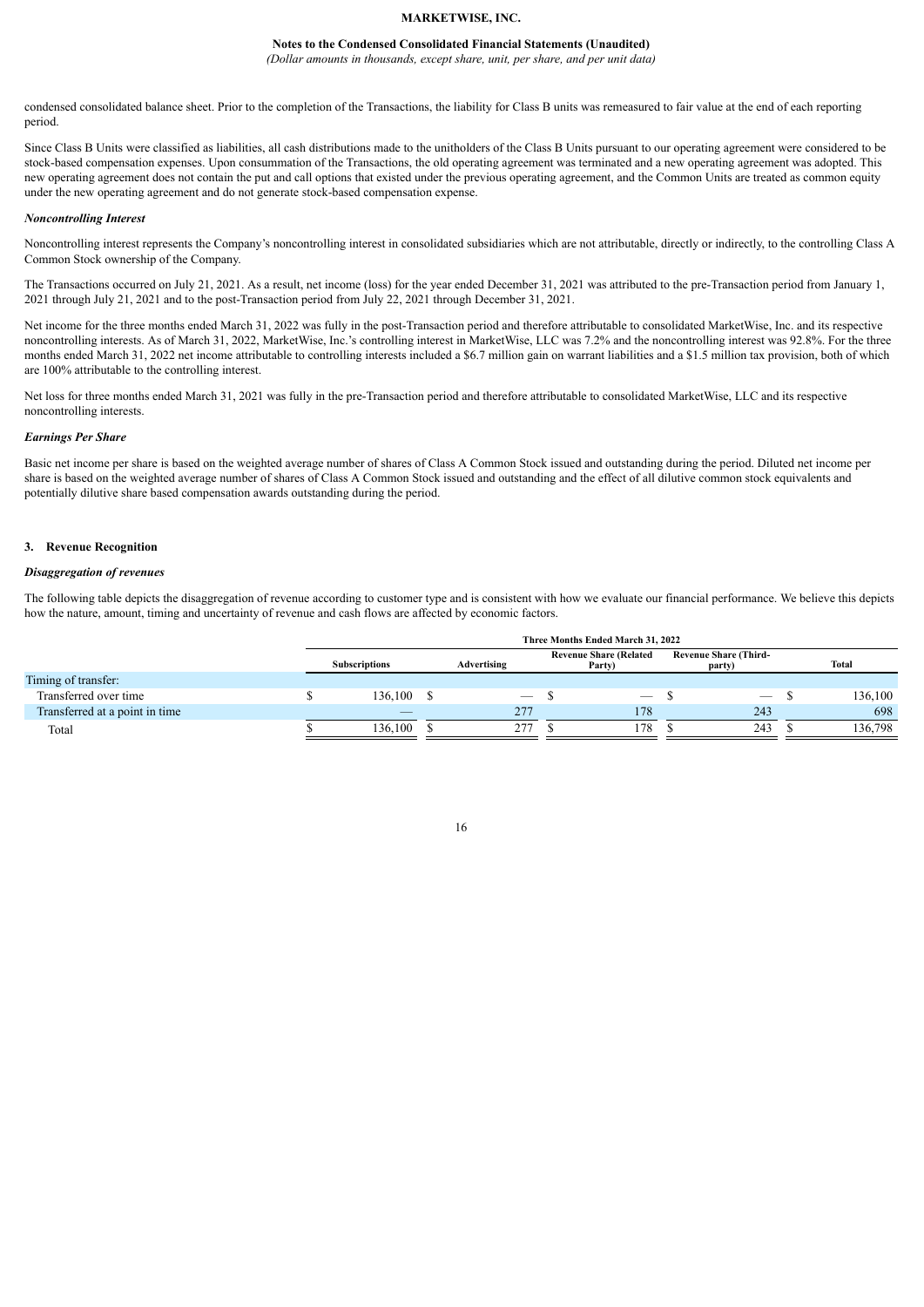# **Notes to the Condensed Consolidated Financial Statements (Unaudited)**

*(Dollar amounts in thousands, except share, unit, per share, and per unit data)*

|                                | Three Months Ended March 31, 2021 |  |                   |  |                                          |  |                                        |  |         |
|--------------------------------|-----------------------------------|--|-------------------|--|------------------------------------------|--|----------------------------------------|--|---------|
|                                | <b>Subscriptions</b>              |  | Advertising       |  | <b>Revenue Share (Related)</b><br>Party) |  | <b>Revenue Share (Third-</b><br>party) |  | Total   |
| Timing of transfer:            |                                   |  |                   |  |                                          |  |                                        |  |         |
| Transferred over time          | $117,647$ \$                      |  | $\hspace{0.05cm}$ |  | $\hspace{0.1mm}-\hspace{0.1mm}$          |  | $\hspace{0.1mm}-\hspace{0.1mm}$        |  | 117,647 |
| Transferred at a point in time |                                   |  | 910               |  | 373                                      |  | 784                                    |  | 2.067   |
| Total                          | 117.647                           |  | 910               |  | 373                                      |  | 784                                    |  | 119.714 |

Revenue recognition by subscription type was as follows:

|                          | Three Months Ended March 31, |  |         |  |  |
|--------------------------|------------------------------|--|---------|--|--|
|                          | 2022                         |  | 2021    |  |  |
| Lifetime subscriptions   | 51,452                       |  | 40,164  |  |  |
| Term subscriptions       | 84,648                       |  | 77,483  |  |  |
| Non-subscription revenue | 698                          |  | 2,067   |  |  |
| Total                    | 136,798                      |  | 119,714 |  |  |

Revenue for the Lifetime and Term subscription types are determined based on the terms of the subscription agreements. Non-subscription revenue consists of revenue from advertising and other revenue.

Net revenue by principal geographic areas was as follows:

|                      | Three Months Ended March 31, |  |         |  |  |
|----------------------|------------------------------|--|---------|--|--|
|                      | 2022                         |  | 2021    |  |  |
| <b>United States</b> | 136,711                      |  | 119,274 |  |  |
| International        | 87                           |  | 440     |  |  |
| Total                | 136.798                      |  | 119,714 |  |  |

Revenue by location is determined by the billing entity for the customer.

### *Contract Balances*

The timing of revenue recognition, billings, cash collections and refunds affects the recognition of accounts receivable, contract assets and deferred revenue. Our current deferred revenue balance in the condensed consolidated balance sheets includes an obligation for refunds for contracts where the provision for refund has not lapsed. Accounts receivable, deferred revenue and obligation for refunds are as follows:

|                                |                | As of |         |  |
|--------------------------------|----------------|-------|---------|--|
|                                | March 31, 2022 |       |         |  |
| <b>Contract balances</b>       |                |       |         |  |
| Accounts receivable            | 16,412 \$      |       | 7,805   |  |
| Obligations for refunds        | 5,363          |       | 5,590   |  |
| Deferred revenue – current     | 312,497        |       | 311,543 |  |
| Deferred revenue – non-current | 393,764        |       | 393.043 |  |

We recognized \$109,730 and \$94,838 of revenue during the three months ended March 31, 2022 and 2021, respectively, that was included within the beginning contract liability balance of the respective periods. The Company has collected all amounts included in deferred revenue other than \$16,412 and \$7,805 as of March 31, 2022 and December 31, 2021, respectively, related to the timing of cash settlement with our credit card processor.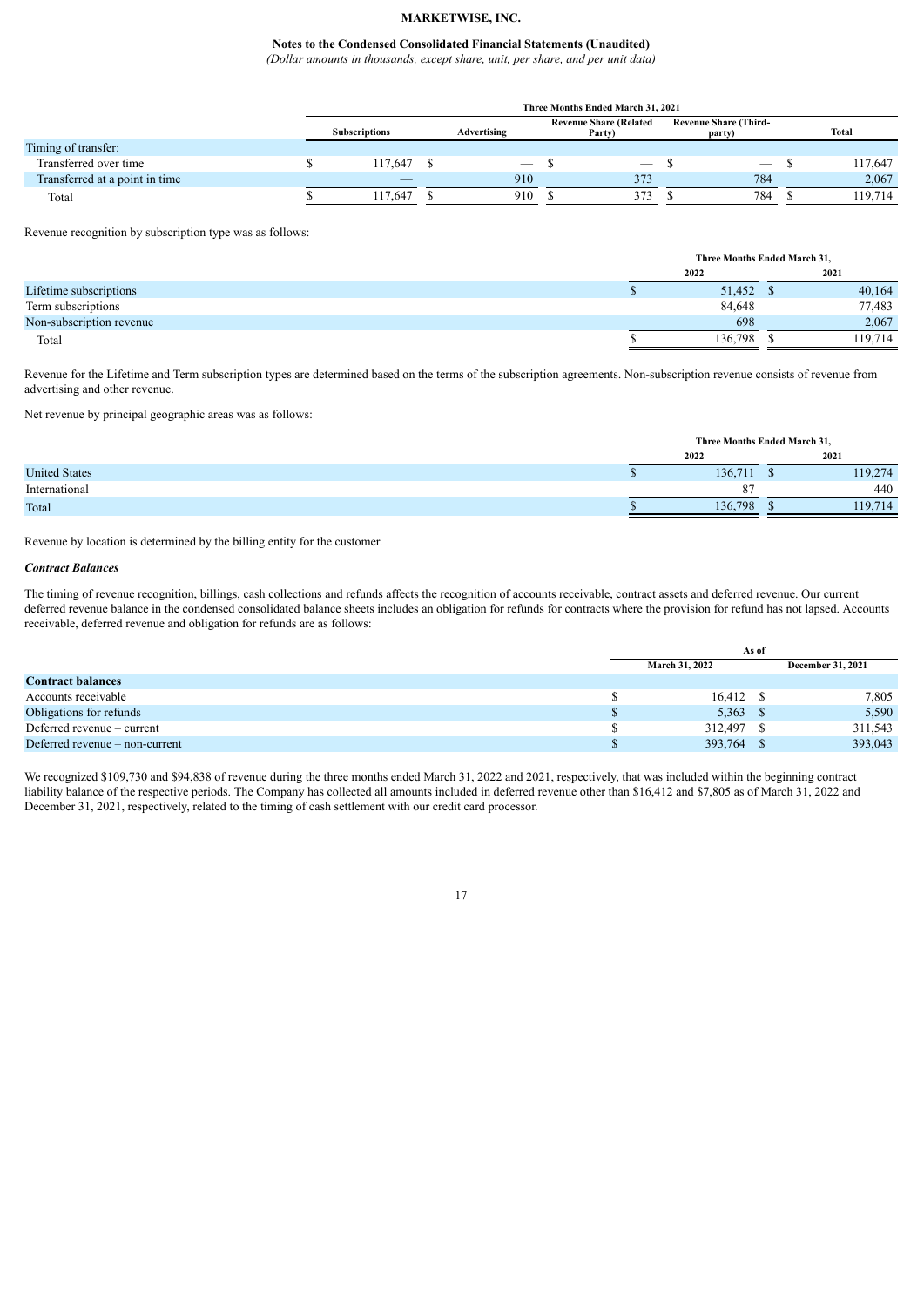### **Notes to the Condensed Consolidated Financial Statements (Unaudited)**

*(Dollar amounts in thousands, except share, unit, per share, and per unit data)*

#### *Assets Recognized from Costs to Obtain a Contract with a Customer*

The following table presents the opening and closing balances of our capitalized costs associated with contracts with customers:

| Balance at January 1, 2022                              | 203.071   |
|---------------------------------------------------------|-----------|
| Royalties and sales commissions – additions             | 10,633    |
| Revenue share and cost per acquisition fees – additions | 15.670    |
| Amortization of capitalized costs                       | (22, 654) |
| Balance at March 31, 2022                               | 206,720   |

We did not recognize any impairment on capitalized costs associated with contracts with customers for the three months ended March 31, 2022 and 2021.

#### *Remaining Performance Obligations*

As of March 31, 2022, the Company had \$711,624 of remaining performance obligations presented as deferred revenue in the condensed consolidated balance sheets. We expect to recognize approximately 45% of that amount as revenues over the next twelve months, with the remainder recognized thereafter.

### **4. Acquisitions**

#### *Chaikin*

On January 21, 2021, we acquired 90% ownership of Chaikin Holdings LLC ("Chaikin") a provider of analytical tools and software for investors, for cash of \$7,139, net of cash acquired. We acquired Chaikin to expand our product offerings and our customer base. The Chaikin acquisition was accounted for using the acquisition method of accounting for business combinations. The following table summarizes the fair value of assets acquired and liabilities assumed as of the acquisition date:

| Cash                    | D   | 151      |
|-------------------------|-----|----------|
| Other current assets    |     | 138      |
| Customer relationships  |     | 3,664    |
| Tradenames              |     | 657      |
| Software                |     | 247      |
| Goodwill                |     | 5,187    |
| Other noncurrent assets |     | 443      |
| Total assets acquired   |     | 10,487   |
| Liabilities assumed     |     | (2, 387) |
| Net assets acquired     |     | 8,100    |
|                         |     |          |
| Cash consideration      | \$. | 7,290    |
| Noncontrolling interest |     | 810      |
| Total consideration     |     | 8,100    |

The excess purchase consideration over the fair values of assets acquired and liabilities assumed was recorded as goodwill. The goodwill arising from the acquisition is largely attributable to synergies which we expect to achieve from cross-marketing and providing complementary products to our existing and acquired customers, and is expected to be fully deductible for tax purposes. The acquired intangible assets of Chaikin are amortized over their estimated useful lives. Accordingly, the trade name will be amortized over 8.5 years and customer relationships will

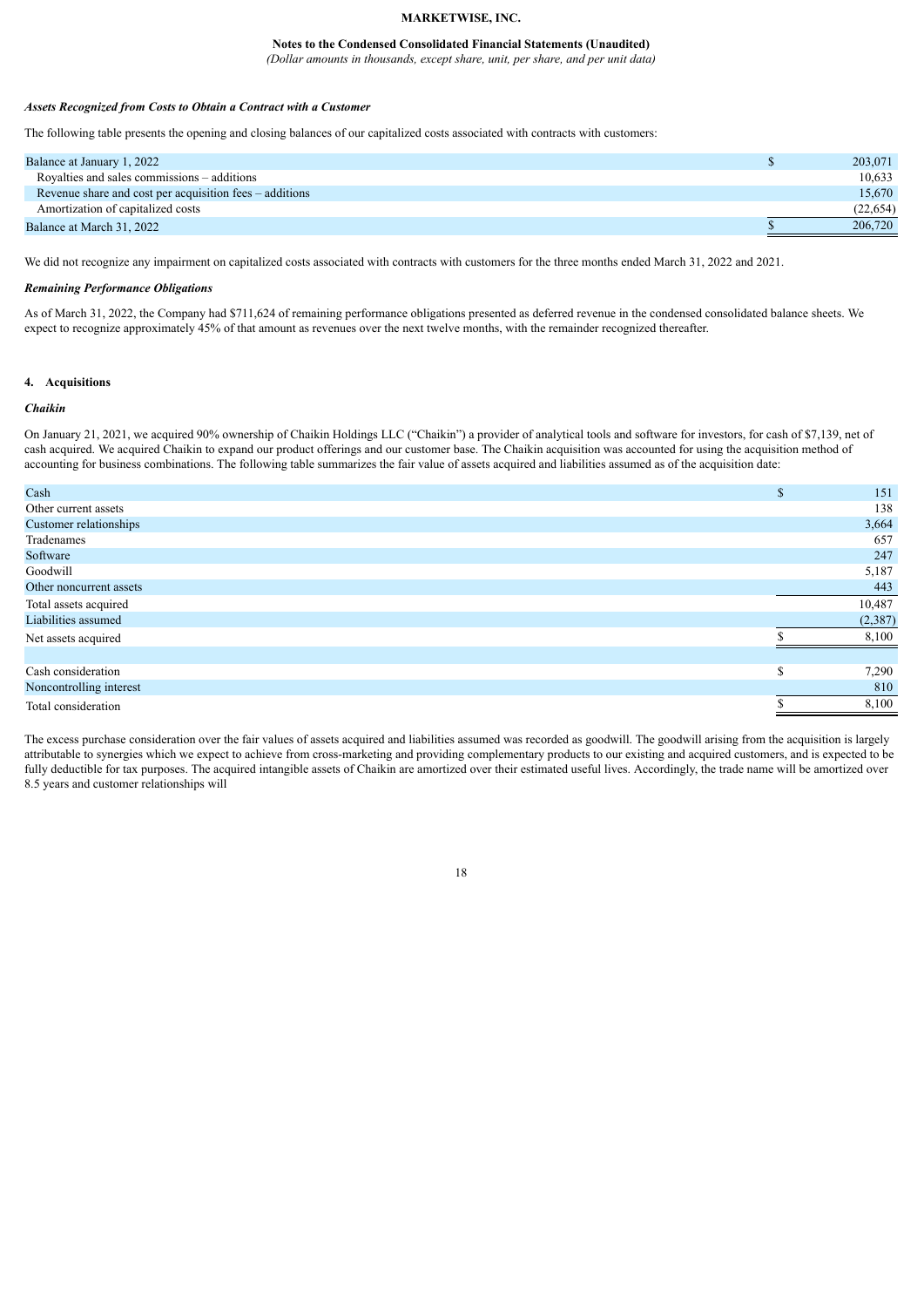# **Notes to the Condensed Consolidated Financial Statements (Unaudited)**

*(Dollar amounts in thousands, except share, unit, per share, and per unit data)*

be amortized over 6 years. Amortization for the acquired intangible assets was \$170 and \$126 for the three months ended March 31, 2022 and 2021, respectively.

# **5. Goodwill and Intangible Assets, Net**

# *Goodwill*

The carrying amounts of goodwill are as follows:

| Balance at January 1, 2022 | 23.288 |
|----------------------------|--------|
| Balance at March 31, 2022  | 23.288 |

# *Intangible assets, net*

Intangible assets, net consisted of the following as of the dates indicated:

| March 31, 2022 |        |   |                                    |  |              |                                                             |  |  |
|----------------|--------|---|------------------------------------|--|--------------|-------------------------------------------------------------|--|--|
|                | Cost   |   | Accumulated<br><b>Amortization</b> |  |              | <b>Weighted-Average Remaining</b><br>Useful Life (in vears) |  |  |
|                |        |   |                                    |  |              |                                                             |  |  |
| Φ.             | 12,368 | S |                                    |  | 3,963        | 4.2                                                         |  |  |
|                | 3,578  |   | (1,935)                            |  | 1,643        | 5.1                                                         |  |  |
|                | 2,897  |   | (1, 448)                           |  | 1,449        | 2.7                                                         |  |  |
|                | 18,843 |   | (11,788)                           |  | 7,055        |                                                             |  |  |
|                |        |   |                                    |  |              |                                                             |  |  |
|                | 1,087  |   |                                    |  | 1,087        |                                                             |  |  |
|                | 1,087  |   |                                    |  | 1,087        |                                                             |  |  |
|                | 19.930 |   | (11,788)                           |  | 8,142        |                                                             |  |  |
|                |        |   |                                    |  | $(8,405)$ \$ | <b>Net Book Value</b>                                       |  |  |

|                                         |  | <b>December 31, 2021</b> |  |                             |  |                       |                                                             |  |  |  |
|-----------------------------------------|--|--------------------------|--|-----------------------------|--|-----------------------|-------------------------------------------------------------|--|--|--|
|                                         |  | Cost                     |  | Accumulated<br>Amortization |  | <b>Net Book Value</b> | <b>Weighted-Average Remaining</b><br>Useful Life (in years) |  |  |  |
| Finite-lived intangible assets:         |  |                          |  |                             |  |                       |                                                             |  |  |  |
| Customer relationships                  |  | 12,368                   |  | $(8,105)$ \$                |  | 4,263                 | 4.4                                                         |  |  |  |
| <b>Tradenames</b>                       |  | 3,578                    |  | (1,838)                     |  | 1,740                 | 5.3                                                         |  |  |  |
| Capitalized software development costs  |  | 2,866                    |  | (1, 344)                    |  | 1,522                 | 3.1                                                         |  |  |  |
| Finite-lived intangible assets, net     |  | 18,812                   |  | (11, 287)                   |  | 7,525                 |                                                             |  |  |  |
| Indefinite-lived intangible assets:     |  |                          |  |                             |  |                       |                                                             |  |  |  |
| Internet domain names                   |  | 1,087                    |  |                             |  | 1,087                 |                                                             |  |  |  |
| Indefinite-lived intangible assets, net |  | 1,087                    |  |                             |  | 1,087                 |                                                             |  |  |  |
| Intangible assets, net                  |  | 19,899                   |  | (11, 287)                   |  | 8,612                 |                                                             |  |  |  |

We recorded amortization expense related to finite-lived intangible assets of \$501 and \$641 for the three months ended March 31, 2022 and 2021, respectively, within depreciation and amortization in the accompanying condensed consolidated statement of operations. These amounts include amortization of capitalized software development costs of \$104 and \$101 for the three months ended March 31, 2022 and 2021, respectively.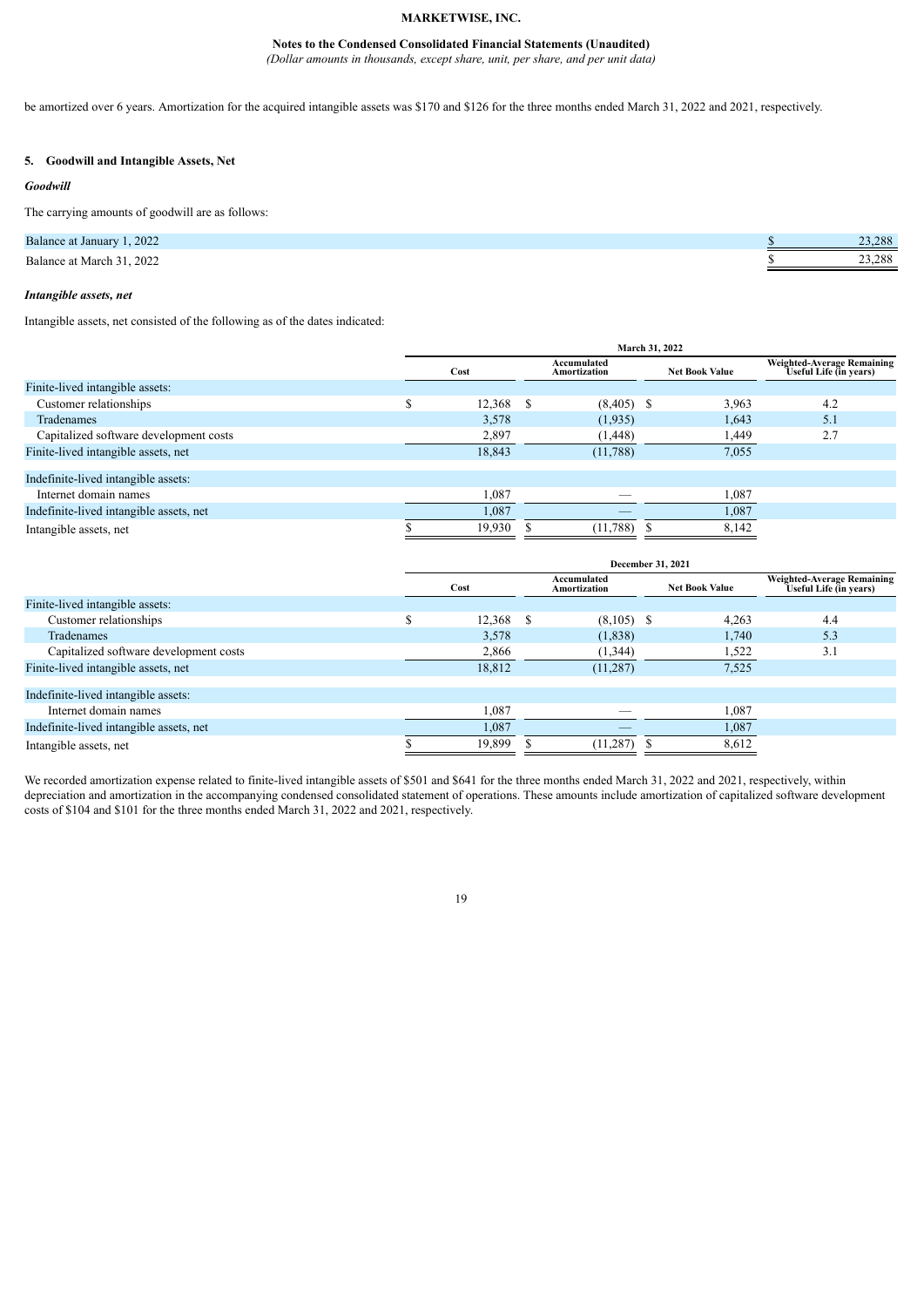# **Notes to the Condensed Consolidated Financial Statements (Unaudited)**

*(Dollar amounts in thousands, except share, unit, per share, and per unit data)*

We recorded additions to capitalized software development costs of \$31 for the three months ended March 31, 2022. We recorded additions to capitalized software development costs of \$267 for the three months ended March 31, 2021, which includes acquired software of \$247.

As of March 31, 2022, the total expected future amortization expense for finite-lived intangible assets is as follows:

| Remainder of 2022                   | 1,619 |
|-------------------------------------|-------|
| 2023                                | 1,973 |
| 2024                                | 1,483 |
| 2025                                | 985   |
| 2026                                | 745   |
| Thereafter                          | 250   |
| Finite-lived intangible assets, net | 7,055 |
|                                     |       |

# **6. Fair Value Measurements**

The following tables summarize our financial assets and liabilities measured at fair value on a recurring basis by level within the fair value hierarchy as of the dates indicated:

|                                                  |    |         |               | March 31, 2022    |         |          |                             |
|--------------------------------------------------|----|---------|---------------|-------------------|---------|----------|-----------------------------|
|                                                  |    | Level 1 | Level 2       |                   | Level 3 |          | <b>Aggregate Fair Value</b> |
| Assets:                                          |    |         |               |                   |         |          |                             |
| Money market funds                               | S. | 28,001  | \$            | ъ<br>—            |         | S        | 28,001                      |
| Total assets                                     |    | 28,001  |               |                   |         |          | 28,001                      |
| <b>Liabilities:</b>                              |    |         |               |                   |         |          |                             |
| Derivative liabilities, noncurrent               |    |         |               |                   | 1,601   |          | 1,601                       |
| Warrant liabilities - Public Warrants            |    | 15,111  |               |                   |         |          | 15,111                      |
| Warrant liabilities - Private Placement Warrants |    |         |               |                   | 7,504   |          | 7,504                       |
| Total liabilities                                |    | 15,111  |               |                   | 9,105   |          | 24,216                      |
|                                                  |    |         |               |                   |         |          |                             |
|                                                  |    |         |               | December 31, 2021 |         |          |                             |
|                                                  |    | Level 1 | Level 2       |                   | Level 3 |          | <b>Aggregate Fair Value</b> |
| Assets:                                          |    |         |               |                   |         |          |                             |
| Money market funds                               | £. | 25,001  | <sup>\$</sup> | —                 |         | <b>S</b> | 25,001                      |
| Total assets                                     |    | 25,001  |               |                   |         |          | 25,001                      |
| <b>Liabilities:</b>                              |    |         |               |                   |         |          |                             |
| Derivative liabilities, noncurrent               |    |         |               |                   | 2,015   |          | 2,015                       |
| Warrant Liabilities - Public Warrants            |    | 19,599  |               |                   |         |          | 19,599                      |
| Warrant Liabilities - Private Placement Warrants |    |         |               |                   | 9,733   |          | 9,733                       |

The level 3 liabilities that related to our Class B Units and certain employee and non-employee contracts with embedded derivatives, see *Note 8 – Derivative Financial Instruments* and *Note 10 – Stock-Based Compensation*.

The fair value of the Public Warrants was measured based on the listed market price of such warrants at the end of the reporting period. The fair value of the Private Placement Warrants was estimated using a Monte Carlo

Total liabilities  $\begin{array}{ccccccc} \text{31,347} \end{array}$   $\begin{array}{ccccccc} \text{5} & \text{19,599} & \text{5} & \text{11,748} & \text{5} & \text{31,347} \end{array}$ 

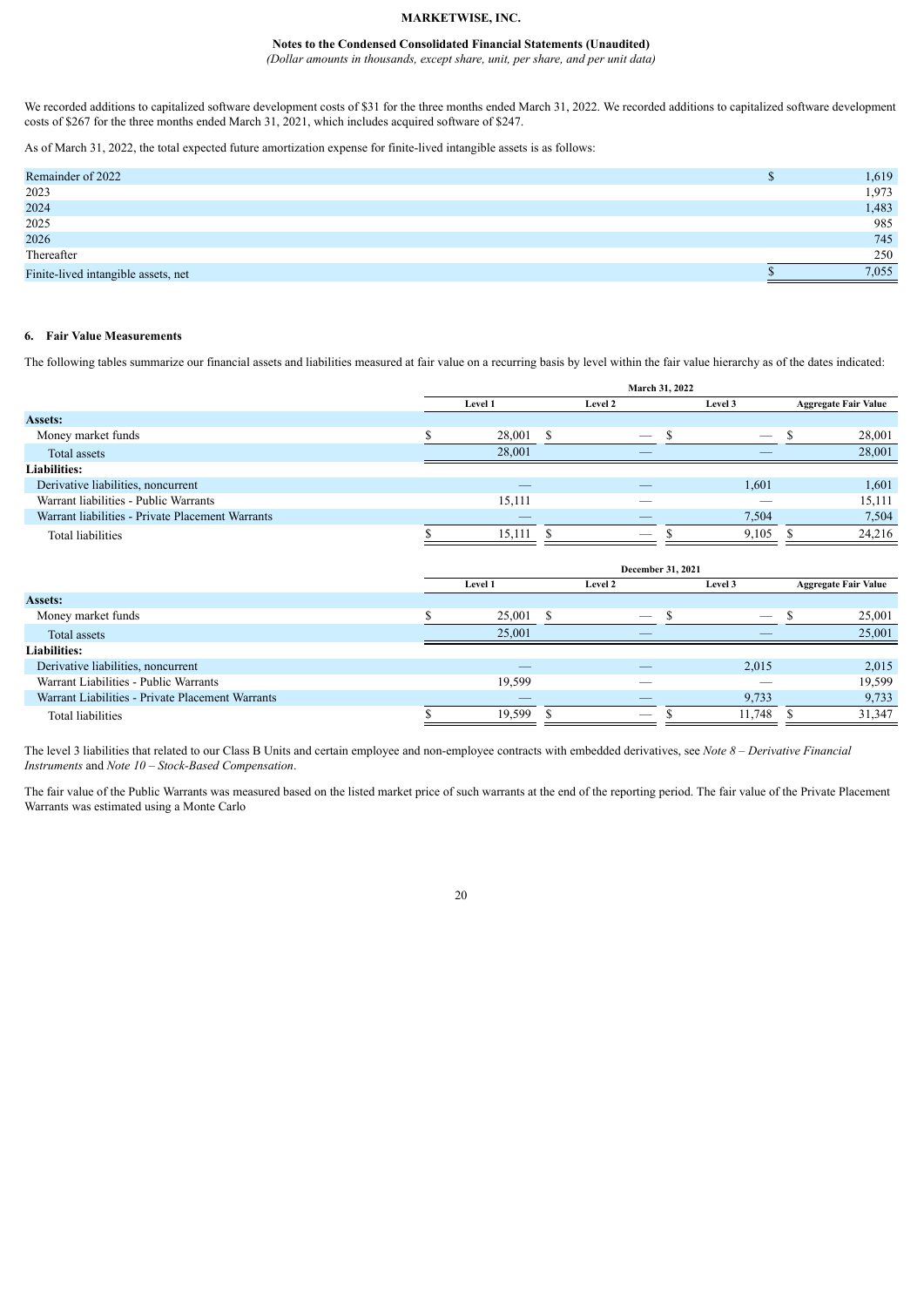# **Notes to the Condensed Consolidated Financial Statements (Unaudited)**

*(Dollar amounts in thousands, except share, unit, per share, and per unit data)*

simulation model at the end of the reporting period. The Company estimates the fair value of the warrants at each reporting period, with changes in fair value recognized in the condensed consolidated statements of operations.

The estimated fair value of the warrant liabilities – Public Warrants is determined using Level 1 inputs. The estimated fair value of the warrant liabilities – Private Placement Warrants is determined using Level 3 inputs. Inherent in a Monte Carlo simulation are assumptions related to expected stock-price volatility, expected life and risk-free interest rate. The Company estimates the volatility of its ordinary shares based on historical volatility of select peer companies that matches the expected remaining life of the warrants. The risk-free interest rate is based on the U.S. Treasury zero-coupon yield curve on the grant date for a maturity similar to the expected remaining life of the warrants. The expected life of the warrants is assumed to be equivalent to their remaining contractual term.

The following table provides quantitative information regarding Level 3 fair value measurements inputs at their measurement dates:

|                                                  | 733 V.L        |
|--------------------------------------------------|----------------|
|                                                  | March 31, 2022 |
| Stock price                                      | 4.72           |
| <b>Exercise Price</b>                            | 11.50          |
| Expected life of the warrants to convert (years) | 4.31           |
| Volatility                                       | 48.30 %        |
| Risk-free rate                                   | 2.40%          |

**As of**

The following table summarizes the change in fair value of the derivative liabilities during the three months ended March 31, 2022 and 2021:

| Balance at January 1, 2022                     | 31,347    |
|------------------------------------------------|-----------|
| Change in fair value of derivative instruments | (7,131)   |
| Balance at March 31, 2022                      | 24,216    |
|                                                |           |
| Balance at January 1, 2021                     | 597,578   |
| Incremental Class B Units                      | 43,880    |
| Change in fair value of derivative instruments | 394       |
| Change in fair value of Class B Units          | 551,544   |
| Balance at March 31, 2021                      | 1,193,396 |
|                                                |           |

The following table summarizes the change in fair value of the Class B Units by income statement line item during the three months ended March 31, 2022 and 2021:

|                                             | Three Months Ended March 31, |                                 |  |         |
|---------------------------------------------|------------------------------|---------------------------------|--|---------|
|                                             |                              | 2022                            |  | 2021    |
| Cost of revenue                             |                              |                                 |  | 101,943 |
| Sales and marketing                         |                              |                                 |  | 7.423   |
| General and administrative                  |                              |                                 |  | 442.178 |
| Total change in fair value of Class B Units |                              | $\hspace{0.1mm}-\hspace{0.1mm}$ |  | 551,544 |

To derive the fair value of the Class B Units, we estimated the fair value of Class B Units using a valuation technique. For more information regarding the valuation of the Class B Units, see *Note 10 – Stock-Based Compensation.*

As more fully described in Note 1, we completed our Transactions in July 2021, and all Class B Units fully vested as of the transaction date, and the original operating agreement was terminated and replaced by a new operating agreement consistent with the Company's Up-C structure. This new operating agreement does not contain

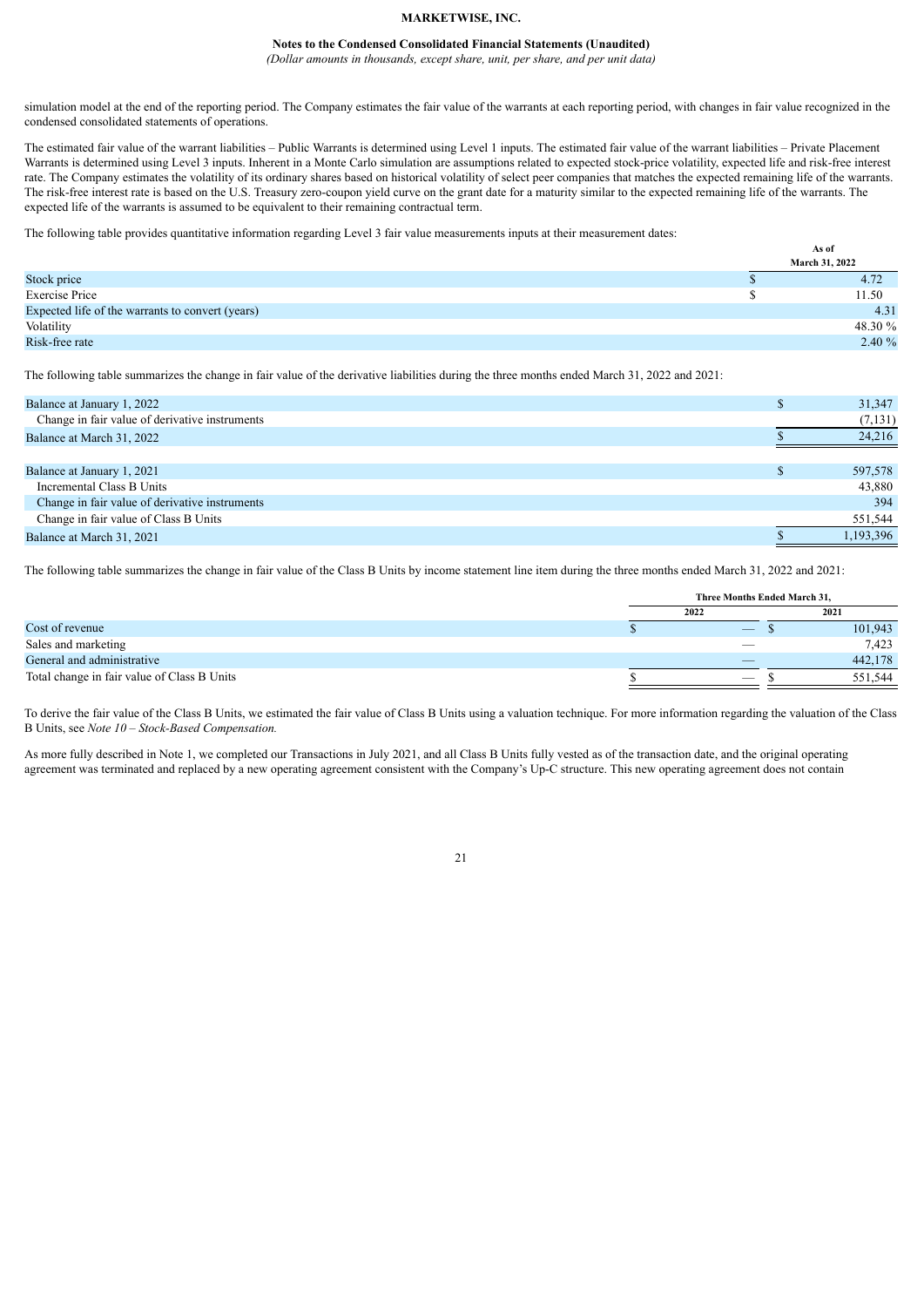### **Notes to the Condensed Consolidated Financial Statements (Unaudited)**

*(Dollar amounts in thousands, except share, unit, per share, and per unit data)*

the put and call options that existed under the previous operating agreement, and the Common Units under the new operating agreement are treated as common equity and do not generate stock-based compensation expense. The Class B Units liability was reclassified to equity as of the transaction date.

#### **7. Balance Sheet Components**

#### *Capitalized Implementation Costs*

We capitalized cloud computing implementation costs for customer-relationship management, revenue management, and enterprise resource planning systems of \$540 and \$37 for the three months ended March 31, 2022 and 2021, respectively. The capitalized implementation costs are capitalized within other current assets and other assets on the condensed consolidated balance sheets. Amortization expense related to capitalized cloud computing implementation costs was \$2 and \$0 for the three months ended March 31, 2022 and 2021, respectively.

### *Property and Equipment, Net*

Property and equipment, net consists of the following:

|                                                 |                                                                | As of |                |  |          |  |  |  |  |  |  |  |  |  |  |  |  |  |  |  |  |  |  |  |  |  |  |  |  |  |  |  |  |  |  |  |  |  |  |  |  |  |  |  |  |  |                   |
|-------------------------------------------------|----------------------------------------------------------------|-------|----------------|--|----------|--|--|--|--|--|--|--|--|--|--|--|--|--|--|--|--|--|--|--|--|--|--|--|--|--|--|--|--|--|--|--|--|--|--|--|--|--|--|--|--|--|-------------------|
|                                                 | <b>Estimated Useful Lives</b>                                  |       | March 31, 2022 |  |          |  |  |  |  |  |  |  |  |  |  |  |  |  |  |  |  |  |  |  |  |  |  |  |  |  |  |  |  |  |  |  |  |  |  |  |  |  |  |  |  |  | December 31, 2021 |
| Furniture and fixtures                          | 5 years                                                        |       | 960            |  | 960      |  |  |  |  |  |  |  |  |  |  |  |  |  |  |  |  |  |  |  |  |  |  |  |  |  |  |  |  |  |  |  |  |  |  |  |  |  |  |  |  |  |                   |
| Computers, software and equipment               | 3 years                                                        |       | 1.437          |  | 1,423    |  |  |  |  |  |  |  |  |  |  |  |  |  |  |  |  |  |  |  |  |  |  |  |  |  |  |  |  |  |  |  |  |  |  |  |  |  |  |  |  |  |                   |
| Leasehold improvements                          | Shorter of estimated useful life or remaining<br>term of lease |       | 1,278          |  | 1,278    |  |  |  |  |  |  |  |  |  |  |  |  |  |  |  |  |  |  |  |  |  |  |  |  |  |  |  |  |  |  |  |  |  |  |  |  |  |  |  |  |  |                   |
|                                                 |                                                                |       | 3,675          |  | 3,661    |  |  |  |  |  |  |  |  |  |  |  |  |  |  |  |  |  |  |  |  |  |  |  |  |  |  |  |  |  |  |  |  |  |  |  |  |  |  |  |  |  |                   |
| Less: Accumulated depreciation and amortization |                                                                |       | (2,576)        |  | (2, 473) |  |  |  |  |  |  |  |  |  |  |  |  |  |  |  |  |  |  |  |  |  |  |  |  |  |  |  |  |  |  |  |  |  |  |  |  |  |  |  |  |  |                   |
| Total property and equipment, net               |                                                                |       | .099           |  | 1,188    |  |  |  |  |  |  |  |  |  |  |  |  |  |  |  |  |  |  |  |  |  |  |  |  |  |  |  |  |  |  |  |  |  |  |  |  |  |  |  |  |  |                   |

Depreciation and amortization expense for property and equipment was \$103 and \$110 for the three months ended March 31, 2022 and 2021, respectively.

#### *Accrued Expenses*

Accrued expenses consist of the following:

|                                      | As of          |  |                          |  |
|--------------------------------------|----------------|--|--------------------------|--|
|                                      | March 31, 2022 |  | <b>December 31, 2021</b> |  |
| Commission and variable compensation | 16,277         |  | 22,155                   |  |
| Payroll and benefits                 | 3,937          |  | 5,164                    |  |
| Other accrued expenses               | 20.823         |  | 19.134                   |  |
| Total accrued expenses               | 41.037         |  | 46,453                   |  |

### **8. Derivative Financial Instruments**

Prior to the closing of the Transactions, as part of our compensation and employee retention strategy, we entered into contracts with key employees and independent contractors which contain embedded derivatives. These contracts are intended to compensate the employees or independent contractors for services provided and retain their future services. These embedded derivative instruments are issued in the form of phantom interests in Net Income, as defined by our board of directors, that grant the holder value equal to a percentage of Net Income *multiplied* by a price multiple, or contain an option that granted appreciation rights upon exercise, and which become exercisable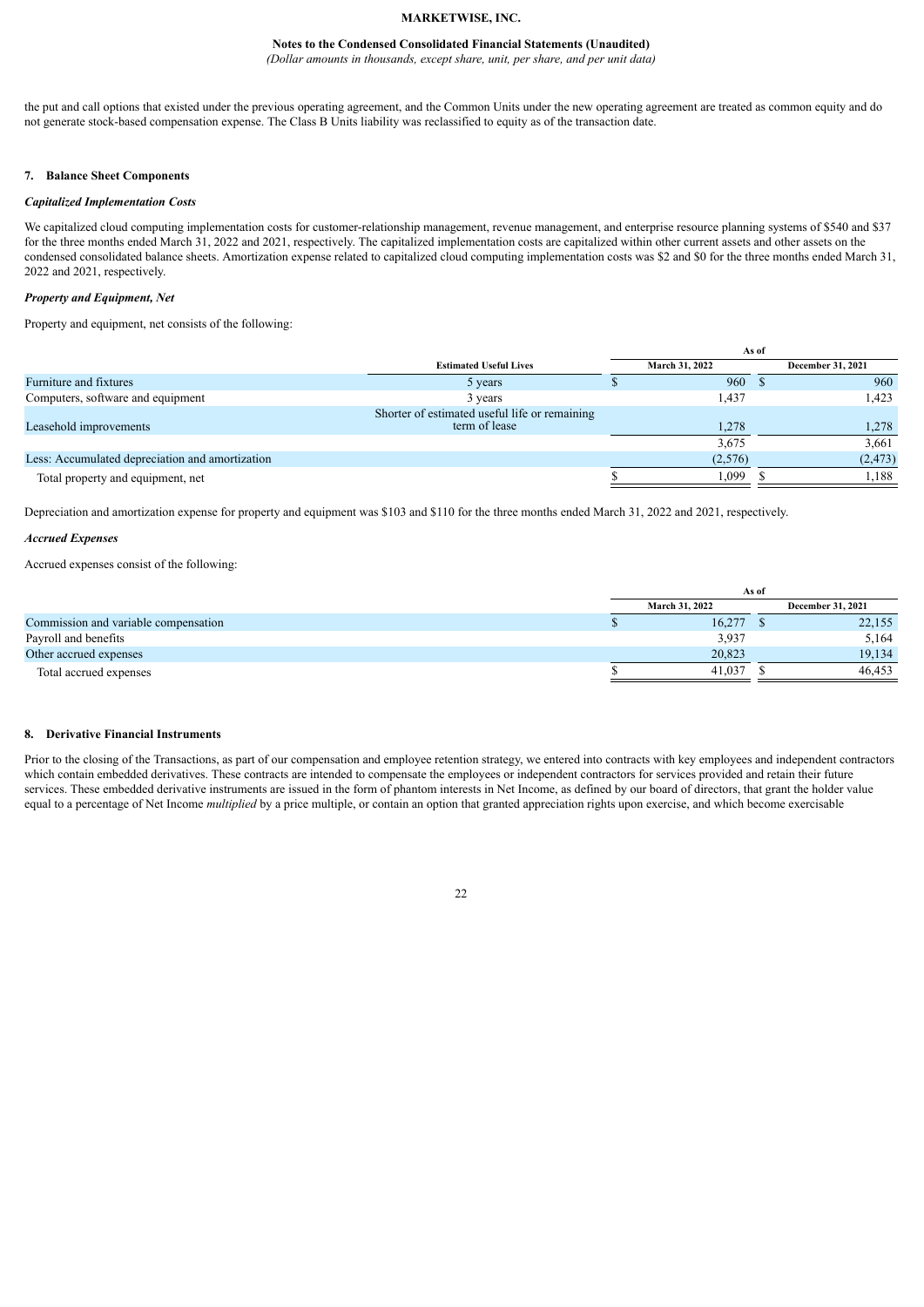#### **Notes to the Condensed Consolidated Financial Statements (Unaudited)**

*(Dollar amounts in thousands, except share, unit, per share, and per unit data)*

upon occurrence of an initial public offering. All derivative instruments are recorded at fair value as derivative liabilities on our condensed consolidated balance sheets.

As of March 31, 2022, there are both Private Placement Warrants and Public Warrants outstanding; each of which is exercisable for one share of Class A common stock of MarketWise, Inc. Additionally, there are embedded derivative instruments outstanding. The following table presents information on the location and amounts of derivative instruments gains and losses:

|                                                                    |                                                               | Three Months Ended March 31, |          |  |       |
|--------------------------------------------------------------------|---------------------------------------------------------------|------------------------------|----------|--|-------|
|                                                                    |                                                               |                              | 2022     |  | 2021  |
| <b>Derivatives Not Designated as</b><br><b>Hedging Instruments</b> | <b>Location of Gain (Loss) Recognized in Income Statement</b> |                              |          |  |       |
| <b>Warrants</b>                                                    | Other income, net                                             |                              | 6,717 \$ |  |       |
| Phantom Interests in Net Income                                    | Other income, net                                             |                              |          |  | (394) |
| Phantom Interests in Net Income                                    | General and administrative expenses                           |                              | 414      |  |       |
| Total                                                              |                                                               |                              | 7.131    |  | (394) |

See *Note 6 – Fair Value Measurements* for more information regarding the valuation of our derivative instruments.

#### **9. Debt**

On October 29, 2021, MarketWise, LLC, entered into a loan and security agreement (the "Loan and Security Agreement") providing for up to \$150 million of commitments under a revolving credit facility (the "Credit Facility"), including a \$5 million letter of credit sublimit, and allows for revolving commitments under the Credit Facility to be increased or new term commitments to be established by up to \$65 million. The existing lenders under the Credit Facility are entitled, but not obligated, to provide such incremental commitments. The Credit Facility has a term of three years, maturing on October 29, 2024.

The Credit Facility is guaranteed by MarketWise, LLC's direct and indirect material U.S. subsidiaries, subject to customary exceptions (the "Guarantors"), pursuant to a guaranty by the Guarantors in favor of HSBC Bank USA, National Association, as agent (the "Guaranty"). Borrowings under the Credit Facility are secured by a first-priority lien on substantially all of the assets of MarketWise, LLC and the Guarantors, subject to customary exceptions.

Borrowings will bear interest at a floating rate depending on MarketWise, LLC's Net Leverage Ratio (as defined in the Loan and Security Agreement). As of March 31, 2022, there were no outstanding advances under the Credit Facility.

The Loan and Security Agreement contains customary affirmative and negative covenants for transactions of this type, and contains financial maintenance covenants that require MarketWise, LLC to maintain an Interest Coverage Ratio and Net Leverage Ratio (both as defined in the Loan and Security Agreement), and provides for a number of customary events of default, which could result in the acceleration of obligations and the termination of lending commitments under the Loan and Security Agreement. As of March 31, 2022, we were in compliance with these covenants.

#### **10. Stock-Based Compensation**

During three months ended March 31, 2022 we recorded stock-based compensation related to our 2021 Incentive Award Plan and our ESPP, and during the three months ended March 31, 2021, we recorded stock-based compensation related to our Class B Units. As more fully described in Note 1, we completed our Transactions in July 2021, and all Class B Units fully vested as of the transaction date, and the original operating agreement was terminated and replaced by a new operating agreement consistent with the Company's Up-C structure. This new operating agreement does not contain the put and call options that existed under the previous operating agreement,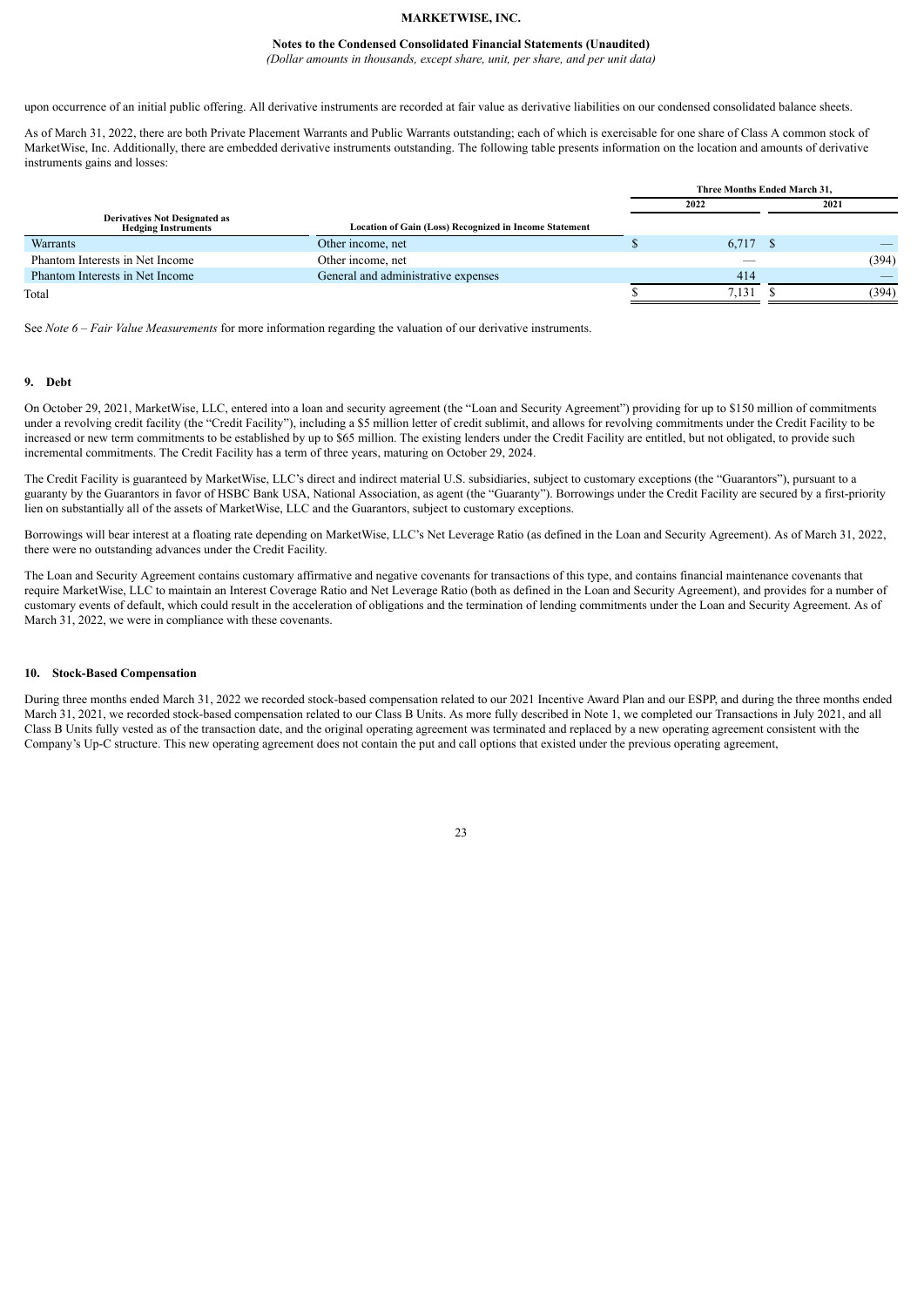### **Notes to the Condensed Consolidated Financial Statements (Unaudited)**

*(Dollar amounts in thousands, except share, unit, per share, and per unit data)*

and the Common Units are treated as common equity under the new operating agreement and do not generate stock-based compensation expense.

Included within cost of revenue, sales and marketing, and general and administrative expenses are total stock-based compensation expenses as follows: **Three Months Ended March 31,**

| Three Months Ended March 31. |       |  |         |
|------------------------------|-------|--|---------|
|                              | 2022  |  | 2021    |
|                              | 532   |  | 114,348 |
|                              | 565   |  | 14,070  |
|                              | 1.491 |  | 472,657 |
|                              | 2.588 |  | 601,075 |
|                              |       |  |         |

Total stock-based compensation expense for the three months ended March 31, 2022 includes expenses related to our 2021 Incentive Award Plan and our ESPP, while the total stock-based compensation expense for the three months ended March 31, 2021 includes the vesting of Class B units, the change in fair value of Class B liability awards and profits distributions to Class B unitholders as follows:

|                                                                           | Three Months Ended March 31, |         |  |  |  |
|---------------------------------------------------------------------------|------------------------------|---------|--|--|--|
|                                                                           | 2022                         | 2021    |  |  |  |
| 2021 Incentive Award Plan                                                 | 2,430                        |         |  |  |  |
| Employee Stock Purchase Plan                                              |                              | 158     |  |  |  |
| Vested Class B units and change in fair value of Class B liability awards |                              | 595,424 |  |  |  |
| Profits distributions to Class B unitholders                              |                              | 5.651   |  |  |  |
| Total stock-based compensation expense                                    | 2.588                        | 601.075 |  |  |  |

#### *2021 Incentive Award Plan*

On September 27, 2021, we granted certain employees restricted stock units ("RSUs") and stock appreciation rights ("SARs") under our 2021 Incentive Award Plan.

Both RSUs and SARs are time based and vest ratably over four years, as specified in the individual grant notices. The RSUs granted in September 2021 entitle the recipients to dividend equivalents which are subject to the same vesting terms and accumulate during the vesting period. Upon vesting, the RSU holder will be issued the Company's Class A Common Stock. The SARs will be settled in the Company's Class A Common Stock upon exercise. The shares to be issued upon exercise will have a total market value equal to the SAR value calculated as  $(x)$  number of shares underlying SAR, multiplied by  $(y)$  any excess of the Company's share value on the date of exercise over the exercise price set in each individual grant notice.

The fair value of the RSU is the same as the Company's share price on the date of grant. The fair value of the SARs was determined using a Black-Scholes model.

The activities of the RSUs and SARs and the related weighted average grant-date fair value of the respective share classes are summarized as follows, including granted, exercised and forfeited from January 1, 2022 to March 31, 2022.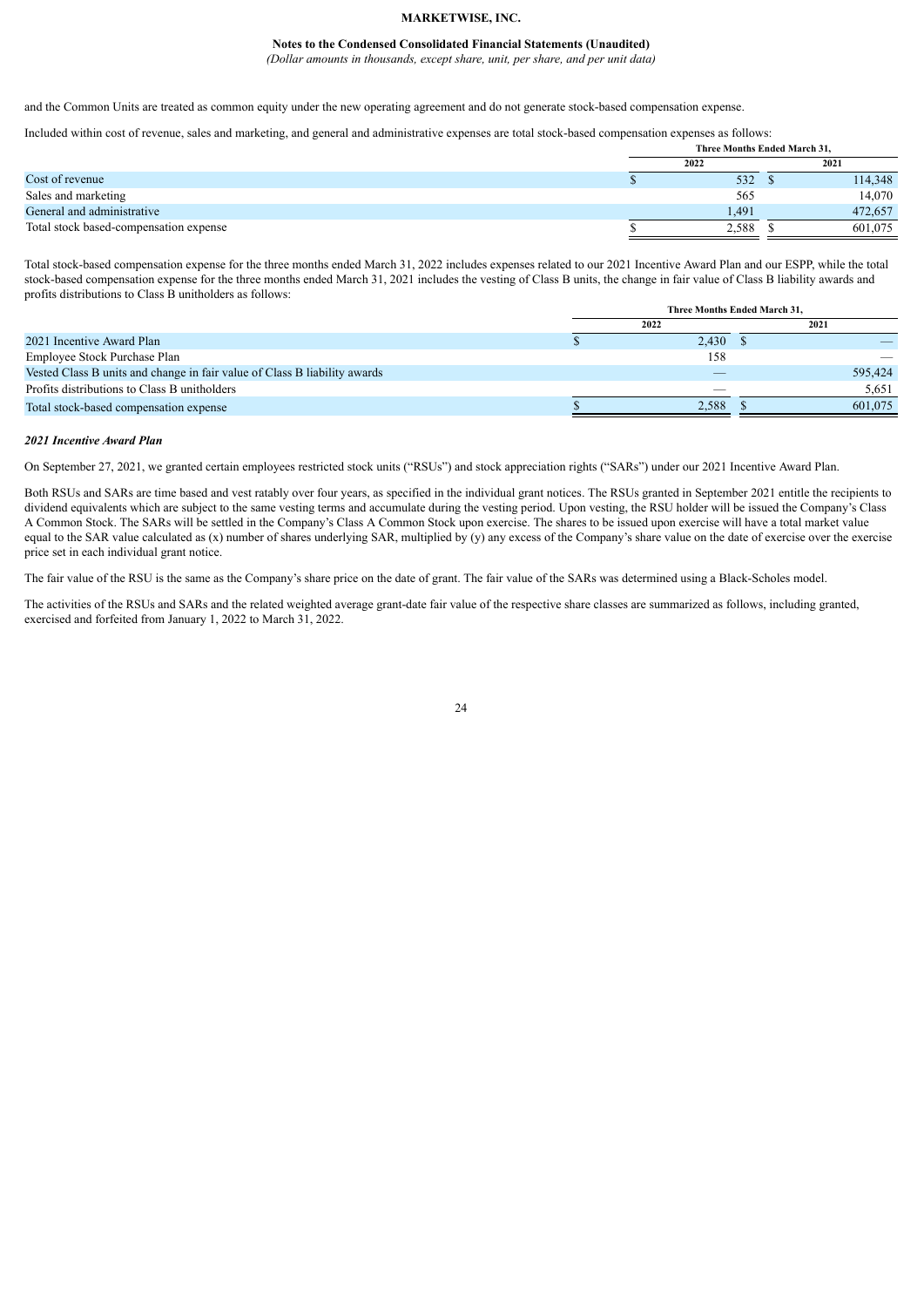# **Notes to the Condensed Consolidated Financial Statements (Unaudited)**

*(Dollar amounts in thousands, except share, unit, per share, and per unit data)*

|                                       |              | <b>RSUs</b>                                      | <b>SARs</b>  |                                                  |  |  |
|---------------------------------------|--------------|--------------------------------------------------|--------------|--------------------------------------------------|--|--|
|                                       | Units        | Weighted-Average Grant Date<br><b>Fair Value</b> | <b>Units</b> | Weighted-Average Grant Date<br><b>Fair Value</b> |  |  |
| <b>Outstanding at January 1, 2022</b> | 2,334,490 \$ | 8.30                                             | 1,935,131    | 4.05                                             |  |  |
| Granted                               |              | $\overline{\phantom{a}}$                         |              |                                                  |  |  |
| Exercised or vested                   | _            |                                                  |              |                                                  |  |  |
| Forfeited                             | (4,625)      | 8.30                                             | (4, 723)     | 4.05                                             |  |  |
| Expired                               |              |                                                  |              |                                                  |  |  |
| Outstanding at March 31, 2022         | 2,329,865    | 8.30                                             | .930.408     | 4.05                                             |  |  |

The stock compensation expense related to the RSU and SAR grants was \$2,430 for the three months ended March 31, 2022. As of March 31, 2022, none of the SARs were exercisable and they have a remaining contractual term of 9.5 years.

#### *Employee Stock Purchase Plan*

As a result of the Transactions, the Company adopted the ESPP. Under the ESPP, the Company authorizes the grant of the right to purchase shares of Class A Common Stock by employees who qualify under the ESPP. The Company has reserved for issuance a total of 6,409,000 shares of Class A Common Stock. The ESPP became effective on January 1, 2022 and the initial offering period began on January 1, 2022 and ends on June 30, 2022.

The ESPP is implemented through a series of offerings under which eligible employees are granted purchase rights to purchase shares of the Company's Class A Common Stock on specified dates during such offerings. Under the ESPP, the Company has determined the offering period to occur in six month intervals, with the purchase date occurring at the end of the offering period. On each purchase date, eligible employees will purchase the shares at a price per share equal to 85% of the lesser of (1) the fair market value of the Company's Class A Common Stock on the first trading day of the offering period, or (2) the fair market value of the Company's Class A Common Stock on the purchase date, as defined in the ESPP. The fair value of the ESPP is determined using the Monte Carlo model as of the beginning of each offering period and is expensed ratably over the six month offering period.

The Company recognized \$158 of stock-based compensation expense related to the ESPP during the three months ended March 31, 2022. As of March 31, 2022, \$314 has been withheld on behalf of employees for the June 30, 2022 purchase date.

#### *Class B Units*

We recognized stock-based compensation expenses of \$601,075 for the three months ended March 31, 2021. These amounts include profits distributions to Class B unitholders of \$5,651. The amount of stock-based compensation expense related to the Class B Units included in each of the line items in the accompanying condensed consolidated statement of operations is as follows:

|                                        | Three Months Ended March 31.    |      |         |  |
|----------------------------------------|---------------------------------|------|---------|--|
|                                        | 2022                            | 2021 |         |  |
| Cost of revenue                        |                                 |      | 114,348 |  |
| Sales and marketing                    |                                 |      | 14,070  |  |
| General and administrative             |                                 |      | 472,657 |  |
| Total stock based-compensation expense | $\hspace{0.1mm}-\hspace{0.1mm}$ |      | 601,075 |  |

The weighted-average grant-date fair value of Class B Units granted was \$2,195.16 per unit during the three months ended March 31, 2021.

Because the Class B Units were not publicly traded, we estimated the fair value of its Class B Units in each reporting period. The fair values of Class B Units were estimated by the board of managers based on our equity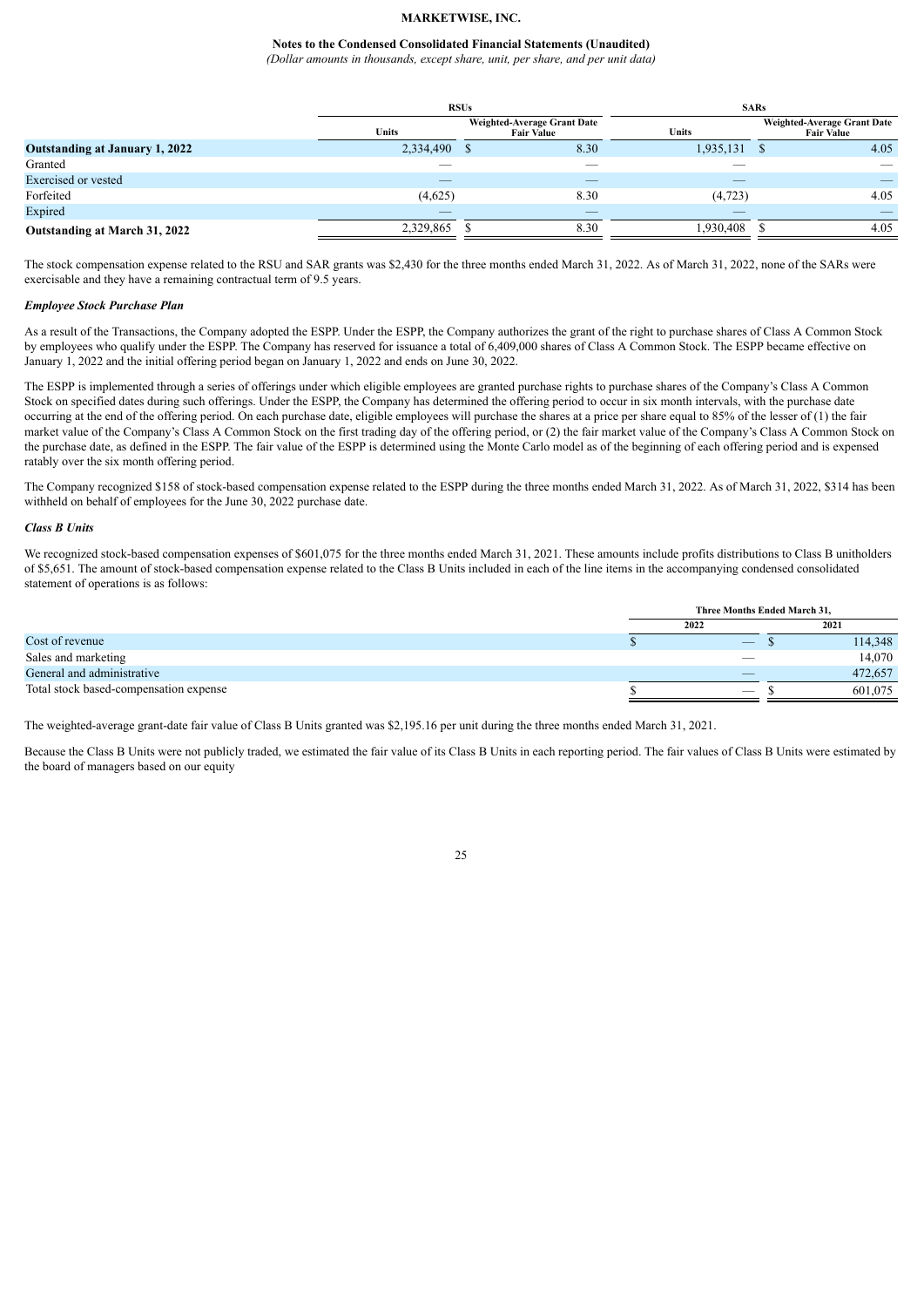### **Notes to the Condensed Consolidated Financial Statements (Unaudited)**

*(Dollar amounts in thousands, except share, unit, per share, and per unit data)*

value. The board of managers considered, among other things, contemporaneous valuations of our equity value prepared by an unrelated third-party valuation firm in accordance with the guidance provided by the American Institute of Certified Public Accountants Practice Guide, *Valuation of Privately-Held-Company Equity Securities Issued as Compensation.*

For the three months ended March 31, 2021, the fair value of the Class B Units was estimated using a probability-weighted expected return method. This method considered two scenarios: one based on a market approach according to a proposed acquisition of the Company and allocated through a liquidation waterfall, and the other based on the Company continuing as a private entity according to a discounted cash flow analysis, and allocated using an option pricing model. The results of these two methods were weighted to derive the fair value of the Class B Units as of March 31, 2021.

The discounted cash flow method estimates the equity value of the Company by projecting the Company's net cash flows into the future and discounting these net cash flows to present value by applying a discount rate. Key inputs for this valuation include the Company's projected cash flows and discount rate. Changes to these inputs could have a material impact on the accompanying condensed consolidated financial statements.

The option pricing model allocates the equity value to each class of common units by preparing a breakpoint analysis to determine which securities would receive value at each threshold of a hypothetical liquidation. Then applying a Black-Scholes option pricing analysis to determine the incremental value of each respective breakpoint and allocating that value to each participating security based on its pro-rata ownership in the breakpoint. Key inputs for this valuation include the equity value of the Company, risk-free rate, allocation thresholds, and stock volatility.

The Company considered several objective and subjective factors to determine the best estimate of the fair value of the Class B Units, including:

- the Company's historical and expected operating and financial performance;
- **•** current business conditions:
- indications of value from external investors and their proposed value for the business;
- the Company's stage of development and business strategy;
- macroeconomic conditions;
- the Company's weighted average cost of capital;
- risk-free rates of return:
- the volatility of comparable publicly traded peer companies; and
- the lack of an active public market for the Company's equity units.

See also *Note 2 – Summary of Significant Accounting Policies – Stock Based Compensation.*

#### **11. Earnings Per Share**

On July 21, 2021, we completed the Transactions pursuant to the Transaction Agreement which materially impacted the number of shares outstanding. We analyzed the calculation of earnings per share for periods prior to the Transactions, and determined that it resulted in values that would not be meaningful to the users of the condensed consolidated financial statements, as our capital structure completely changed as a result of the Transactions. Therefore, earnings per share information has not been presented for periods prior to the Transactions.

Weighted average shares outstanding in the table below have not been retroactively restated to give effect to the reverse recapitalization for periods prior to the date of the Transactions. See *Note 1 – Organization – Description of*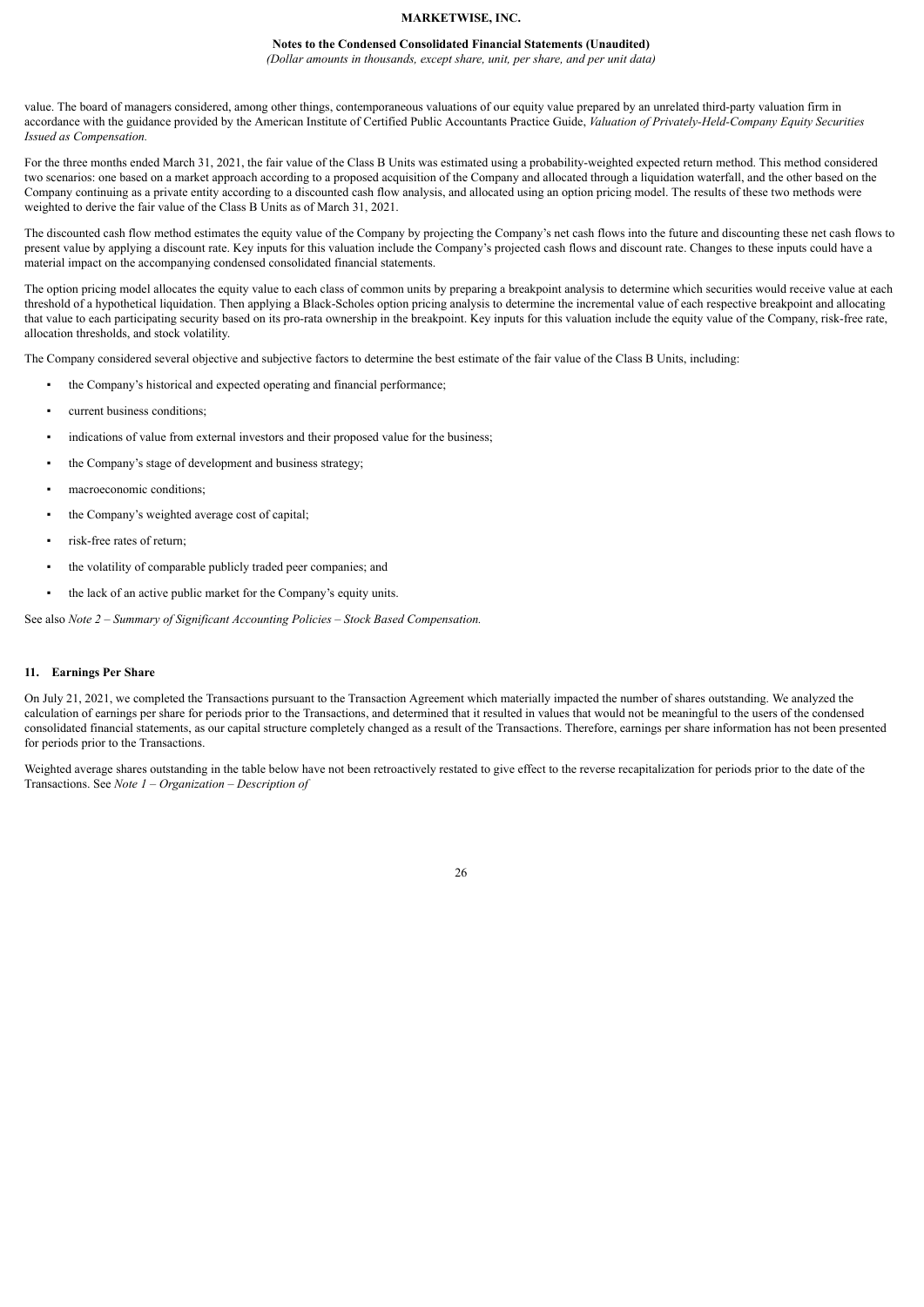### **Notes to the Condensed Consolidated Financial Statements (Unaudited)**

*(Dollar amounts in thousands, except share, unit, per share, and per unit data)*

*Organization and Reverse Recapitalization with Ascendant Digital Acquisition Corp.* for more information regarding the Transactions.

The following table sets forth the computation of basic and diluted earnings per share for the three months ended March 31, 2022:

| <b>Numerator:</b>                                                                                            |        |
|--------------------------------------------------------------------------------------------------------------|--------|
| Net income for the three months ended March 31, 2022                                                         | 23.023 |
| Less: Net income attributable to noncontrolling interests for the three months ended March 31, 2022          | 17,198 |
| Net income for the three months ended March 31, 2022 attributable to common shareholders – basic and diluted | 5.825  |
|                                                                                                              |        |
| Denominator:                                                                                                 |        |
| Weighted average shares outstanding – basic and diluted (in thousands)                                       | 23.851 |
|                                                                                                              |        |
| Net income per share attributable to common shares – basic and diluted                                       | 0.24   |
|                                                                                                              |        |

The Company's potentially dilutive securities and their impact on the computation of diluted earnings per share is as follows:

- Public and Private Placement Warrants: the public and Private Placement Warrants are "out of the money" for the three months ended March 31, 2022, therefore, net income per share excludes any impact of the 20,699,993 public warrants and 10,280,000 Private Placement Warrants.
- Sponsor and MarketWise Management Member Earnout shares: the 3,051,000 Sponsor Earn Out shares held in escrow are excluded from the earnings per share computation since the earnout contingency has not been met. The 2,000,000 MarketWise Management Member Earn Out shares (as defined and discussed in the Original Report) held in escrow are excluded from the earnings per share computation since the earnout contingency has not been met.
- Restricted stock units: The basic earnings per share calculation excludes the impact of RSUs since no units were vested as of March 31, 2022. The diluted earnings per share calculation excludes the impact of RSUs since the effect was antidilutive.
- Stock appreciation rights: The diluted earnings per share calculation excludes the impact of SARs since the effect was antidilutive.
- ESPP: The diluted earnings per share calculation excludes the impact of the ESPP since the effect was antidilutive.

#### **12. Income Taxes**

We are subject to U.S. federal and state taxes with respect to our allocable share of any taxable income or loss of MarketWise, LLC, as well as any stand-alone income or loss we generate. MarketWise, LLC is treated as a partnership for U.S. income tax purposes and for most applicable state and local income tax purposes and generally does not pay income taxes in most jurisdictions. Instead, MarketWise, LLC's taxable income or loss is passed through to its members, including us.

The effective income tax rate for the three months ended March 31, 2022 was 6.20%. We did not record any income taxes for the three months ended March 31, 2021 as we were a pass-through entity for tax purposes prior to the closing of the transaction on July 21, 2021. Our effective tax rate in 2022 differs from the U.S. federal statutory rate primarily because we generally do not record income taxes for the non-controlling portion of pre-tax income.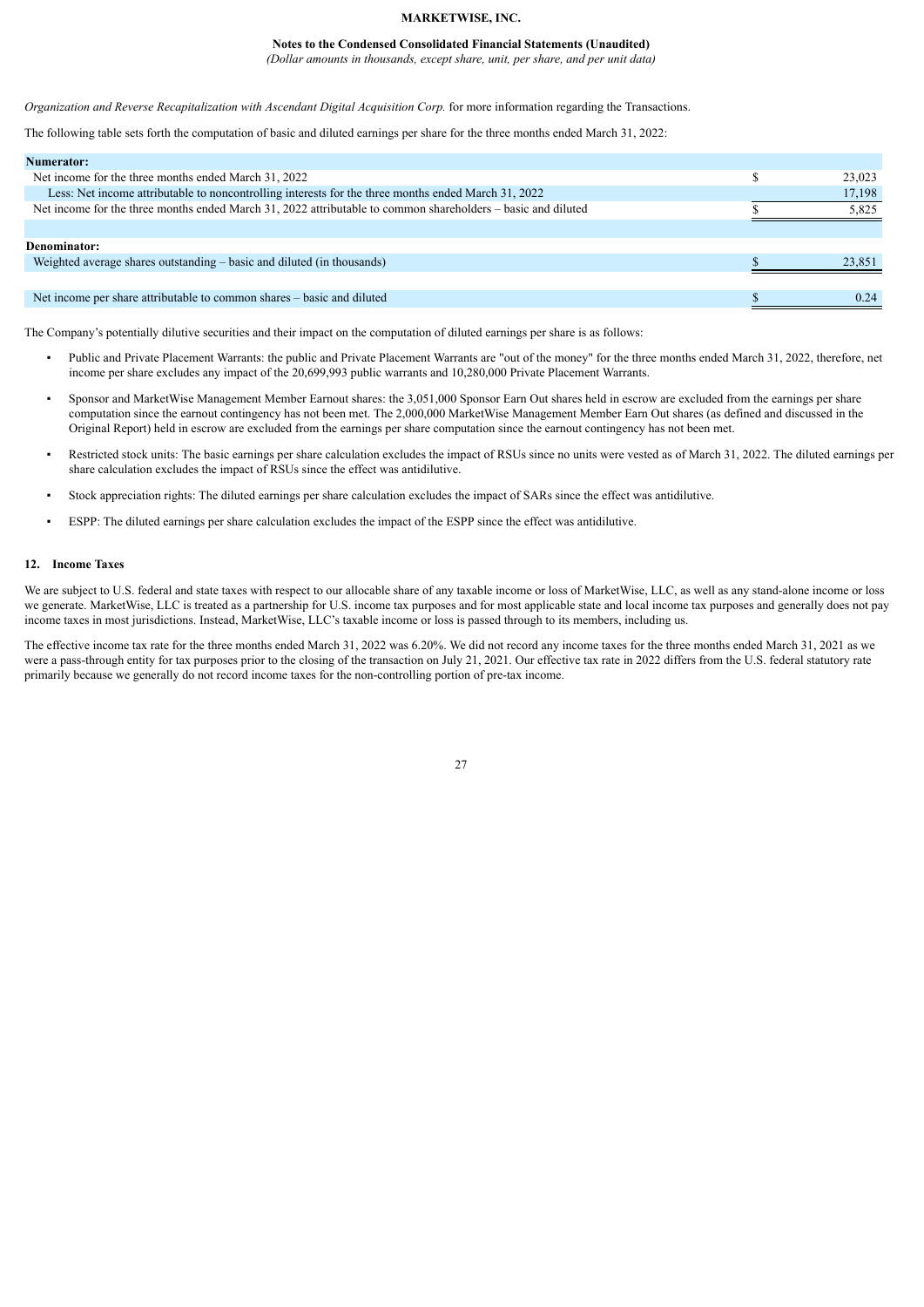### **Notes to the Condensed Consolidated Financial Statements (Unaudited)**

*(Dollar amounts in thousands, except share, unit, per share, and per unit data)*

As a result of the reverse capitalization in 2021, we recorded a deferred tax asset resulting from the outside basis difference in our interest in MarketWise, LLC. The company considers both positive and negative evidence when measuring the need for a valuation allowance. A valuation allowance is not required to the extent that, in management's judgment, positive evidence exists with a magnitude and duration sufficient to result in a conclusion that it is more likely than not (a likelihood of more than 50%) that the Company's deferred tax assets will be realized.

In evaluating the need for a valuation allowance on the deferred tax asset, the company considered positive evidence related to its historic earnings, forecasted income and reversal of temporary differences. Therefore, the Company recorded a valuation allowance in the amount of \$28,981 for certain deferred tax assets that are not more likely than not to be realized.

As part of the Transactions, we entered into Tax Receivable Agreements ("TRAs") with certain shareholders that will represent approximately 85% of the calculated tax savings based on the portion of basis adjustments on future exchanges of MarketWise, LLC units and other carryforward attributes assumed that we anticipate to be able to utilize in future years. There was no exchange of MarketWise, LLC units as part of the Transactions and there has been no exchange since the closing; therefore, we have not recorded a liability under the TRAs as of March 31, 2022.

As of March 31, 2022, we had no unrecognized tax positions and believe there will be no changes to uncertain tax positions within the next 12 months.

### **13. Related Party Transactions**

We have certain revenue share agreements with related parties. Accordingly, we recognized revenue from related parties of \$178 and \$373 for the three months ended March 31, 2022 and 2021, respectively.

We also incurred revenue share expenses paid to related parties of \$923 and \$5,997 which were capitalized as contract origination costs for the three months ended March 31, 2022 and 2021, respectively.

Additionally, a related party provided call center support and other services to the Company for which we recorded an expense within cost of revenue of \$329 and \$234 for the three months ended March 31, 2022 and 2021, respectively.

We recorded fees paid to members of our Board of Directors of \$76 during the three months ended March 31, 2022 within related party expense in the accompanying condensed consolidated statement of operations.

A related party also provided certain corporate functions to MarketWise and the costs of these services are charged to MarketWise. We recorded \$21 and \$20 for the three months ended March 31, 2022 and 2021, respectively, within related party expense in the accompanying condensed consolidated statement of operations. We held balances of \$475 and \$1,037 as of March 31, 2022 and December 31, 2021 of related party payables related to revenue share expenses, call center support, and the services noted above. The balances with our related party are presented net and are included in related party payables, net in the condensed consolidated balance sheet.

We earned fees and provided certain accounting and marketing services to companies owned by certain of MarketWise's Class B unitholders. As a result, we recognized \$167 and \$75 in other income, net for the three months ended March 31, 2022 and 2021, respectively. Related party receivables related to these services were \$167 and \$358 as of March 31, 2022 and December 31, 2021, respectively.

We lease offices from related parties. Lease payments made to related parties were \$391 and \$383 for the three months ended March 31, 2022 and 2021, respectively, and rent expense of \$553 and \$556 were recognized in general and administrative expenses for the three months ended March 31, 2022 and 2021, related to leases with related parties. At March 31, 2022 and December 31, 2021, ROU assets of \$9,919 and \$10,323 and lease liabilities of \$7,359 and \$7,545 are associated with leases with related parties.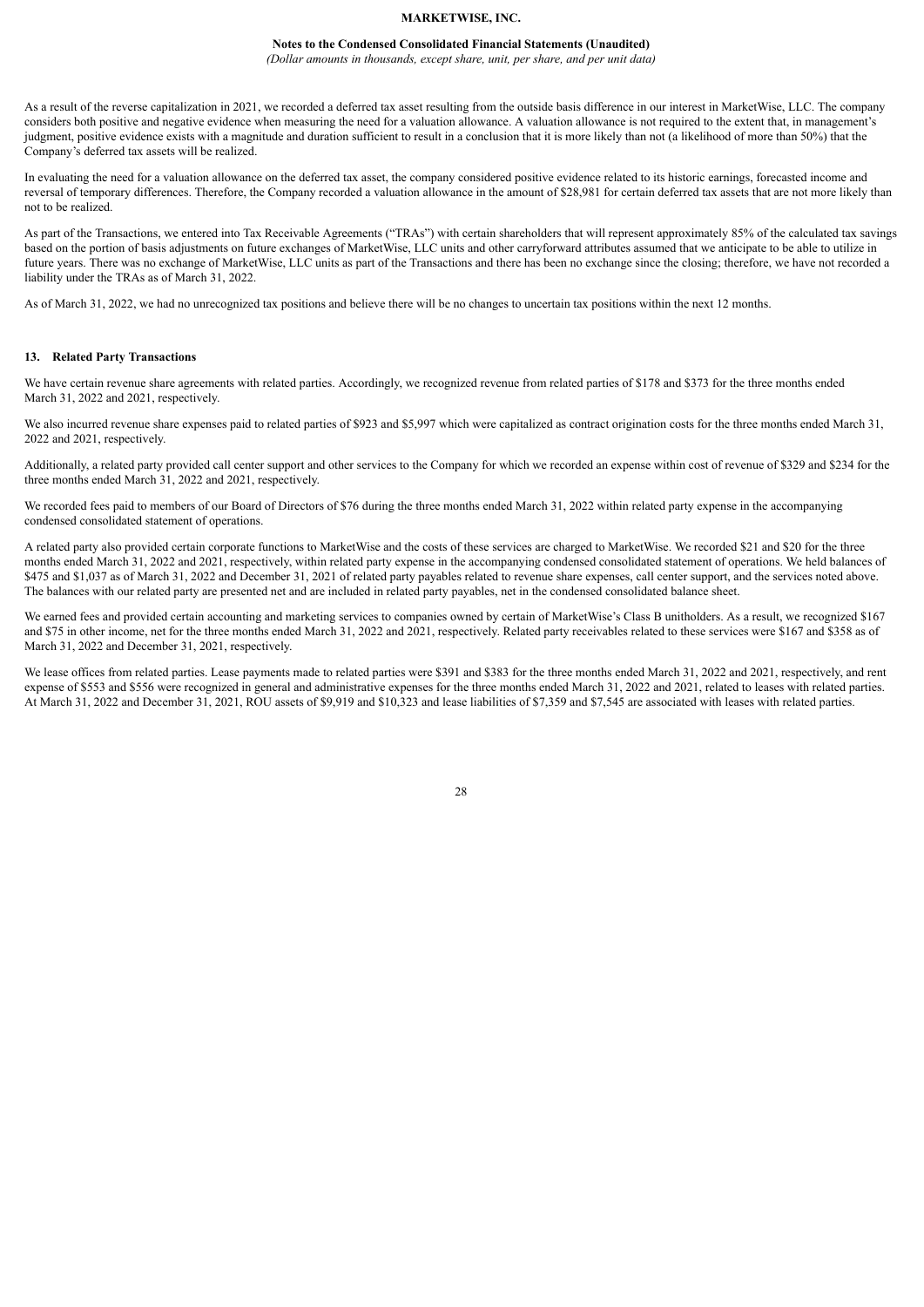# **Notes to the Condensed Consolidated Financial Statements (Unaudited)**

*(Dollar amounts in thousands, except share, unit, per share, and per unit data)*

In April 2020 we provided a loan to a Class A unitholder and recognized a related party note receivable from the unitholder of \$1,148. We recognized \$4 and \$2 in interest income for the three months ended March 31, 2022 and 2021, respectively. The related party note receivable balance was \$1,163 and \$1,158 as of March 31, 2022 and December 31, 2021, respectively. The interest rate on the loan is variable and was 1.72% as of March 31, 2022. The loan is due in April 2025, but is required to be repaid within 30 days after we complete an initial public offering, including expiration of any related lockup conditions, which is expected to be met in 2022.

### **14. Variable Interest Entities**

We consolidated a VIE based on our ability to exercise power and being the primary beneficiary of the entity including directing the operations and marketing campaigns and sharing customer lists and publications, as of March 31, 2022 and December 31, 2021. There have been no reconsideration events during these periods. The assets of consolidated variable interest entities may only be used to settle obligations of these entities. In addition, there is no recourse to MarketWise for the consolidated VIE's liabilities. The following represents financial information for the consolidated VIE included in the condensed consolidated balance sheets:

|                            | As of          |  |                   |
|----------------------------|----------------|--|-------------------|
|                            | March 31, 2022 |  | December 31, 2021 |
| Current assets             | 3,876 \$       |  | 3,901             |
| Noncurrent assets          |                |  | $\sim$            |
| Total assets               | 3.878          |  | 3,903             |
|                            |                |  |                   |
| <b>Current</b> liabilities | 186 \$         |  | 274               |
| Total liabilities          | 186            |  | 274               |
|                            |                |  |                   |

### **15. Supplemental Cash Flow Information**

Supplemental cash flow disclosures are as follows:

|                                                                                                  | Three Months Ended March 31, |         |  |  |  |
|--------------------------------------------------------------------------------------------------|------------------------------|---------|--|--|--|
|                                                                                                  | 2022                         | 2021    |  |  |  |
| <b>Supplemental Disclosures of Cash Flow Information:</b>                                        |                              |         |  |  |  |
| Cash paid for interest                                                                           | \$<br>$(152)$ \$             |         |  |  |  |
| Cash paid for amounts included in the measurement of lease liabilities:                          |                              |         |  |  |  |
| Operating cash flows from operating leases                                                       | (456)                        | (443)   |  |  |  |
| Operating lease right-of-use assets obtained in exchange for lease obligations                   | (179)                        |         |  |  |  |
| Operating lease right-of-use assets obtained in exchange for lease obligations from acquisitions |                              | (398)   |  |  |  |
|                                                                                                  |                              |         |  |  |  |
| <b>Supplemental Disclosures of Non-Cash Investing and Financing Activities:</b>                  |                              |         |  |  |  |
| Capitalized software included in accounts payable                                                | 202                          |         |  |  |  |
|                                                                                                  |                              |         |  |  |  |
|                                                                                                  | As of March 31,              |         |  |  |  |
|                                                                                                  | 2022                         | 2021    |  |  |  |
| Reconciliation of Cash and Cash Equivalents and Restricted Cash:                                 |                              |         |  |  |  |
| Cash and cash equivalents                                                                        | \$<br>125,737 \$             | 184,712 |  |  |  |
| Restricted cash                                                                                  | 500                          | 500     |  |  |  |
| Total                                                                                            | 126,237                      | 185,212 |  |  |  |
|                                                                                                  |                              |         |  |  |  |

**16. Shareholders' Equity**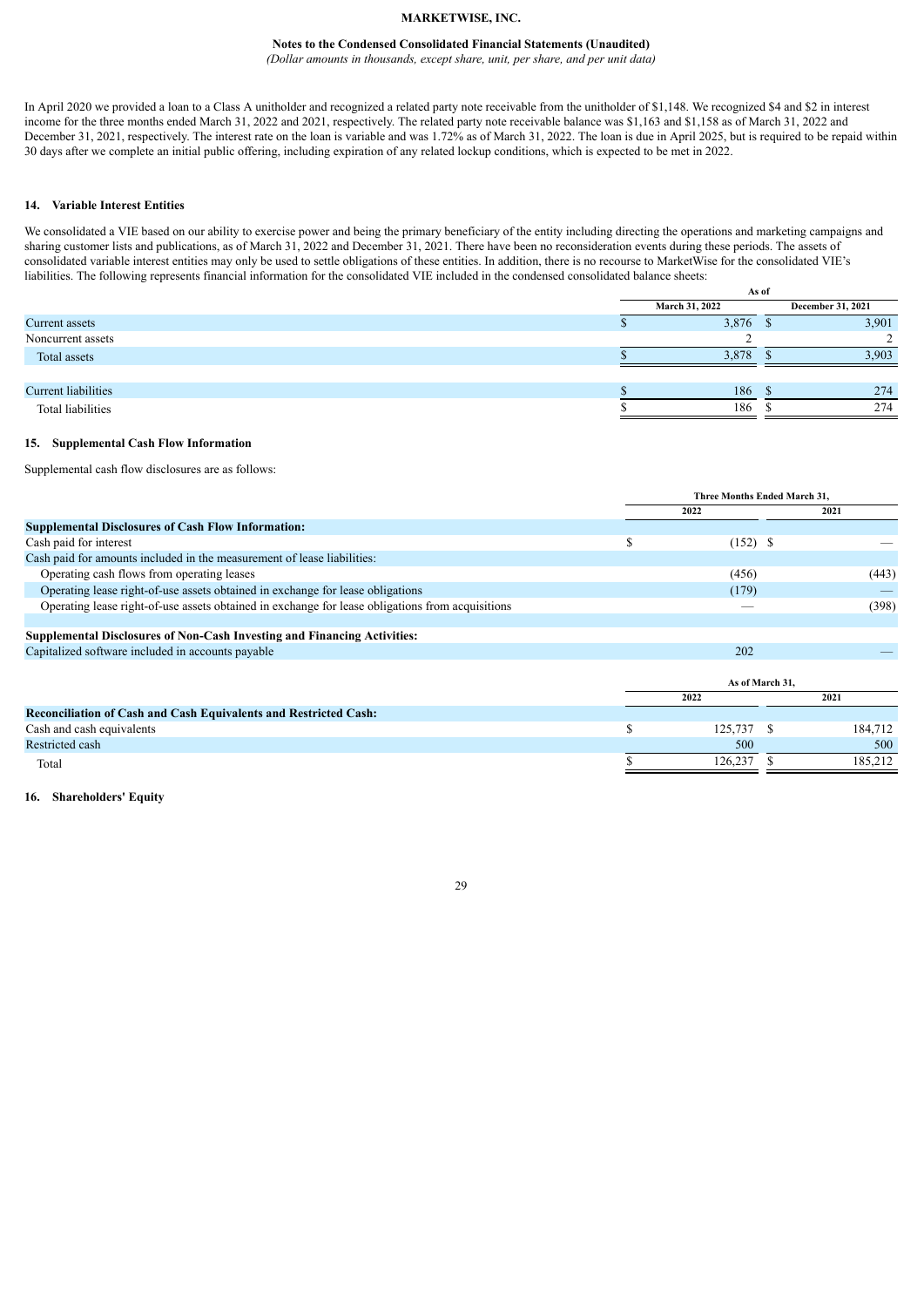# **Notes to the Condensed Consolidated Financial Statements (Unaudited)**

*(Dollar amounts in thousands, except share, unit, per share, and per unit data)*

The Company's capital stock consists of (i) issued and outstanding Class A Common Stock with a par value of \$0.0001 per share, and (ii) issued and outstanding Class B Common Stock with a par value of \$0.0001 per share.

The table set forth below reflects information about the Company's equity as of March 31, 2022. The 3,051,000 Sponsor Earn Out shares held in escrow and the 2,000,000 Management Earn Out shares are considered contingently issuable shares and therefore excluded from the number of Class A Common Stock issued and outstanding in the table below.

|                        | Authorized   | Issued      | Outstanding |
|------------------------|--------------|-------------|-------------|
| Common Stock - Class A | 950,000,000  | 22.574.956  | 22.574.956  |
| Common Stock - Class B | 300,000,000  | 291,092,303 | 291,092,303 |
| <b>Preferred Stock</b> | 100,000,000  |             |             |
| Total                  | .350,000,000 | 313,667,259 | 313,667,259 |

Each share of Class A and Class B Common stock entitles the holder one vote per share. Only holders of Class A Common Stock have the right to receive dividend distributions. In the event of liquidation, dissolution or winding up of the affairs of the Company, only holders of Class A Common Stock have the right to receive liquidation proceeds, while the holders of Class B Common Stock are entitled to only the par value of their shares. Class B Common Stock can be issued only to MarketWise Members, their respective successors and permitted transferees. Our board of directors has discretion to determine the rights, preferences, privileges and restrictions, including voting rights, dividend rights, conversion rights, redemption privileges and liquidation preferences, of each series of preferred stock.

On November 4, 2021, our Board of Directors authorized the repurchase of up to \$35.0 million in aggregate of shares of the Company's Class A common stock, with the authorization to expire on November 3, 2023. During the three months ended March 31, 2022, we repurchased 2,143,446 shares totaling \$11,491 in the aggregate, including fees and commissions of \$22.

For each share of Class A common stock the Company repurchases under the share repurchase program, MarketWise, LLC, the Company's direct subsidiary, will redeem one common unit of MarketWise, LLC held by the Company, decreasing the percentage ownership of MarketWise, LLC by the Company and relatively increasing the ownership by the other unitholders.

#### **17. Subsequent Events**

Subsequent events have been evaluated through May 9, 2022, which is the date that the financial statements were issued.

<span id="page-30-0"></span>Subsequent to March 31, 2022, we repurchased 341,271 shares totaling \$1,563 in the aggregate, including fees and commissions of \$3.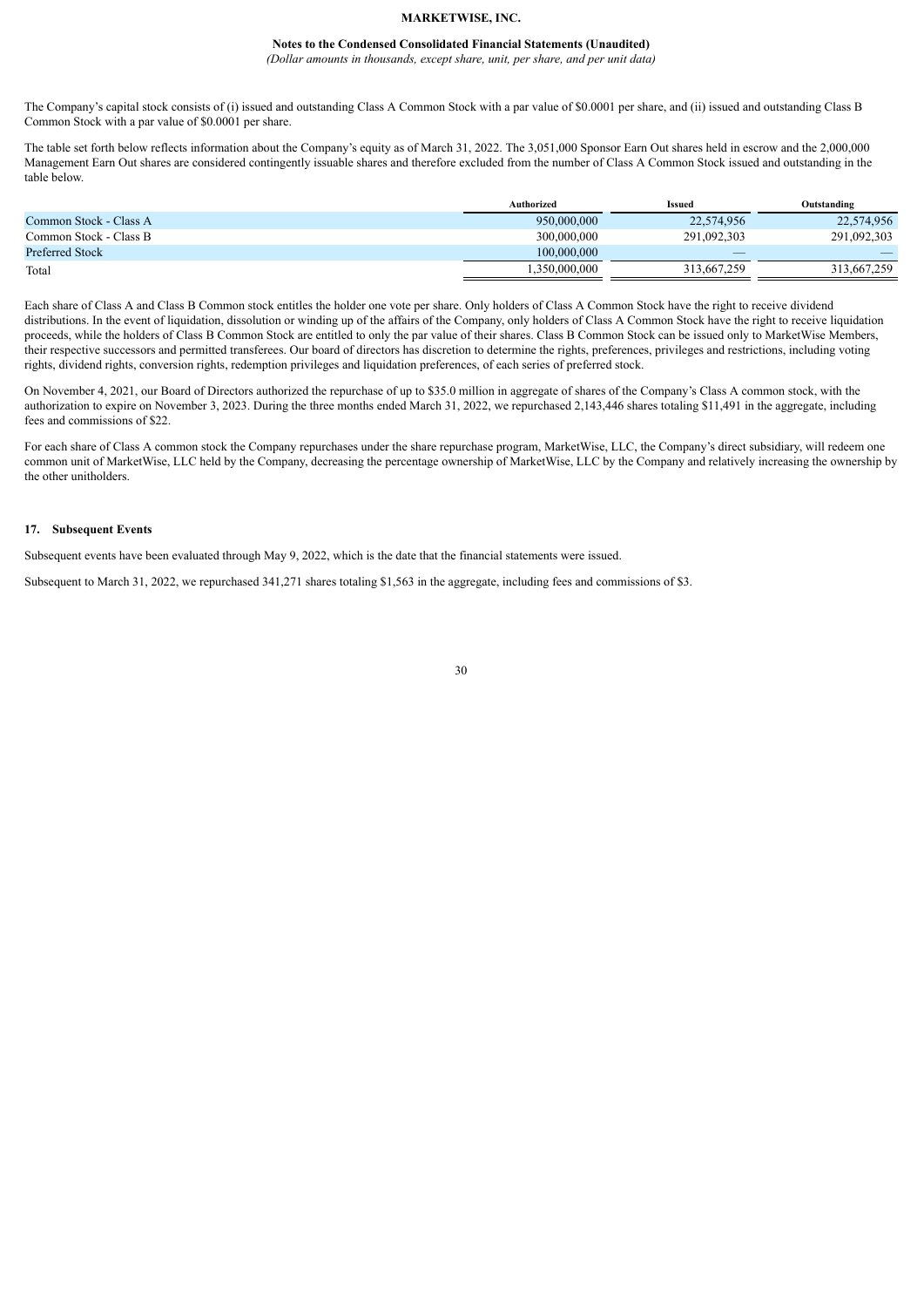### **Item 2. Management's Discussion and Analysis of Financial Condition and Results of Operations.**

The following discussion and analysis of the financial condition and results of operations of MarketWise, Inc., a Delaware corporation ("MarketWise," "we," "us," and "our"), should be read together with our unaudited condensed consolidated financial statements and related notes appearing elsewhere in this Quarterly Report on Form 10-Q and our audited consolidated financial statements and the related notes and the discussion under the heading "Management's Discussion and Analysis of Financial Condition and Results of Operations" in our Annual Report on Form 10-K for the fiscal year ended December 31, 2021 (the "Annual Report"). The following discussion contains forward-looking statements. Our actual results may differ significantly from those projected in the forward-looking statements. Factors that might cause future results to differ materially from those projected in the forward-looking statements include, but are not limited to, those discussed in the section entitled "Cautionary Statement Regarding *Forward-Looking Statements" in this report.*

### **Overview**

We are a leading multi-brand platform of subscription businesses that provides premium financial research, software, education, and tools for self-directed investors. We offer a comprehensive portfolio of high-quality, independent investment research, as well as several software and analytical tools, on a subscription basis.

MarketWise started in 1999 with the simple idea that, if we could publish intelligent, independent, insightful, and in-depth investment research and treat the subscriber the way we would want to be treated, then subscribers would renew their subscriptions and stay with us. Over the years, we have expanded our business into a comprehensive suite of investment research products and solutions. We now produce a diversified product portfolio from a variety of financial research companies such as Stansberry Research, Palm Beach Research Group, Casey Research, InvestorPlace, and Empire Financial Research. Our entire investment research product portfolio is 100% digital and channel agnostic, and we offer all of our research across a variety of platforms, including desktop, laptop, and mobile devices, including tablets and mobile phones.

Today, we benefit from the confluence of a leading editorial team, diverse portfolio of content and brands, and comprehensive suite of investor-centric tools that appeal to a broad subscriber base.

#### *First Quarter 2022 Highlights*

The following table presents net cash provided by operating activities, and the related margin as a percentage of net revenue, and Adjusted CFFO, a non-GAAP measure, and the related margin as a percentage of Billings, for each of the periods presented. For more information on Adjusted CFFO and Adjusted CFFO Margin, see "— Non-GAAP Financial Measures."

| (In thousands)                                   | Three Months Ended March 31, |         |   |         |
|--------------------------------------------------|------------------------------|---------|---|---------|
|                                                  |                              | 2022    |   | 2021    |
| Net cash provided by operating activities        |                              | 1,068   |   | 92,304  |
| Total net revenue                                |                              | 136,798 |   | 119,714 |
| Net cash provided by operating activities margin | $0.8 \%$                     |         |   | 77.1%   |
|                                                  |                              |         |   |         |
| <b>Adjusted CFFO</b>                             |                              | 1,068   | ъ | 97,955  |
| <b>Billings</b>                                  |                              | 135,995 |   | 255,303 |
| <b>Adjusted CFFO Margin</b>                      |                              | $0.8\%$ |   | 38.4%   |

Cash flow from operations decreased by \$91.2 million, or 98.8%, from \$92.3 million for the three months ended March 31, 2021 to \$1.1 million for the three months ended March 31, 2022, primarily due to net income of \$23.0 million adjusted for net non-cash factors which reduced cash by \$1.7 million, and net changes in our operating assets and liabilities which reduced cash by \$20.3 million, largely due to timing differences in the net receipt of cash.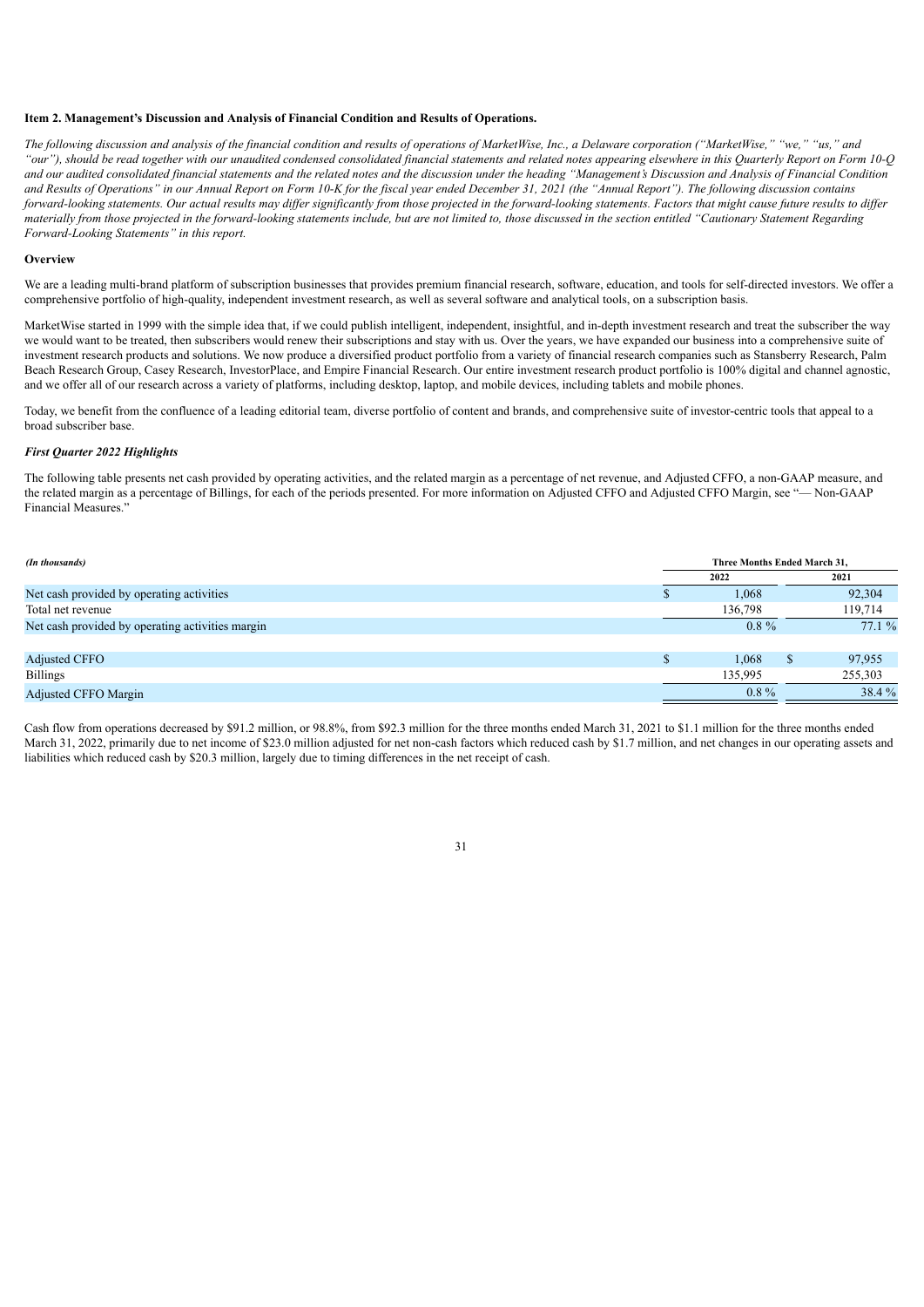Adjusted CFFO decreased by \$96.9 million, or 98.9%, from \$98.0 million for the three months ended March 31, 2021 to \$1.1 million for the three months ended March 31, 2022, primarily driven by a decrease of \$119.3 million in Billings at an Adjusted CFFO Margin of 0.8%. Additionally, while per unit subscriber acquisition costs remained high in first quarter 2022, we didn't decrease marketing expenditures as much as we might have otherwise, as our marketers continued to test investment themes amidst a volatile and changing market. Adjusted CFFO this quarter was further impacted by the adjustment for non-cash factors which reduced cash by \$1.7 million and net changes in working capital, excluding changes in deferred revenue and changes in deferred contract acquisition costs, which reduced cash by \$18.1 million, largely due to lower variable compensation accruals and a significant increase in accounts receivable this quarter. The difference between Adjusted CFFO and CFFO in first quarter 2021 is primarily stockbased compensation associated with \$5.7 million of profits distributions to the original Class B unitholders. For further information on stock-based compensation, see *Note 10 – Stock-Based Compensation* to our condensed consolidated financial statements.

Net revenue increased by \$17.1 million, or 14.3%, from \$119.7 million for the three months ended March 31, 2021 to \$136.8 million for the three months ended March 31, 2022. The increase in net revenue was primarily driven by a \$11.3 million increase in lifetime subscription revenue and a \$7.2 million increase in term subscription revenue, partially offset by a \$1.4 million decrease in non-subscription revenue.

Billings decreased by \$119.3 million, or 46.7%, from \$255.3 million for the three months ended March 31, 2021 to \$136.0 million for the three months ended March 31, 2022. We believe the decrease is due in large part to reduced engagement of subscribers and potential subscribers, as the economy reopened in mid-2021 and continued through first quarter 2022 as additional external economic and geopolitical factors weighed on subscribers' and potential subscribers' mindset, which we believe contributed to them delaying their purchases.

### *The Transactions*

The Transactions were consummated on July 21, 2021. The Transactions were accounted for akin to a reverse recapitalization, with no goodwill or other intangible assets recorded, in accordance with U.S. GAAP. The Transactions had several significant impacts on our reported financial position and results, as a consequence of reverse capitalization treatment.

These impacts include the net cash proceeds from the Transactions of \$113.6 million. This cash amount includes: (a) the reclassification of ADAC's Trust Account of \$414.6 million to cash and cash equivalents that became available at the time of the Transactions; (b) proceeds of \$150.0 million from the issuance and sale of MarketWise Class A common stock in the PIPE investment; (c) payment of \$48.8 million in non-recurring transaction costs; (d) settlement of \$14.5 million in deferred underwriters' discount; and (e) the payment of \$387.7 million to redeeming shareholders of ADAC. See also Note 1, *Organization* — *Reverse Recapitalization with Ascendant Digital Acquisition Corp.*, to our audited consolidated financial statements for the year ended December 31, 2021 in our Annual Report.

#### **Key Factors Affecting Our Performance**

We believe that our growth and future success are dependent upon several factors, including those below and those noted in the "Risk Factors" section in the Annual Report. The key factors below represent significant business opportunities as well as challenges that we must successfully address in order to continue our growth and improve our financial results.

*Growing our subscriber base with compelling unit economics.* We are highly focused on continuing to acquire new subscribers to support our long-term growth. Our marketing spend is a large driver of new subscriber growth. At the heart of our marketing strategy is our compelling unit economics that combine long-term subscriber relationships, highly scalable content delivery, cost-effective customer acquisition, and high-margin conversions.

Our Paid Subscribers as of December 31, 2021 generated average customer lifetime Billings of approximately \$2,600, resulting in a LTV/CAC (as defined below) ratio of approximately 4x. On average, it takes us approximately 0.6 to 0.9 years for a Paid Subscriber's cumulative net revenue to exceed the total cost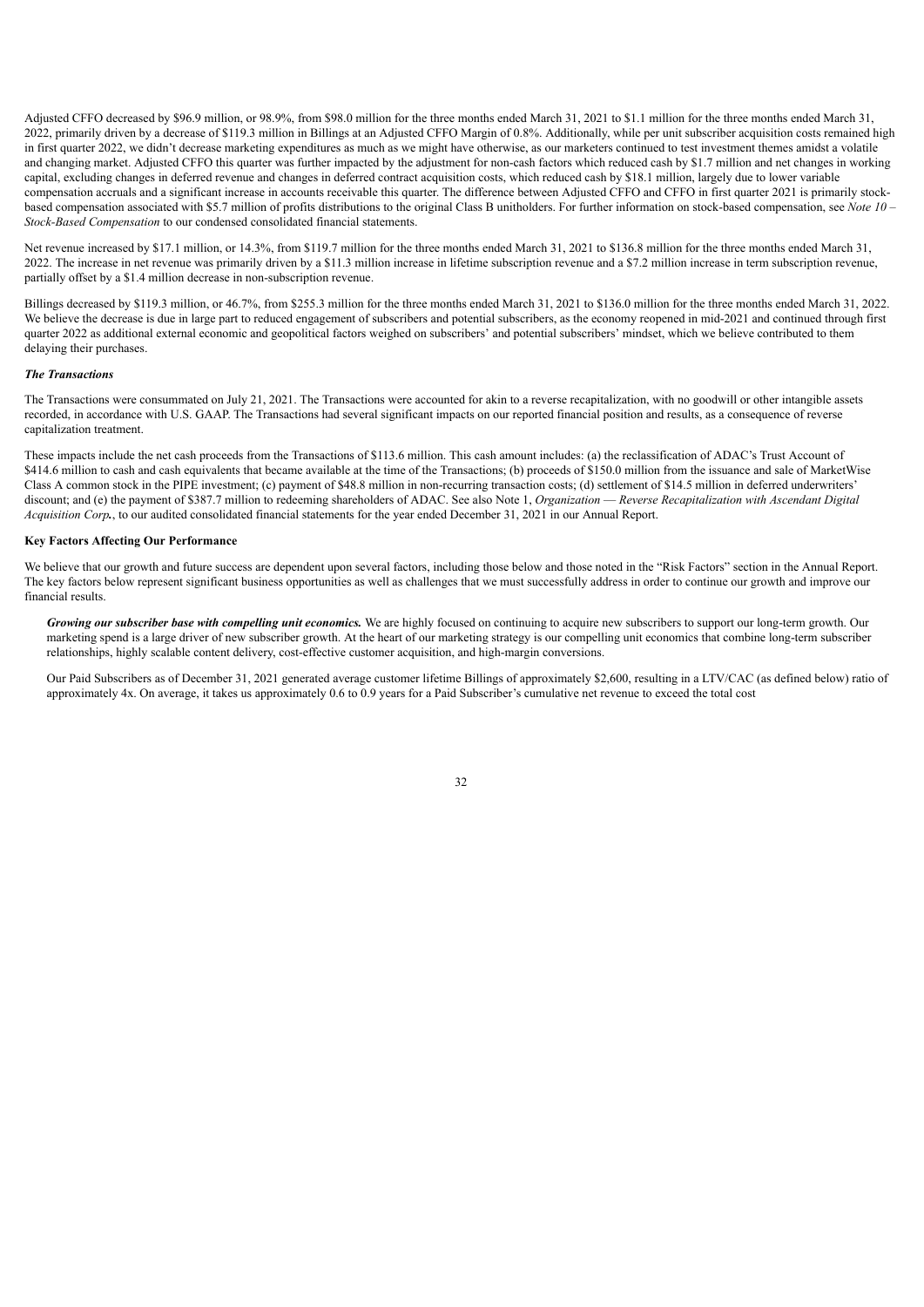of acquiring that subscriber (which includes fixed costs, such as marketing salaries). For more information on our LTV/CAC ratio and the components of this ratio, see "*— Definitions of Metrics.*"

We adjust our marketing spend to drive efficient and profitable customer acquisition. We can adjust our marketing spend in near real-time, and we monitor costs per acquisition relative to the cart value of the initial subscription. We typically seek a 90-day payback period to cover this variable component of the direct marketing spend, although elevated subscriber acquisition costs, driven by a significant increase in digital advertising costs due to expansion in travel and leisure advertising, as well as somewhat reduced consumer engagement, recently have been pushing our payback period beyond 90 days.

As of March 31, 2022, our paid subscriber base was 909 thousand, down 93 thousand, or 9.3% as compared to 1 million at March 31, 2021. Our base is comprised of subscribers obtained through both direct-to-paid acquisition and free-to-paid conversions. Since 2019, direct-to-paid acquisition has accounted for approximately two-thirds of our annual Paid Subscriber acquisition, and is largely driven by display ads and targeted email campaigns.

Our free subscription products also serve as a significant source of new Paid Subscribers, accounting for approximately one-third of our annual Paid Subscriber acquisition since 2019. Our free-to-paid conversion rate reflects the rate at which Free Subscribers purchase paid subscription products. Our annual free-to-paid conversion rate was approximately 1% to 2% between 2019 and 2021. Over that same three year period, our cumulative free-to-paid conversion rate was 5%.

We have invested, and expect to continue to invest, heavily in sales and marketing efforts to drive customer acquisition.

*Retaining and expanding relationships with existing subscribers.* We believe that we have a significant opportunity to expand our relationships with our large base of Free and Paid Subscribers. Thanks to the quality of our products, we believe our customers will continue their relationship with us and extend and increase their subscriptions over time. As we deepen our engagement with our subscribers, our customers tend to purchase more and higher-value products. Our ARPU (as defined below) as of March 31, 2022 was \$636, which decreased 22.9% from \$825 as of March 31, 2021. Our ARPU increased at a CAGR of 11% over the three-year period ended March 31, 2022, growing from \$461 as of March 31, 2019 to \$636 as of March 31, 2022. For more information on ARPU, see "Key Business Metrics*—*Average Revenue Per User*.*"

Conversion rates are important to our business because they are an indicator of how engaged and how well we are connecting with our subscribers. The time it takes our customers to move from our free products to our lower-priced paid subscriptions and eventually to high-end products and lifetime "bundled" offerings impacts our growth in net revenue, Billings, and ARPU.

Our cumulative high-value conversion rate reflects the rate at which Paid Subscribers that have purchased less than \$600 of our products over their lifetime convert into subscribers that have purchased more than \$600. We believe our cumulative high-value conversion rate reflects our ability to retain existing subscribers through renewals and our ability to expand our relationship with them when those subscribers purchase higher-value subscriptions. Our cumulative ultra high-value conversion rate reflects the rate at which high value Paid Subscribers that have purchased more than \$600 of our products over their lifetime convert into subscribers that have purchased more than \$5,000. We believe our ultra high-value conversion rate reflects our ability to successfully build lifetime relationships with our subscribers, often across multiple products and brands. As of March 31, 2022, our cumulative high-value conversion rate and cumulative ultra high-value conversion rate were 41% and 36%, respectively.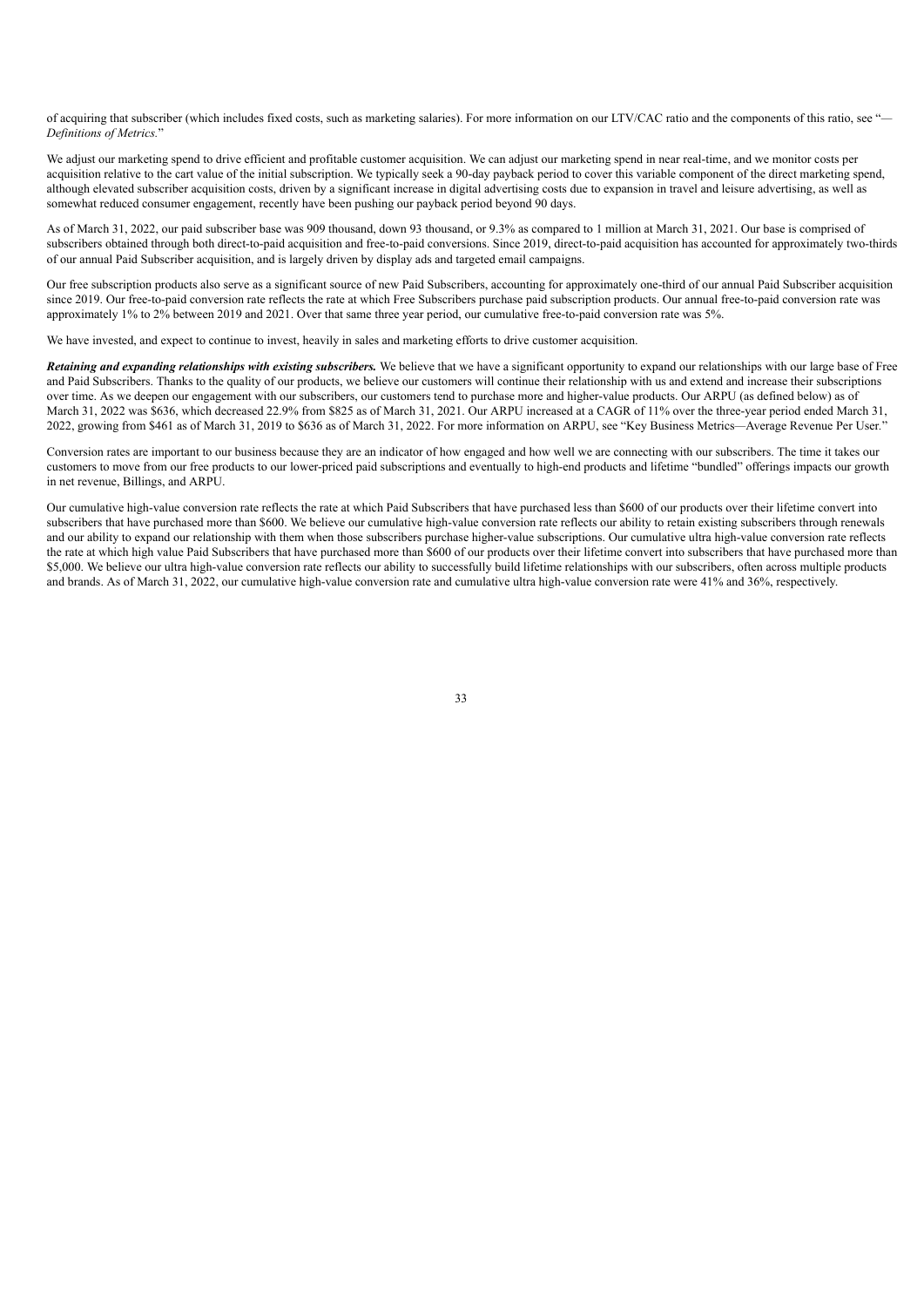### *Definitions of Metrics*

Throughout this discussion and analysis, a number of our financial and operating metrics are referenced which we do not consider to be key business metrics, but which we review to monitor performance, and which we believe may be useful to investors. These are:

*Annual free-to-paid conversion rate:* We calculate our free-to-paid conversion rate as the number of Free Subscribers who purchased a subscription during the period *divided* by the average number of Free Subscribers during the period. We believe our free-to-paid conversion rate is an indicator of the type of Free Subscribers that we are signing up and the quality of our content and marketing efforts. Investors should consider free-to-paid conversion rate as one of the factors in evaluating our ability to maintain a robust pipeline for new customer acquisition.

*Cumulative free-to-paid conversion rate:* We calculate our cumulative free-to-paid conversion rate as the number of Free Subscribers who purchased a subscription during the trailing three-year period *divided by* the average number of Free Subscribers during the trailing three-year period.

*Cumulative high-value conversion rates:* Our cumulative high-value conversion rate reflects the number of Paid Subscribers who have purchased >\$600 in aggregate over their lifetime as of a particular point in time *divided by* the total number of Paid Subscribers as of that same point in time.

*Cumulative ultra high-value conversion rate:* Our cumulative ultra high-value conversion rate reflects the number of Paid Subscribers who have purchased >\$5,000 in aggregate over their lifetime as of a particular point in time *divided by* the number of high-value subscribers as of that same point in time. We believe our cumulative ultra high-value conversion rate reflects our ability to successfully build lifetime relationships with our subscribers, often across multiple products and brands. Investors should consider cumulative ultra high-value conversion rate as a factor in evaluating our ability to retain and expand our relationship with our subscribers.

*LTV/CAC ratio:* We calculate LTV/CAC ratio as LTV *divided by* CAC (each, as defined below). We use LTV/CAC ratio because it is a standard metric for subscriptionbased businesses, and we believe that an LTV/CAC ratio above 3x is considered to be indicative of strong profitability and marketing efficiency. We believe that an increasing LTV per subscriber reflects our existing subscribers recognizing our value proposition, which will expand their relationship with us across our platform over time, either through a combination of additional product purchases or by joining our lifetime offerings. Investors should consider this metric when evaluating our ability to achieve a return on our marketing investment. Lifetime value ("LTV") represents the average margin on average customer lifetime Billings (that is, the estimated cumulative spend across a customer's lifetime). Customer acquisition cost ("CAC") is defined as direct marketing spend, *plus* external revenue share expense, *plus* retention and renewal expenses, *plus* copywriting and marketing salaries, *plus* telesales salaries and commissions, *plus* customer service commissions.

*Net revenue retention:* Net revenue retention is defined as Billings from all prior period cohorts in the current period, *divided by* all Billings from the prior period. We believe that a high net revenue retention rate is a measure of customer retention and an indicator of the engagement of our subscribers with our products. Investors should consider net revenue retention as an ongoing measure when evaluating our subscribers' interest in continuing to subscribe to our products and spending more with us over time.

### **Key Business Metrics**

We review the following key business metrics to measure our performance, identify trends, formulate financial projections, and make strategic decisions. We are not aware of any uniform standards for calculating these key

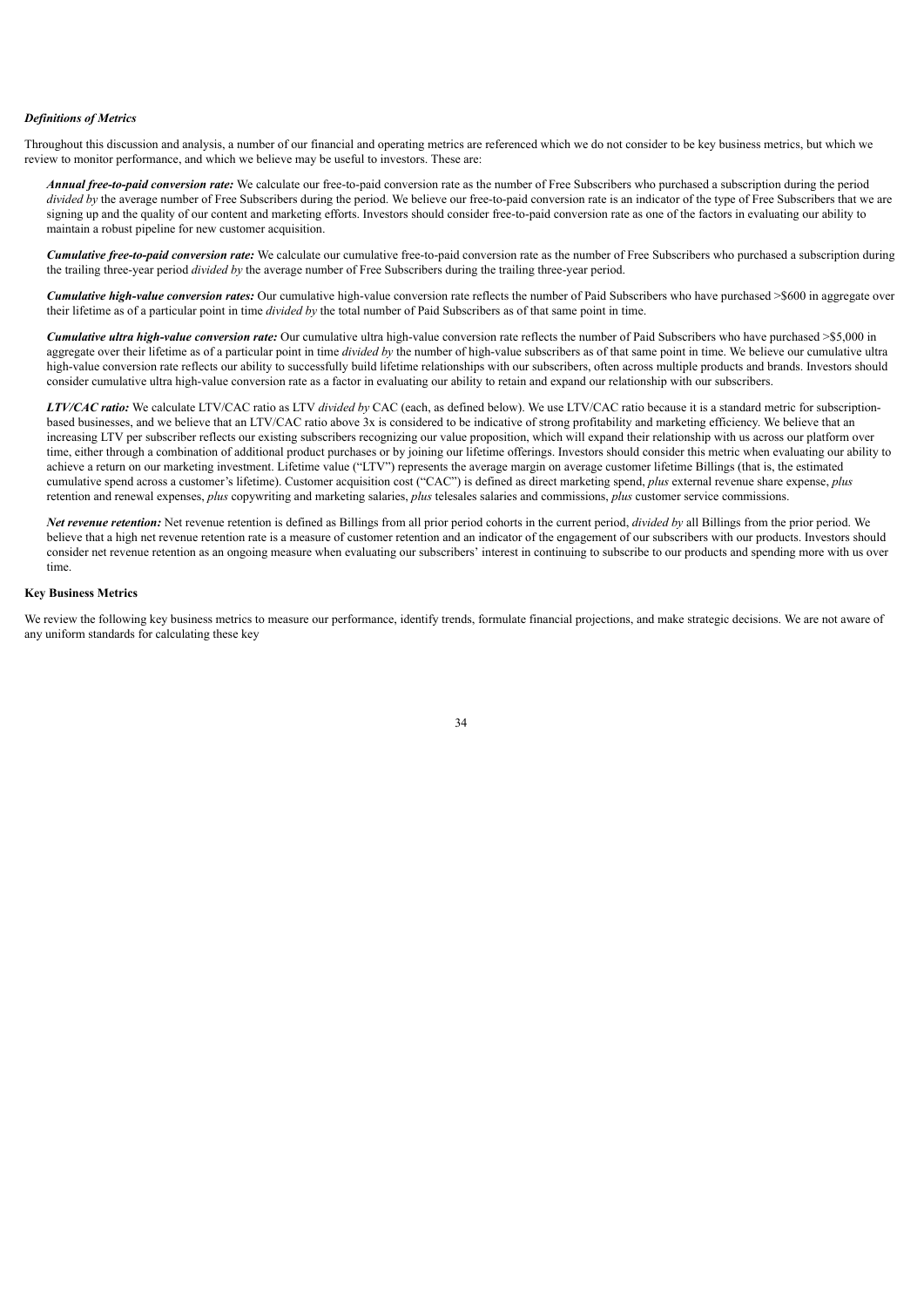metrics, which may hinder comparability with other companies who may calculate similarly titled metrics in a different way.

|                         | As of and for the<br><b>Three Months Ended</b><br>March 31, |  |            | As of and for the<br><b>Three Months Ended</b> |
|-------------------------|-------------------------------------------------------------|--|------------|------------------------------------------------|
|                         | 2022                                                        |  | 2021       | <b>December 31, 2021</b>                       |
| Free Subscribers        | 14,521,004                                                  |  | 10,870,171 | 13,699,910                                     |
| Paid Subscribers        | 908.718                                                     |  | 001,432    | 971,534                                        |
| <b>ARPU</b>             | 636                                                         |  | 825        | 742                                            |
| Billings (in thousands) | 135,995                                                     |  | 255,303    | 151,397                                        |

*Free Subscribers.* Free Subscribers are defined as unique subscribers who have subscribed to one of our free investment publications via a valid email address and continue to remain directly opted in, excluding any Paid Subscribers who also have free subscriptions. Free subscriptions are often daily publications that include some commentary about the stock market, investing ideas, or other specialized topics. Included within our free publications are advertisements and editorial support for our current marketing campaigns. While subscribed to our publications, Free Subscribers learn about our editors and analysts, get to know our products and services, and learn more about ways we can help them be a better investor.

Free Subscribers increased by 3.7 million, or 33.6%, to 14.5 million at March 31, 2022 as compared to 10.9 million at March 31, 2021, as our significant lead-generation efforts that began in earnest during late 2018 and intensified during 2019 and 2020 with the expansion across multiple brands, continued during 2021 and through first quarter 2022.

Free Subscribers increased by 0.8 million, or 6.0%, to 14.5 million as of March 31, 2022 as compared to 13.7 million as of December 31, 2021. This growth was driven by our continued lead generation efforts and the expansion of our product set.

Paid Subscribers. We define Paid Subscribers as the total number of unique subscribers with at least one paid subscription at the end of the period. We view the number of Paid Subscribers at the end of a given period as a key indicator of the attractiveness of our products and services, as well as the efficacy of our marketing in converting Free Subscribers to Paid Subscribers and generating direct-to-paid Paid Subscribers. We grow our Paid Subscriber base through performance marketing directly to prospective and existing subscribers across a variety of media, channels, and platforms.

Total Paid Subscribers decreased by 93 thousand, or 9.3%, to 909 thousand as of March 31, 2022 as compared to 1.0 million at March 31, 2021, driven by a combination of decreased overall consumer engagement as the economy reopened in mid-2021, an outsized new subscriber cohort from first quarter 2021 vielding additional churned subscribers, in addition to the overall challenging economic environment within first quarter 2022.

Total Paid Subscribers decreased by 63 thousand, or 6.5%, to 909 thousand as of March 31, 2022 as compared to 972 thousand as of December 31, 2021. We experienced a period of uncertainty with external factors such as post-COVID travel and engagement dynamics, 40-year high inflation, volatility across asset classes, federal reserve tightening, and the war in Ukraine, which we believe contributed to subscribers and potential subscribers delaying their purchases, and has slowed subscriber acquisition this quarter. In addition, the outsized acquisition of new subscribers in first quarter 2021 led to increased churn count in first quarter 2022. While the percentage churn rate of this outsized cohort was in line historically, we estimate the absolute size of this cohort generated an additional 60 thousand churned subscribers in first quarter 2022. Excluding this additional 60 thousand churned subscribers, our overall churn was in line with prior quarters.

Subscriber count churn has ranged from approximately 1.8% to 2.3% per month between 2019 and 2021. Given the rapid growth in subscribers in first quarter 2021, and the outsized impact contributing an estimated 60 thousand churned subscribers in first quarter 2022, subscriber count churn was above this range for first quarter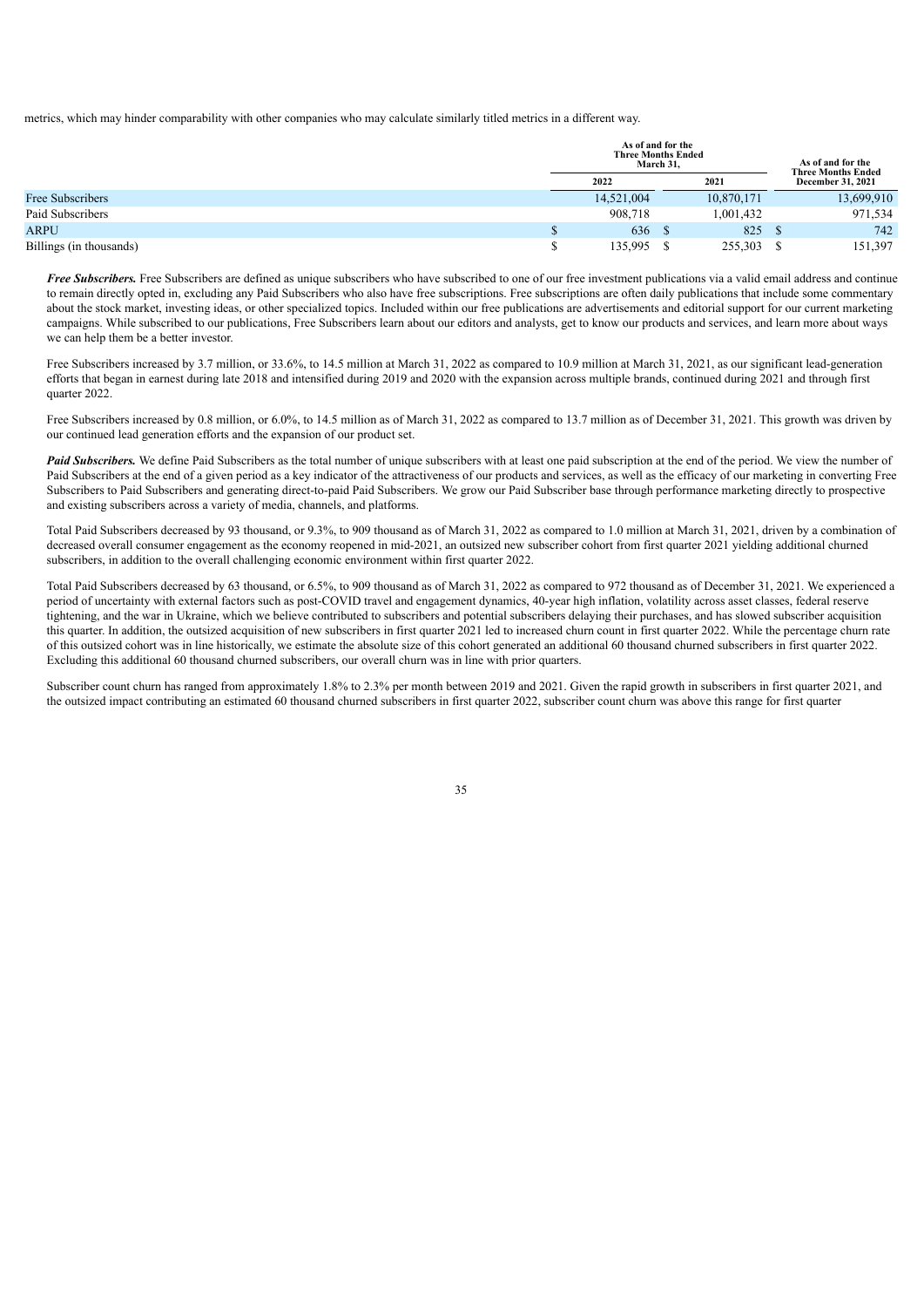2022. It is not unusual to see an increase in churn as some of the less engaged, new Paid Subscribers churn off. Consistent with this, almost all of the subscribers who churned in first quarter 2022 did so having owned only one entry level publication. This is evidenced by the fact that their ARPU approximately matched the subscription price of our entry level publications. We believe our net revenue retention rate, which has averaged over 90% from 2019 to 2021, is a more meaningful gauge of subscriber satisfaction.

*Average Revenue Per User.* We calculate ARPU as the trailing four quarters of net Billings *divided by* the average number of quarterly total Paid Subscribers over that period. We believe ARPU is a key indicator of how successful we are in attracting subscribers to higher-value content. We believe that our high ARPU is indicative of the trust we build with our subscribers and of the value they see in our products and services.

ARPU decreased by \$189, or 22.9%, to \$636 as of March 31, 2022 as compared to \$825 as of March 31, 2021. The year-over-year decrease was driven by a 15% increase in trailing four quarter Paid Subscribers, as well as the 11% decrease in trailing four quarter Billings. The increase in trailing four quarter Paid Subscribers is still significantly impacted by the rapid increase in our subscriber base in the first half of 2021. The decrease in trailing four quarter Billings is due in part to first quarter 2021 Billings - our largest quarter ever - falling out of the trailing twelve month calculation. Most of our new subscribers join us on entry level publications, which are generally at lower price points, and thus are initially dilutive to ARPU. We have shown that over time, subscribers have continued to invest in our platform, which have tended to drive increases in ARPU. As of March 31, 2022, we have 9% and 21% more high value and ultra-high value subscribers than we did a year ago.

ARPU decreased by \$106, or 14.3%, to \$636 as of March 31, 2022 as compared to \$742 as of December 31, 2021. The sequential decrease was driven by a 16% decrease in trailing four-quarter Billings, while trailing four-quarter average Paid Subscribers only decreased 2%. The decrease in trailing four-quarter Billings is due in part to the first quarter 2021 Billings - our largest quarter ever - falling out of the trailing twelve month calculation. The decrease in trailing four-quarter Paid Subscribers is a function of decreasing new subscriber acquisition following our largest new acquisition quarter ever in first quarter 2021, which has now fallen out of the trailing twelve month calculation, as well as the outsized impact of the first quarter 2021 cohort churn contributing an estimated 60 thousand churned subscribers in first quarter 2022.

While they have declined somewhat recently, our ARPUs remain high, and we attribute this to the quality of our content and effective sales and marketing efforts regarding higher value content, bundled subscriptions and lifetime subscriptions. These subscriptions have compelling economics that allow us to recoup our initial marketing spend made to acquire these subscribers. Specifically, our payback period was estimated at 0.9 years for December 31, 2021, and was 0.6 and 0.8 years for December 31, 2020 and December 31, 2019, respectively. We have experienced a stable payback period in the range of 0.6 to 0.9 years reliably over the past three years, despite the increases in customer acquisition costs that the digital subscription industry has experienced in recent years. The payback period reached the low side of the historical range in 2020 as a result of expanded conversion rates and, to a far lesser degree, decreasing costs for media spend as demand dropped as a result of the pandemic. We have seen the costs for media spend revert back to higher rates in 2021 and these have continued through first quarter of 2022.

*Billings.* Billings represents amounts invoiced to customers. We measure and monitor our Billings because it provides insight into trends in cash generation from our marketing campaigns. We generally bill our subscribers at the time of sale and receive full cash payment up front, and defer and recognize a portion of the related revenue ratably over time for term and lifetime subscriptions. For certain subscriptions, we may invoice our Paid Subscribers at the beginning of the term, in annual or monthly installments, and, from time to time, in multi-year installments. Only amounts invoiced to a Paid Subscriber in a given period are included in Billings. While we believe that Billings provides valuable insight into the cash that will be generated from sales of our subscriptions, this metric may vary from period to period for a number of reasons and, therefore, Billings has a number of limitations as a quarter-over-quarter or year-over-year comparative measure. These reasons include, but are not limited to, the following: (i) a variety of contractual terms could result in some periods having a higher proportion of annual or lifetime subscriptions than other periods; (ii) fluctuations in payment terms may affect the Billings recognized in a particular period; and (iii) the timing of large campaigns may vary significantly from period to period.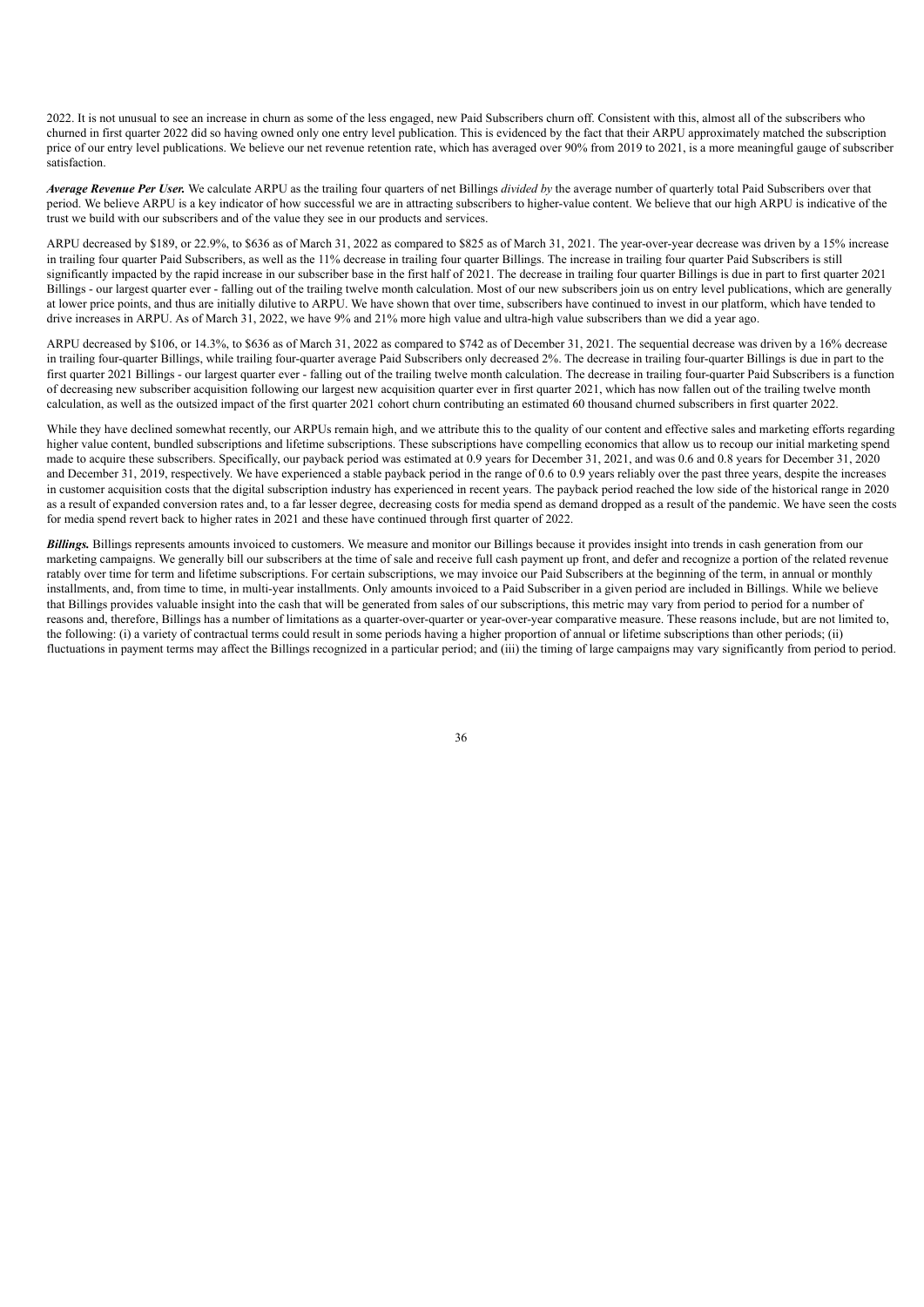Billings decreased by \$119.3 million, or 46.7%, to \$136.0 million for the first quarter 2022 as compared to \$255.3 million for first quarter 2021. While first quarter 2022 Billings decreased from prior year, given that first quarter 2021 was a record quarter across all metrics, including Paid Subscriber growth, consumer engagement, and conversion rates, we did not expect to show year-over-year growth. We believe the decrease is due in large part to post-COVID reduced engagement of subscribers and potential subscribers. This began in the second half of 2021 as consumers prioritized travel and leisure in lieu of spending time focusing on their investments. First quarter 2022 brought additional challenges with uncertainty stemming from external factors such as 40-year high inflation, volatility across asset classes, federal reserve tightening, and the war in Ukraine, which we believe contributed to subscribers and potential subscribers delaying their purchases.

Approximately 37% of our Billings in first quarter 2022 came from lifetime subscriptions, 62% from term subscriptions, and 1% from other Billings, as compared to 45% from lifetime subscriptions, 54% from term subscriptions, and 1% from other Billings first quarter 2021.

Billings decreased by \$15.4 million, or 10%, to \$136.0 million for first quarter 2022 as compared to \$151.4 million for fourth quarter 2021. While Billings decreased from fourth quarter 2021, overall consumer engagement was essentially flat. We believe the decrease in Billings was primarily driven by subscriber uncertainty stemming from the external factors listed above, which we believe contributed to subscribers and potential subscribers delaying their purchases.

# **Components of MarketWise's Results of Operations**

#### *Net Revenue*

We generate net revenue primarily from services provided in delivering term and lifetime subscription-based financial research, publications, and SaaS offerings to individual subscribers through our online platforms, advertising arrangements, print products, events, and revenue share agreements.

Net revenue is recognized ratably over the duration of the subscriptions, in an amount that reflects the consideration we expect to be entitled to in exchange for those services. In addition to term subscriptions, we offer lifetime subscriptions where we receive a large upfront payment when the subscriber enters into the contract, and for which we will receive a lower annual maintenance fee thereafter. Subscribers are typically billed in advance of the subscriptions. Much of our net revenue is generated from subscriptions entered into during previous periods. Consequently, any decreases in new subscriptions or renewals in any one period may not be immediately reflected as a decrease in net revenue for that period, but could negatively affect our net revenue in future quarters. This also makes it difficult for us to rapidly increase our net revenue through the sale of additional subscriptions in any period, as net revenue is recognized over the term of the subscription agreement. We expect subscription net revenue to continue to increase as we have experienced sales growth in lifetime and multi-year contracts in recent periods.

We earn net revenue from the sale of advertising placements on our websites and from the sale of print products and events. We also recognize net revenue through revenue share agreements where we earn a commission for successful sales by other parties generated through the use of our customer list. We expect advertising and other net revenue to increase in absolute dollars as our business grows.

Net revenue earned in 2019 through 2021 was almost 100% organic. Net revenue from acquisitions was approximately 1% of net revenue earned in 2019 through 2021, and the remainder was attributable to brands developed internally since 2019 and businesses acquired or developed prior to 2019. In the future, we expect to continue to grow revenue organically, as well as through acquisitions, joint ventures, and other strategic transactions.

#### *Employee Compensation Costs*

Employee compensation costs, or payroll and payroll-related costs, include salaries, bonuses, benefits, and stock-based compensation for employees classified within cost of revenue, sales and marketing, and general and administrative, and also includes sales commissions for sales and marketing employees.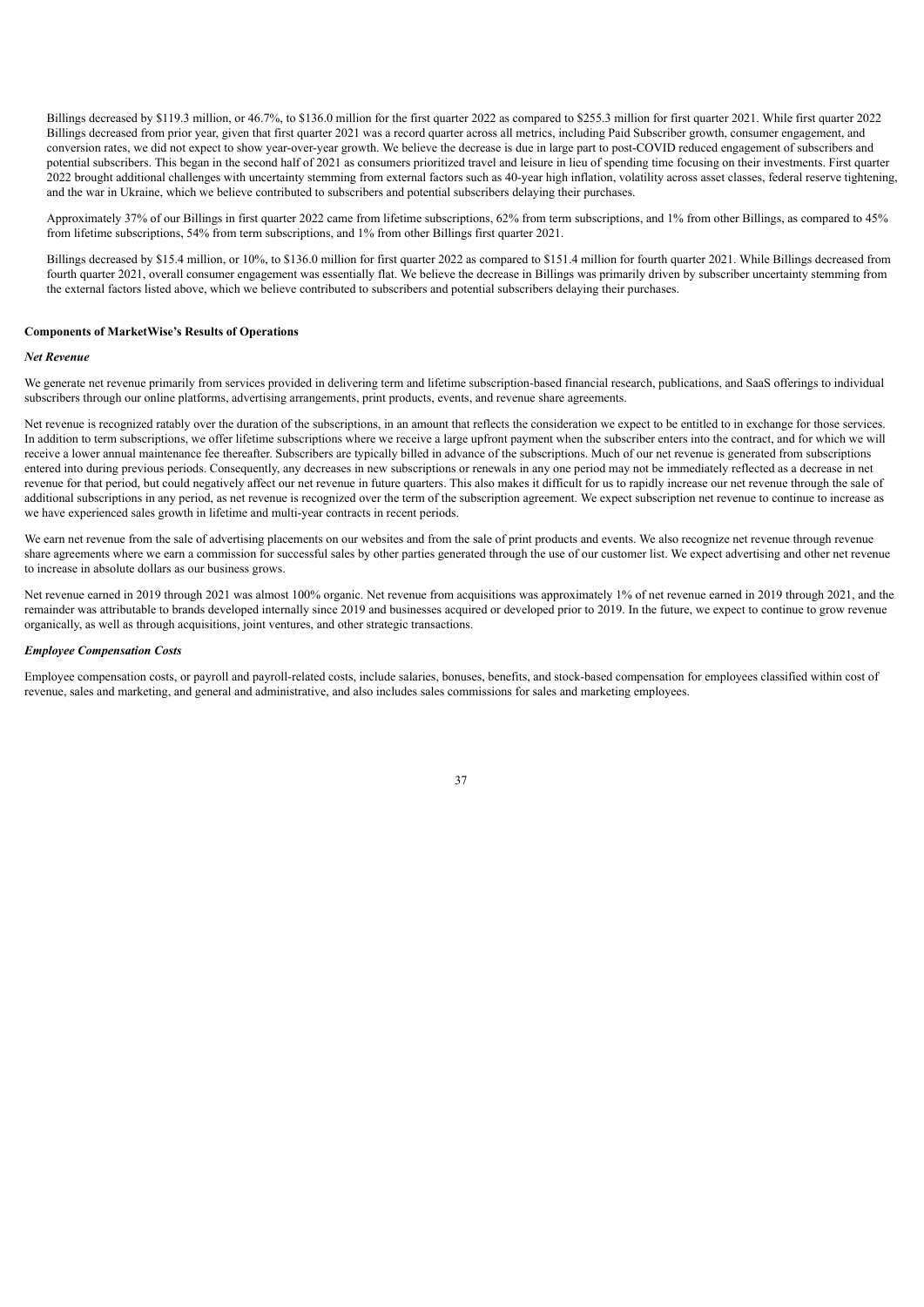During the three months ended March 31, 2022 we recorded stock-based compensation related to our 2021 Incentive Award Plan and our ESPP, and during the three months ended March 31, 2021, we recorded stock-based compensation related to our Class B Units.

We recognized stock-based compensation expenses related to our 2021 Incentive Award Plan and our ESPP of \$2.6 million during the three months ended March 31, 2022.

Stock-based compensation expense during 2021 is primarily related to the Class B Units. Prior to the Transactions, the Class B Units were classified as liabilities as opposed to equity and remeasured to fair value at the end of each reporting period, with the change in value being charged to stock-based compensation expense. Because the Class B Units were classified as liabilities on our consolidated balance sheet prior to the Transactions, all profits distributions made to the holders of the Class B Units were considered to be stock-based compensation expenses. We recognized stock-based compensation expenses related to the Class B Units of \$601.1 million for the three months ended March 31, 2021.

Upon completion of the Transactions, all Class B Units fully vested as of the transaction date, and the original operating agreement was terminated and replaced by a new operating agreement consistent with the Company's Up-C structure. This new operating agreement does not contain the put and call options that existed under the previous operating agreement, and the Common Units are treated as common equity under the new operating agreement and do not generate stock-based compensation expense. Therefore, the Class B Units liability was reclassified to equity as of the transaction date and stock-based compensation expense associated with the Class B Units ceased after the transaction date.

Total stock-based compensation expenses include profits distributions to holders of Class B Units of \$5.7 million for the three months ended March 31, 2021.

As a result of the Transactions, in which all Class B Units were converted into Common Units, we do not expect to continue recognizing stock-based compensation expenses related to the Class B Units for periods after the consummation of the Transactions. While going forward we do not expect to incur the levels of stock-based compensation expense we have historically as a result the liability-award classification of the Class B Units, we do expect to incur some stock-based compensation expense in the ordinary course.

The total amount of stock-based compensation expense included within each of the respective line items in the condensed consolidated statement of operations is as follows:

| (In thousands)                         | Three Months Ended March 31. |       |  |         |
|----------------------------------------|------------------------------|-------|--|---------|
|                                        |                              | 2022  |  | 2021    |
| Cost of revenue                        |                              | 532   |  | 114,348 |
| Sales and marketing                    |                              | 565   |  | 14,070  |
| General and administrative             |                              | 1.491 |  | 472,657 |
| Total stock based-compensation expense |                              | 2.588 |  | 601,075 |

#### *Cost of Revenue*

Cost of revenue consists primarily of payroll and payroll-related costs associated with producing and publishing MarketWise's content, hosting fees, customer service, credit card processing fees, product costs, and allocated overhead. Cost of revenue is exclusive of depreciation and amortization, which is shown as a separate line item.

Within cost of revenue are stock-based compensation expenses related to the 2021 Incentive Award Plan and the ESPP of \$0.5 million for the three months ended March 31, 2022. Cost of revenue also includes stock-based compensation expenses related to the Class B Units of \$114.3 million for the three months ended March 31, 2021, which includes profits distributions to holders of Class B Units of \$1.1 million.

We expect cost of revenue to increase as our business grows, including as a result of new acquisitions, joint ventures, and other strategic transactions. However, the level and timing of our variable compensation may not

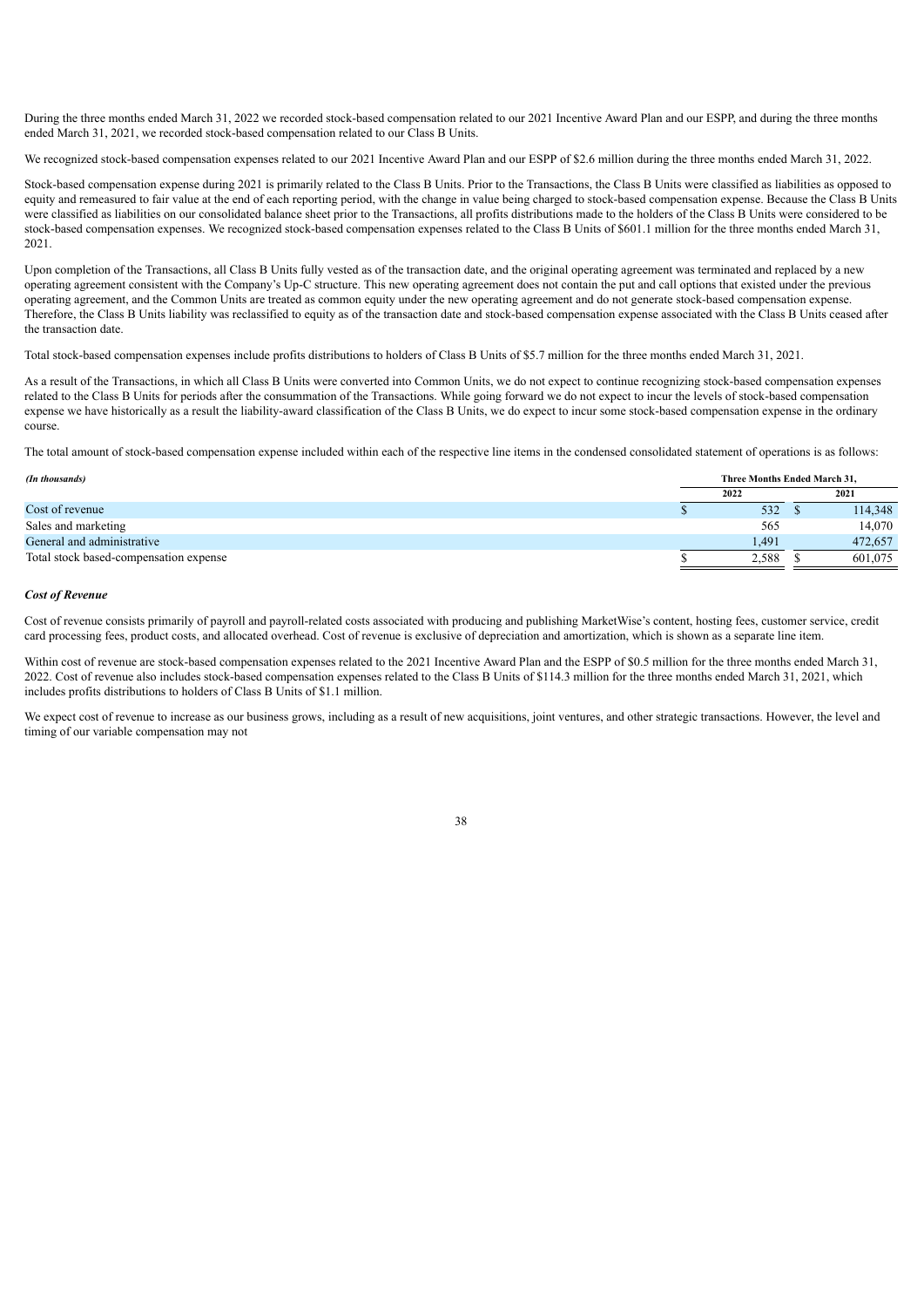match the pattern of how net revenue is recognized over the subscription term. Therefore, we expect that our cost of revenue will fluctuate as a percentage of net revenue in the future.

# *Sales and Marketing*

Sales and marketing expenses consist primarily of payroll and related costs, amortization of deferred contract acquisition costs, agency costs, advertising campaigns, and branding initiatives. Sales and marketing expenses are exclusive of depreciation and amortization shown as a separate line item.

Within sales and marketing expenses are stock-based compensation expenses related to the 2021 Incentive Award Plan and ESPP of \$0.6 million for the three months ended March 31, 2022. Sales and marketing expenses also include stock-based compensation expenses related to the Class B Units of \$14.1 million for the three months ended March 31, 2021, which includes profits distributions to holders of Class B Units of \$0.3 million.

We expect that our sales and marketing expense will increase in absolute dollars and continue to be our largest operating expense for the foreseeable future as we expand our sales and marketing efforts. However, because we incur sales and marketing expenses up front when we launch campaigns to drive sales, while we recognize net revenue ratably over the underlying subscription term, we expect that our sales and marketing expense will fluctuate as a percentage of our net revenue over the long term. Sales and marketing expenses may fluctuate further as a result of acquisitions, joint ventures, or other strategic transactions we undertake in the future.

#### *Research and Development*

Research and development expenses consist primarily of payroll and related costs, technical services, software expenses, and hosting expenses. Research and development expenses are exclusive of depreciation and amortization shown as a separate line item.

We expect that our research and development expense will increase in absolute dollars as our business grows, including as a result of new acquisitions, joint ventures, and other strategic transactions, particularly as we incur additional costs related to continued investments in our platform.

#### *General and Administrative*

General and administrative expenses consist primarily of payroll and related costs associated with our finance, legal, information technology, human resources, executive, and administrative personnel, legal fees, corporate insurance, office expenses, professional fees, and travel and entertainment costs.

Within general and administrative expenses are stock-based compensation expenses related to the 2021 Incentive Award Plan and the ESPP of \$1.5 million for the three months ended March 31, 2022. General and administrative expenses also include stock-based compensation expenses related to the Class B Units of \$472.7 million for the three months ended March 31, 2021, which includes profits distributions to holders of Class B Units of \$4.3 million.

We expect to continue to incur additional general and administrative expenses as a result of operating as a public company, including costs to comply with the rules and regulations applicable to companies listed on a national securities exchange, costs related to compliance and reporting obligations pursuant to the rules and regulations of the SEC, and increased expenses for insurance, investor relations, and professional services. General and administrative expenses may fluctuate further as a result of acquisitions, joint ventures, or other strategic transactions we undertake in the future.

### *Depreciation and Amortization*

Depreciation and amortization expenses consist of amortization of trade names, customer relationship intangibles, and software development costs, as well as depreciation on other property and equipment such as leasehold improvements, furniture and fixtures, and computer equipment. We expect depreciation and amortization expenses to increase on an absolute dollar basis as our business grows, including as a result of new acquisitions,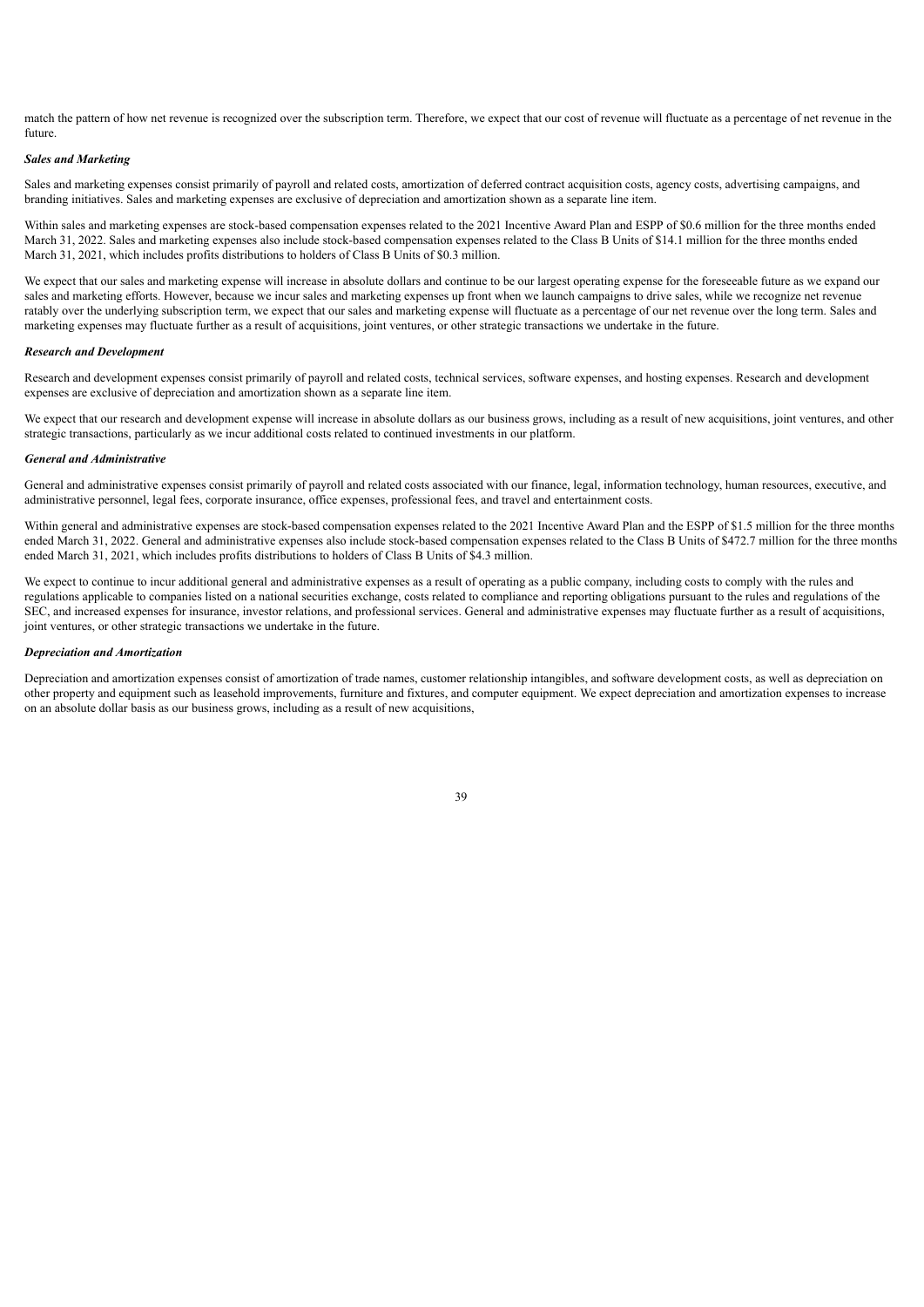joint ventures, and other strategic transactions, but to remain generally consistent as a percentage of total net revenue.

# *Related Party Expense*

Related party expenses primarily consist of expenses for certain corporate functions performed by a related party for certain historic periods, as well as board of director compensation and revenue share expenses. We have built our own corporate infrastructure and do not expect non-revenue share expenses from this related party in the future.

### *Other Income (Expense), Net*

Other income, net primarily consists of the net gains on our embedded derivative instruments and on sales of cryptocurrencies.

#### *Interest (Expense) Income, Net*

Interest (expense) income, net primarily consists of interest income from our money market accounts, as well as interest expense on outstanding borrowings under the 2021 Credit Facility. See "*—*Liquidity and Capital Resources—Credit Facilities."

### *Net Income (Loss) Attributable to Noncontrolling Interests*

The Transactions occurred on July 21, 2021. As a result, net income (loss) for the year ended December 31, 2021 was attributed to the pre-Transactions period from January 1, 2021 through July 21, 2021 and to the post-Transactions period from July 22, 2021 through December 31, 2021.

- Net income for the three months ended March 31, 2022 was fully in the post-Transactions period and therefore attributable to consolidated MarketWise, Inc. and its respective noncontrolling interests. As of March 31, 2022, MarketWise, Inc.'s controlling interest in MarketWise, LLC was 7.2% and the noncontrolling interest was 92.8%. Net income attributable to controlling interests included a \$6.7 million gain on warrant liabilities and a \$1.5 million tax provision, both of which are 100% attributable to the controlling interest.
- Net loss for three months ended March 31, 2021 was fully in the pre-Transactions period and therefore attributable to consolidated MarketWise, LLC and its respective noncontrolling interests.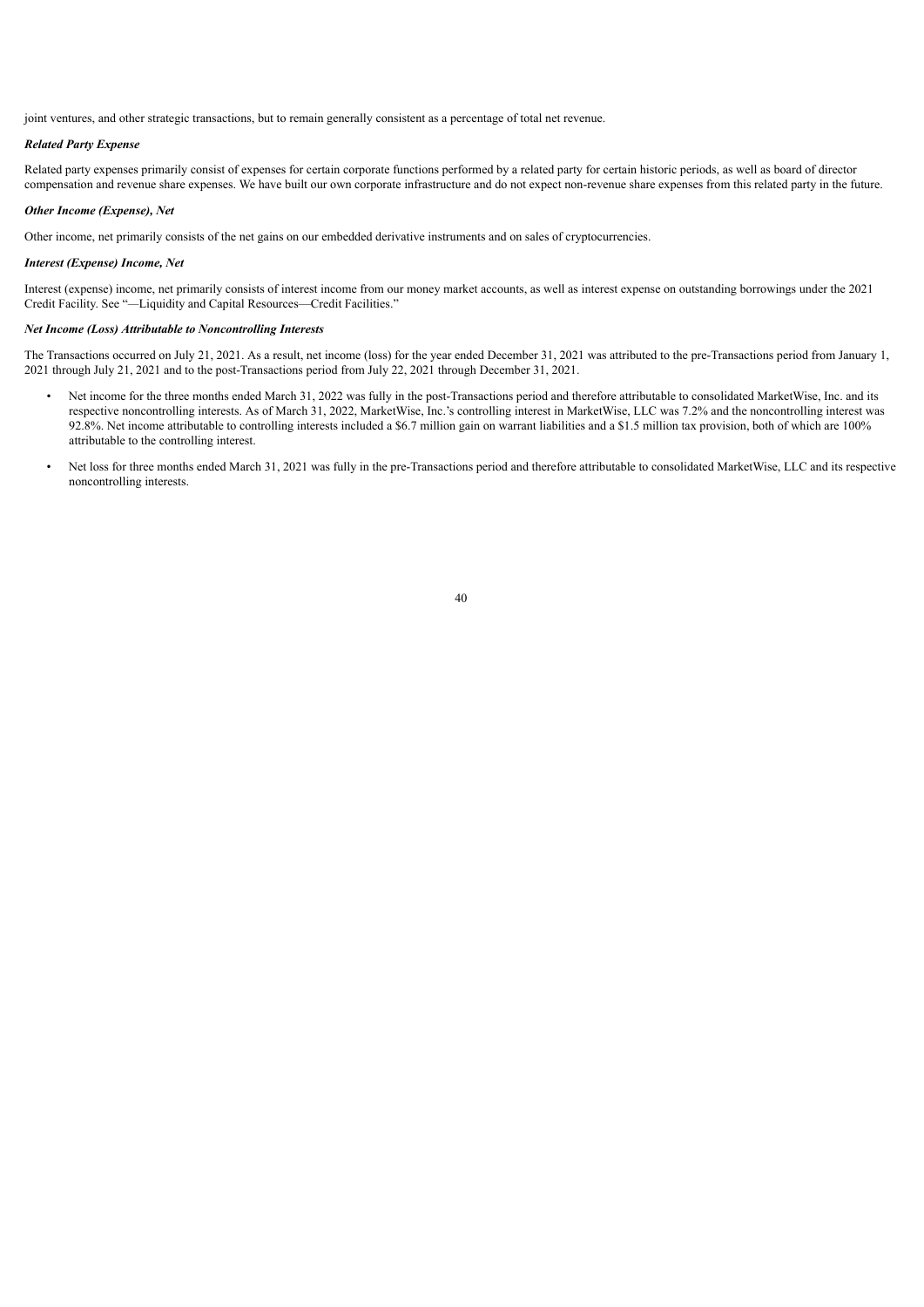# **Results of Operations**

The following table sets forth our results of operations for the periods presented:

| (In thousands)                                             |      | <b>Three Months Ended March 31.</b> |              |            |  |  |  |
|------------------------------------------------------------|------|-------------------------------------|--------------|------------|--|--|--|
|                                                            | 2022 |                                     |              | 2021       |  |  |  |
| Net revenue                                                | \$   | $136,620$ \$                        |              | 119,341    |  |  |  |
| Related party revenue                                      |      | 178                                 |              | 373        |  |  |  |
| Total net revenue                                          |      | 136,798                             |              | 119,714    |  |  |  |
| Operating expenses:                                        |      |                                     |              |            |  |  |  |
| Cost of revenue <sup><math>(1)(2)</math></sup>             |      | 17,617                              |              | 132,812    |  |  |  |
| Sales and marketing $(1)(2)$                               |      | 68,237                              |              | 91,785     |  |  |  |
| General and administrative $(1)(2)$                        |      | 30,545                              |              | 507,429    |  |  |  |
| Research and development <sup><math>(1)(2)</math></sup>    |      | 2,278                               |              | 1,778      |  |  |  |
| Depreciation and amortization                              |      | 604                                 |              | 751        |  |  |  |
| Related party expense                                      |      | 97                                  |              | 20         |  |  |  |
| Total operating expenses                                   |      | 119,378                             |              | 734,575    |  |  |  |
| Income (loss) from operations                              |      | 17,420                              |              | (614, 861) |  |  |  |
| Other income (expense), net                                |      | 7,296                               |              | (227)      |  |  |  |
| Interest (expense) income, net                             |      | (171)                               |              |            |  |  |  |
| Income (loss) before income taxes                          |      | 24,545                              |              | (615,083)  |  |  |  |
| Income tax expense                                         |      | 1,522                               |              |            |  |  |  |
| Net income (loss)                                          |      | 23,023                              |              | (615,083)  |  |  |  |
| Net income (loss) attributable to noncontrolling interests |      | 17,198                              |              | (630)      |  |  |  |
| Net income (loss) attributable to MarketWise, Inc.         |      | 5,825                               | <sup>S</sup> | (614, 453) |  |  |  |

 $\overline{(1)}$  Included within cost of revenue, sales and marketing, and general and administrative expenses are stock-based compensation expenses as follows:

| (In thousands)                         | Three Months Ended March 31, |       |  |         |  |  |  |
|----------------------------------------|------------------------------|-------|--|---------|--|--|--|
|                                        |                              | 2022  |  | 2021    |  |  |  |
| Cost of revenue                        |                              | 532   |  | 114,348 |  |  |  |
| Sales and marketing                    |                              | 565   |  | 14,070  |  |  |  |
| General and administrative             |                              | 1.491 |  | 472,657 |  |  |  |
| Total stock-based compensation expense |                              | 2.588 |  | 601.075 |  |  |  |

(2) Cost of revenue, sales and marketing, general and administrative, and research and development expenses are exclusive of depreciation and amortization shown as a separate line item.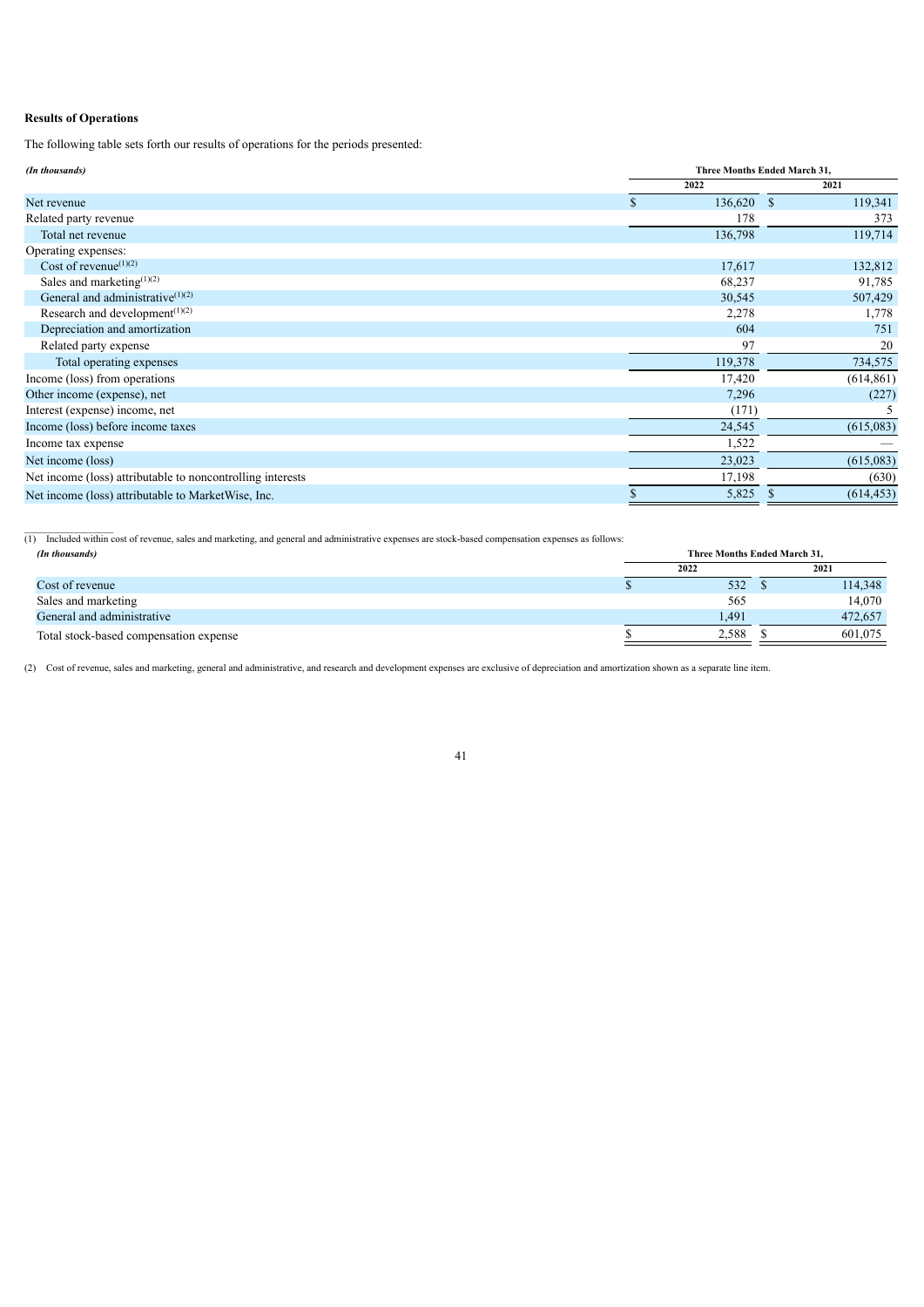The following table sets forth our condensed consolidated statements of operations data expressed as a percentage of net revenue for the periods indicated:

|                                                            | Three Months Ended March 31, |             |
|------------------------------------------------------------|------------------------------|-------------|
|                                                            | 2022                         | 2021        |
| Net revenue                                                | $100.0 \%$                   | 100.0%      |
| Operating expenses:                                        |                              |             |
| Cost of revenue <sup>(1)</sup>                             | 12.9%                        | 110.9 %     |
| Sales and marketing $(1)$                                  | 49.9 %                       | 76.7 %      |
| General and administrative $(1)$                           | 22.3%                        | 423.9%      |
| Research and development <sup><math>(1)</math></sup>       | $1.7\%$                      | $1.5 \%$    |
| Depreciation and amortization                              | $0.4\%$                      | $0.6\%$     |
| Related party expense                                      | $0.1 \%$                     | $-$ %       |
| Total operating expenses                                   | 87.3 %                       | 613.6 %     |
| Income (loss) from operations                              | 12.7%                        | $(513.6)\%$ |
| Other income (expense), net                                | 5.3 $%$                      | $(0.2)\%$   |
| Interest (expense) income, net                             | $(0.1)\%$                    | $0.0\%$     |
| Income (loss) before income taxes                          | 17.9%                        | $(513.8)\%$ |
| Income tax expense                                         | $1.1\%$                      | $-$ %       |
| Net income (loss)                                          | $16.8 \%$                    | $(513.8)\%$ |
| Net income (loss) attributable to noncontrolling interests | $12.6\%$                     | $(0.5)\%$   |
| Net income (loss) attributable to MarketWise, Inc.         | 4.3 $%$                      | $(513.3)\%$ |

\_\_\_\_\_\_\_\_\_\_\_\_\_\_\_\_\_\_ (1) Cost of revenue, sales and marketing, general and administrative, and research and development expenses are exclusive of depreciation and amortization shown as a separate line item.

# **Comparison of Three Months Ended March 31, 2022 and Three Months Ended March 31, 2021**

### *Net Revenue*

| (In thousands) | <b>Months Ended March 31.</b><br>Three: |         |  |                  |  |          |                        |
|----------------|-----------------------------------------|---------|--|------------------|--|----------|------------------------|
|                |                                         | 2022    |  | 2021             |  | s Change | Change                 |
| Net revenue    |                                         | 136,798 |  | 10.71<br>/14<br> |  | 17,084   | 20/<br>- 20<br>$1 - 1$ |

Net revenue increased by \$17.1 million, or 14.3%, from \$119.7 million for the three months ended March 31, 2021 to \$136.8 million for the three months ended March 31, 2022. The increase in net revenue was primarily driven by a \$11.3 million increase in lifetime subscription revenue and a \$7.2 million increase in term subscription revenue, partially offset by a \$1.4 million decrease in non-subscription revenue.

Both term and lifetime subscription revenue in first quarter 2022 benefited from the recognition of the deferred revenue we recorded in prior years. Lifetime subscription revenue, which is initially deferred and recognized over a five-year period, increased as a result of higher volume of lifetime subscriptions in current and prior years, which continued to benefit us in first quarter 2022.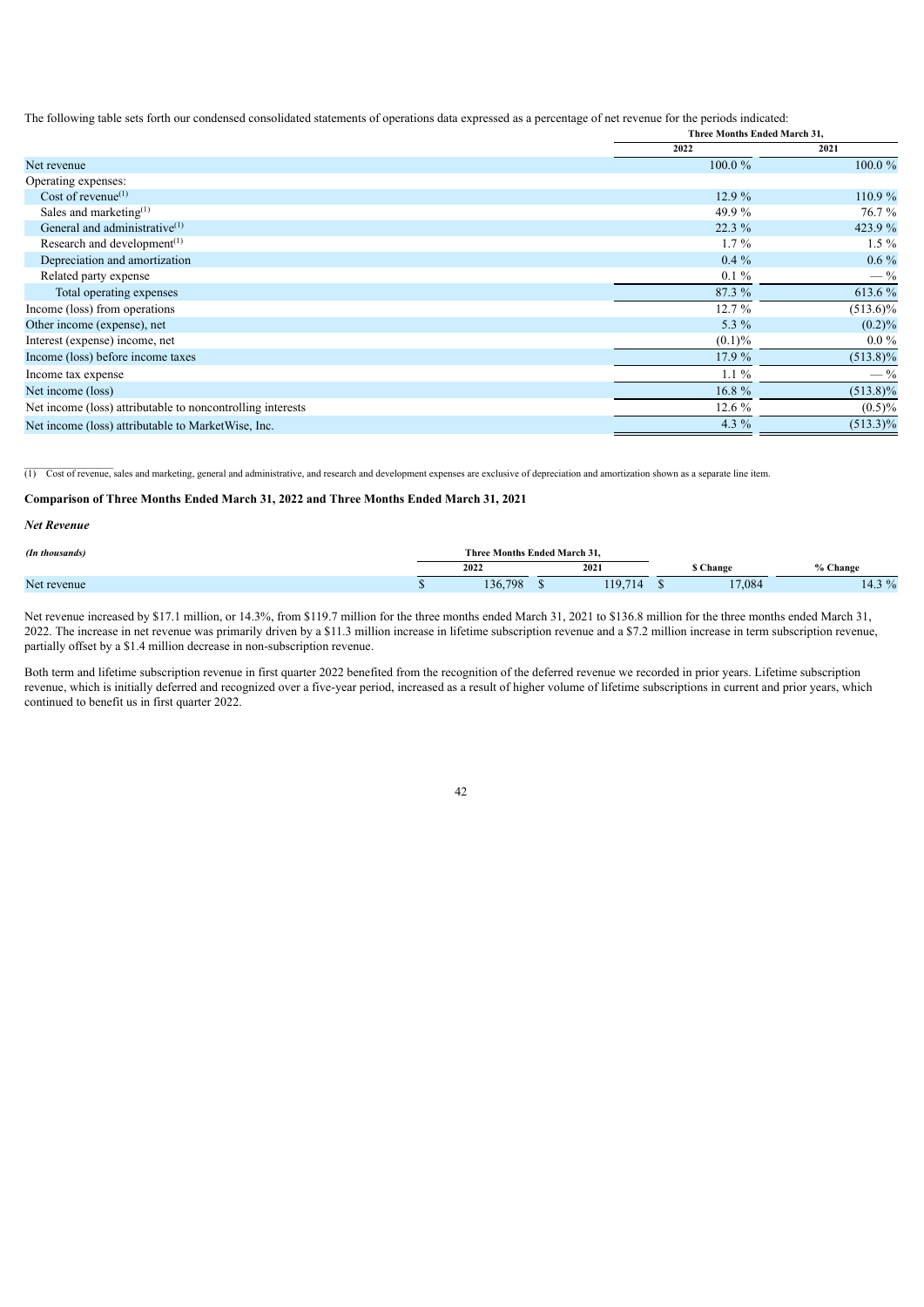### *Operating Expenses*

| (In thousands)                | Three Months Ended March 31. |             |  |         |   |            |            |
|-------------------------------|------------------------------|-------------|--|---------|---|------------|------------|
|                               |                              | 2022        |  | 2021    |   | \$ Change  | % Change   |
| Operating expenses:           |                              |             |  |         |   |            |            |
| Cost of revenue               |                              | $17,617$ \$ |  | 132,812 | S | (115, 195) | $(86.7)\%$ |
| Sales and marketing           |                              | 68,237      |  | 91,785  |   | (23, 548)  | $(25.7)\%$ |
| General and administrative    |                              | 30,545      |  | 507,429 |   | (476, 884) | $(94.0)\%$ |
| Research and development      |                              | 2,278       |  | 1,778   |   | 500        | 28.1%      |
| Depreciation and amortization |                              | 604         |  | 751     |   | (147)      | $(19.6)\%$ |
| Related party expenses        |                              | 97          |  | 20      |   | 77         | 385.0%     |
| Total operating expenses      |                              | 119,378     |  | 734,575 |   | (615, 197) | $(83.7)\%$ |

### *Cost of Revenue*

Cost of revenue decreased by \$115.2 million, or 86.7%, from \$132.8 million for the three months ended March 31, 2021 to \$17.6 million for the three months ended March 31, 2022, primarily driven by a decrease of \$114.3 million in stock-based compensation expense related to holders of Class B Units. This was partially offset by a \$1.8 million increase in salaries, taxes and benefits due to a higher headcount.

Approximately \$1.1 million of the decrease in Class B stock-based compensation expense was due to higher distributions, and \$113.3 million of the decrease was related to the change in fair value of the Class B units, both of which were related to the Transactions.

### *Sales and Marketing*

Sales and marketing expense decreased by \$23.5 million, or 25.7%, from \$91.8 million for the three months ended March 31, 2021 to \$68.2 million for the three months ended March 31, 2022, primarily driven by a \$20.7 million decrease in marketing expense as we have reduced our marketing spend due to higher per unit subscriber acquisition costs resulting from higher post-COVID increases in demand for display advertising, and a \$14.1 million decrease in Class B stock-based compensation expense. This was partially offset by an \$8.2 million increase in deferred contract acquisition costs, and a \$2.2 million increase in payroll and payroll-related costs due to higher headcount.

Approximately \$0.3 million of the decrease in Class B stock-based compensation expense was due to higher distributions, and \$13.8 million of the decrease was related to the change in fair value and the accelerated vesting of the Class B units, all of which were related to the Transactions.

#### *General and Administrative*

General and administrative expense decreased by \$476.9 million, or 94.0%, from \$507.4 million for the three months ended March 31, 2021 to \$30.5 million for the three months ended March 31, 2022, primarily driven by a \$472.7 million decrease in Class B stock-based compensation expense, and a \$7.3 million decrease in incentive compensation and profits interest expenses. This was partially offset by a \$2.1 million increase in stock-based compensation expense related to awards under the 2021 Incentive Award Plan and the ESPP, and a \$1.5 million increase in payroll and payroll related costs due to higher headcount.

Approximately \$4.3 million of the decrease in Class B stock-based compensation expense was due to higher distributions, and \$468.4 million of the decrease was related to the change in fair value and the accelerated vesting of the Class B units, all of which were related to the Transactions.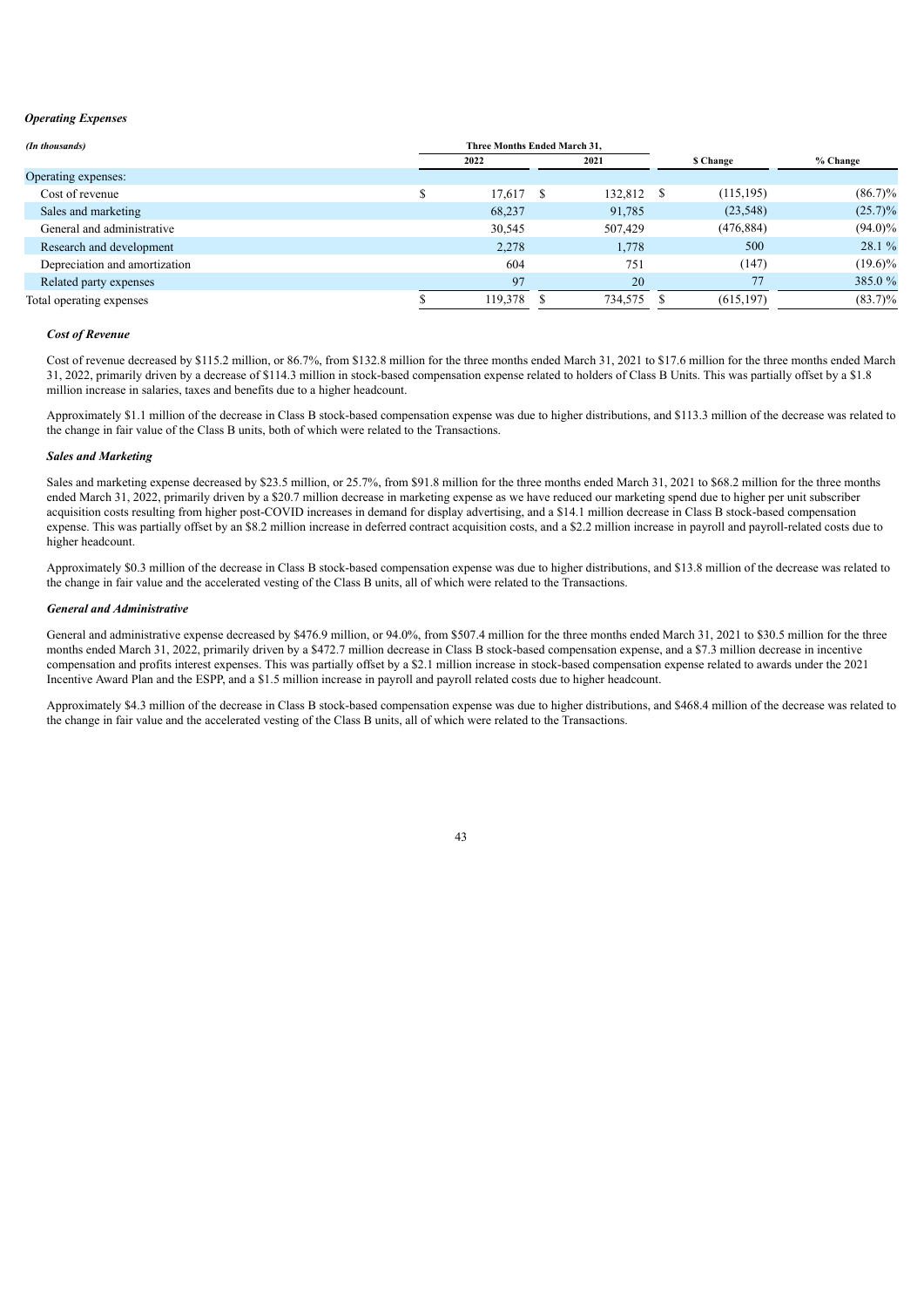### **Non-GAAP Financial Measures**

In addition to our results determined in accordance with GAAP, we believe that the below non-GAAP financial measures are useful in evaluating our operating performance. We use the below non-GAAP financial measures, collectively, to evaluate our ongoing operations and for internal planning and forecasting purposes. We believe that non-GAAP financial information, when taken collectively, may be helpful to investors because it provides consistency and comparability with past financial performance, and assists in comparisons with other companies, some of which use similar non-GAAP financial information to supplement their GAAP results. This non-GAAP financial information is presented for supplemental informational purposes only and should not be considered a substitute for financial information presented in accordance with GAAP, and may be different from similarly titled non-GAAP measures used by other companies. A reconciliation is provided below for each non-GAAP financial measure to the most directly comparable financial measure stated in accordance with GAAP. Investors are encouraged to review the related GAAP financial measures and the reconciliations of these non-GAAP financial measures to their most directly comparable GAAP financial measures.

| (In thousands)       |  | Three Months Ended March 31. |         |                                         |        |  |  |  |  |  |
|----------------------|--|------------------------------|---------|-----------------------------------------|--------|--|--|--|--|--|
|                      |  | 2022                         |         | 2021<br>the contract of the contract of |        |  |  |  |  |  |
| <b>Adjusted CFFO</b> |  |                              | .068    |                                         | 97,955 |  |  |  |  |  |
| Adjusted CFFO Margin |  |                              | $0.8\%$ |                                         | 38.4 % |  |  |  |  |  |

#### *Adjusted CFFO / Adjusted CFFO Margin*

In addition to our results determined in accordance with GAAP, we disclose the non-GAAP financial measure Adjusted CFFO. We define Adjusted CFFO as cash flow from operations *plus* profits distributions that were recorded as stock-based compensation expense from the Class B Units, plus or minus any non-recurring items. Profits distributions to Class B unitholders included amounts attributable to the Class B unitholders' potential tax liability with respect to the Class B Units (*i.e.*, there was no tax withholding, and the full amount of allocable profit was distributed, subject to the terms of the Existing LLC Agreement). We define Adjusted CFFO Margin as Adjusted CFFO as a percentage of Billings.

We believe that Adjusted CFFO and Adjusted CFFO Margin are useful indicators that provide information to management and investors about ongoing operating performance, to facilitate comparison of our results to those of peer companies over multiple periods, and for internal planning and forecasting purposes.

We have presented Adjusted CFFO because we believe it provides investors with greater comparability of our operating performance without the effects of stock-based compensation expense related to holders of Class B Units that will not continue following the consummation of the Transactions, in which all Class B Units were converted into Common Units. Following the consummation of the Transactions, we will make certain tax distributions to the MarketWise Members in amounts sufficient to pay individual income taxes on their respective allocation of the profits of MarketWise, LLC at then prevailing individual income tax rates. These distributions will not be recorded on MarketWise, Inc.'s income statement, and will be reflected on MarketWise, Inc.'s cash flow statement as cash used in financing activities. The cash used to make these distributions will not be available to us for use in the business.

Adjusted CFFO and Adjusted CFFO Margin have limitations as analytical tools, and should not be considered in isolation or as substitutes for analysis of other GAAP financial measures, such as cash flow from operations or operating cash flow margin. Some of the limitations of using Adjusted CFFO and Adjusted CFFO Margin are that these metrics may be calculated differently by other companies in our industry.

We expect Adjusted CFFO and Adjusted CFFO Margin to fluctuate in future periods as we invest in our business to execute our growth strategy. These activities, along with any non-recurring items as described above, may result in fluctuations in Adjusted CFFO and Adjusted CFFO Margin in future periods.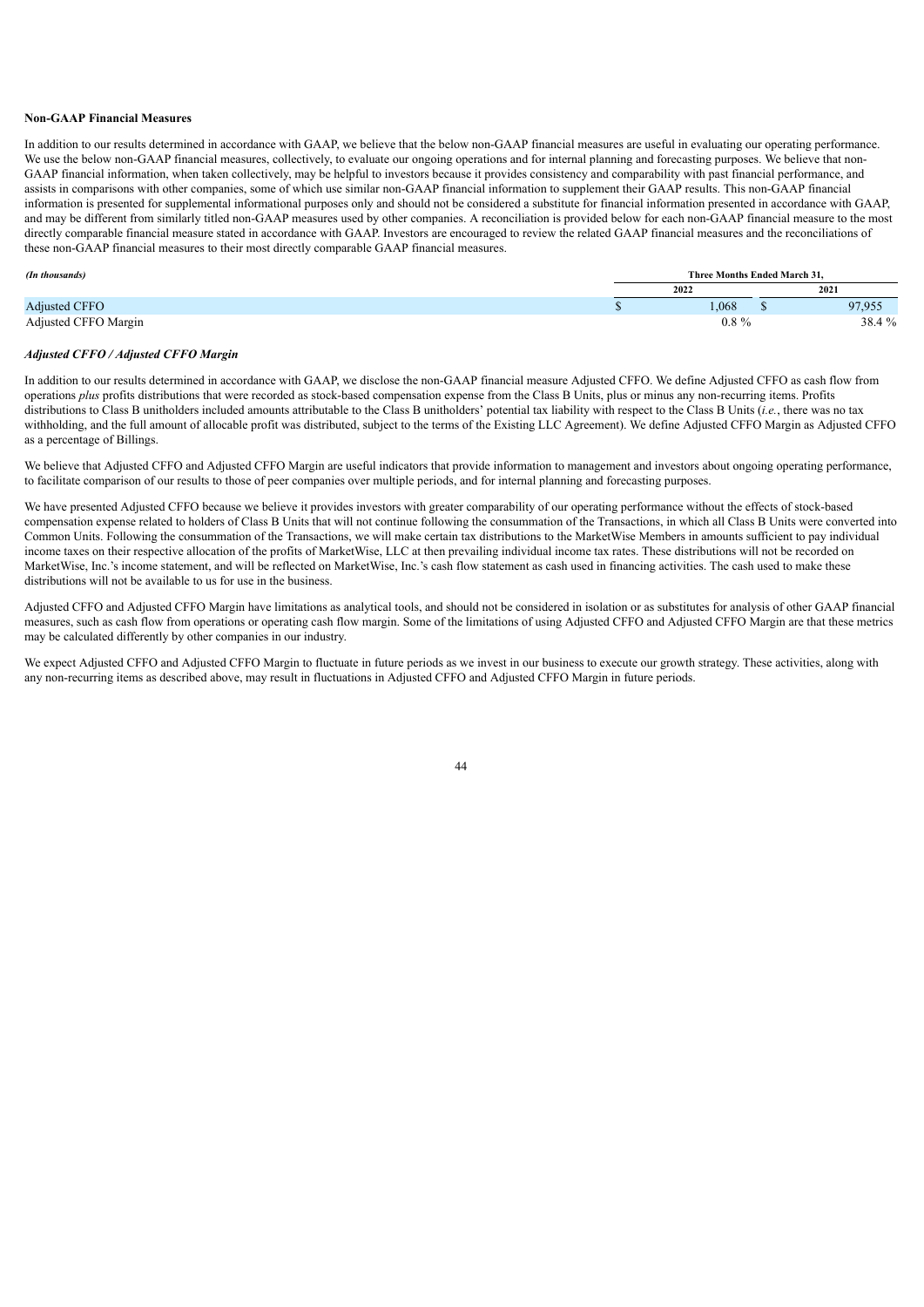The following table provides a reconciliation of net cash provided by operating activities, the most directly comparable financial measure calculated in accordance with GAAP, to Adjusted CFFO for each of the periods presented:

| (In thousands)                                                                            | Three Months Ended March 31. |      |  |        |
|-------------------------------------------------------------------------------------------|------------------------------|------|--|--------|
|                                                                                           |                              | 2022 |  | 2021   |
| Net cash provided by operating activities                                                 |                              | .068 |  | 92.304 |
| Profits distributions to Class B unitholders included in stock-based compensation expense |                              |      |  | 5.651  |
| <b>Adjusted CFFO</b>                                                                      |                              | .068 |  | 97.955 |

The following table provides the calculation of net cash provided by operating activities margin as a percentage of total net revenue, the most directly comparable financial measure in accordance with GAAP, and Adjusted CFFO Margin for each of the periods presented:

| (In thousands)                                   | Three Months Ended March 31, |          |  |         |
|--------------------------------------------------|------------------------------|----------|--|---------|
|                                                  |                              | 2022     |  | 2021    |
| Net cash provided by operating activities        |                              | 1,068    |  | 92,304  |
| Total net revenue                                |                              | 136,798  |  | 119,714 |
| Net cash provided by operating activities margin |                              | $0.8 \%$ |  | 77.1%   |
| <b>Adjusted CFFO</b>                             |                              | 1,068    |  | 97,955  |
| <b>Billings</b>                                  |                              | 135,995  |  | 255,303 |
| <b>Adjusted CFFO Margin</b>                      |                              | $0.8\%$  |  | 38.4%   |

Adjusted CFFO decreased by \$96.9 million, or 98.9%, from \$98.0 million for the three months ended March 31, 2021 to \$1.1 million for the three months ended March 31, 2022, primarily driven by a decrease of \$119.3 million in Billings at an Adjusted CFFO Margin of 0.8%. Additionally, while per unit subscriber acquisition costs remained high in first quarter 2022, we did not decrease marketing expenditures as much as we might have otherwise, as our marketers continued to test investment themes amidst a volatile and changing market. Adjusted CFFO this quarter was further impacted by the adjustment for non-cash factors which reduced cash by \$1.7 million and net changes in working capital, excluding changes in deferred revenue and changes in deferred contract acquisition costs, which reduced cash by \$18.1 million, largely due to timing differences in the net receipt of cash.

# **The Effect of the COVID-19 Pandemic**

COVID-19 was declared a pandemic by the World Health Organization and has spread across the globe, impacting worldwide activity and financial markets. COVID-19 has had a significant impact on the global supply chain, financial markets, trading activities, and consumer behavior, and the expected duration of these impacts remain uncertain.

We have continued to operate our business without much disruption during the pandemic, and we required our employees to work remotely in response to stay-at-home orders imposed by the U.S. and local governments in March 2020. While COVID-19 has impacted the sales and profitability of many companies' business over this period, it has not negatively impacted our net revenues so far, and our business has continued to perform well.

While it is not possible at this time to estimate the impact, if any, that COVID-19 will have on our business longer term, the continued spread of COVID-19 and the measures taken by governments, businesses, and other organizations in response to COVID-19 could adversely impact our business, financial condition, and our results of operations. For more information, see the "Risk Factors" and "Cautionary Note Regarding Forward-Looking Statements" sections in our Annual Report.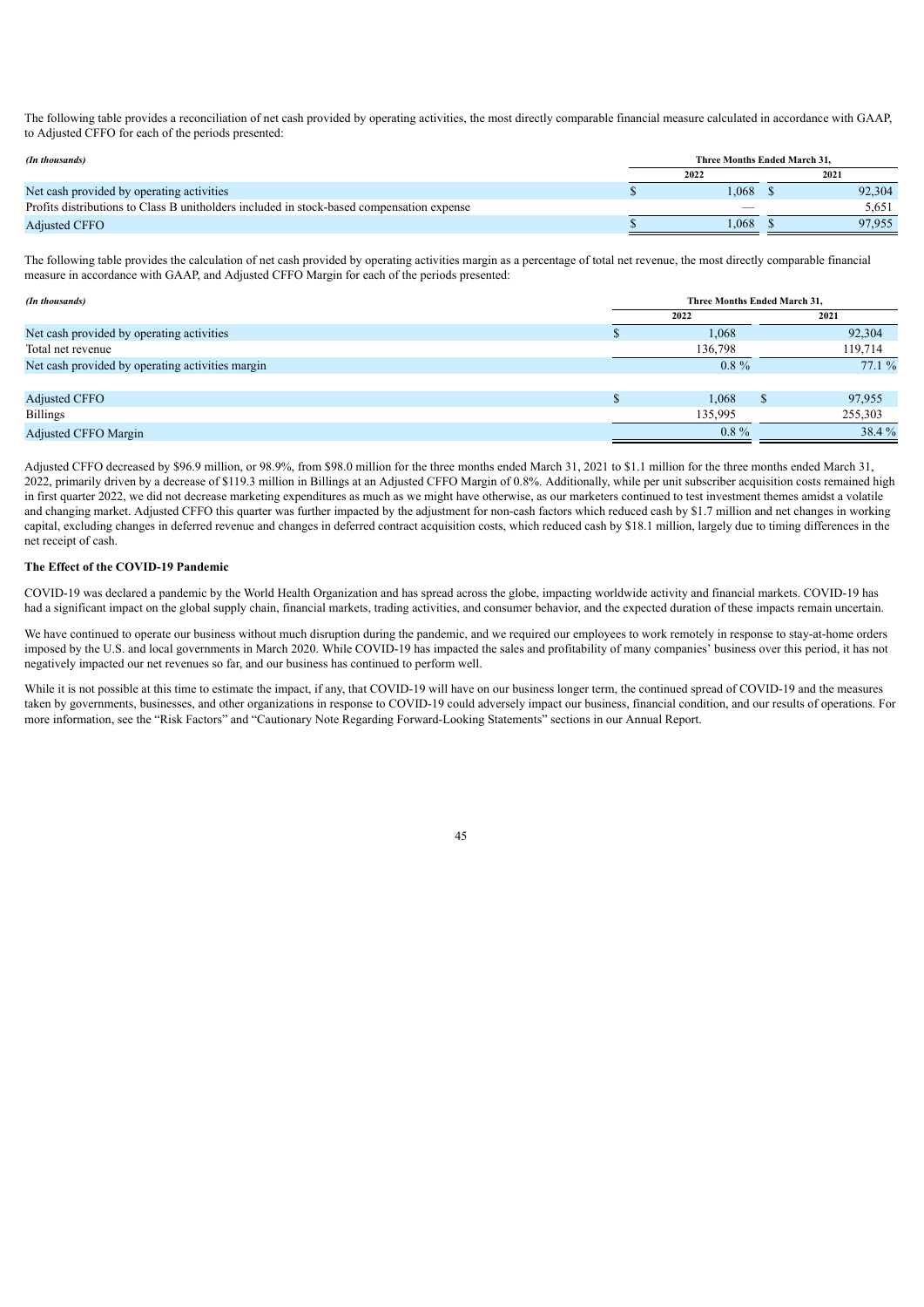### **Liquidity and Capital Resources**

#### *General*

As of March 31, 2022, our principal sources of liquidity were cash, cash equivalents, and restricted cash of \$126.2 million. Cash and cash equivalents are comprised of bank deposits, money market funds, and certificates of deposit. Restricted cash is comprised of reserves held with credit card processors for chargebacks and refunds. We have financed our operations primarily through cash received from operations, and our sources of liquidity have enabled us to make continued investments in supporting the growth of our business. Our 2021 Credit Facility (as defined and further discussed below) can be used to finance permitted acquisitions, for working capital and general corporate purposes. We expect that our operating cash flows, in addition to cash on hand, will enable us to continue to make investments in the future. We expect our operating cash flows to further improve as we increase our operational efficiency and experience economies of scale.

We believe that our existing cash and cash equivalents and cash flow from operations will be sufficient to support working capital and capital expenditure requirements for at least the next 12 months. Our future capital requirements will depend on many factors, including our subscription growth rate, subscription renewal activity, including the timing and the amount of cash received from subscribers, the pace of expansion of sales and marketing activities, the timing and extent of spending to support development efforts, the introduction of new and enhanced products, and the level of costs to operate as a public company. We may, in the future, enter into arrangements to acquire or invest in complementary businesses, products, and technologies.

We may be required to seek additional equity or debt financing. In the event that we require additional financing, we may not be able to raise such financing on terms acceptable to us or at all. If we are unable to raise additional capital or generate cash flows necessary to expand our operations and invest in continued innovation, we may not be able to compete successfully, which would harm our business, operations, and financial condition.

A substantial source of our cash is from our deferred revenue, which is included in the liabilities section of our condensed consolidated balance sheets. Deferred revenue consists of the unearned portion of customer Billings, which is recognized as net revenue in accordance with our revenue recognition policy. As of March 31, 2022, we had deferred revenue of \$711.6 million, of which \$317.9 million was recorded as a current liability and is expected to be recognized as net revenue over the next 12 months, provided all other revenue recognition criteria have been met.

As a result of the Transactions, we have incurred and expect that we will incur public company expenses related to our operations, *plus* payment obligations under the Tax Receivable Agreement, which we expect to be significant. MarketWise, Inc. intends to cause MarketWise, LLC to make distributions to MarketWise, Inc. in an amount sufficient to allow MarketWise, Inc. to pay its tax obligations and operating expenses, including distributions to fund any payments due under the Tax Receivable Agreement. If MarketWise, LLC does not have sufficient cash to fund distributions to MarketWise, Inc. in amounts sufficient to cover MarketWise, Inc.'s obligations under the Tax Receivable Agreement, it may have to borrow funds, which could materially adversely affect its liquidity and financial condition and subject it to various restrictions imposed by any such lenders. To the extent that MarketWise, Inc. is unable to make timely payments under the Tax Receivable Agreement for any reason, the unpaid amounts will be deferred and will accrue interest until paid. For additional information regarding the Tax Receivable Agreement, see the section entitled "Management's Discussion and Analysis of Financial Condition and Results of Operations*—*Liquidity and Capital Resources—Tax Receivable Agreement" in the Annual Report.

Furthermore, to the extent we have taxable income, we will make distributions to the MarketWise Members in amounts sufficient for the MarketWise Members to pay taxes due on their share of MarketWise income at prevailing individual income tax rates. Such amounts will be reflected in MarketWise, Inc.'s statement of cash flows as cash used in financing activities, and so will not decrease the amount of cash from operations or net income reflected in MarketWise, Inc.'s financial statements. However, such distributions will decrease the amount of cash available to us for use in our business.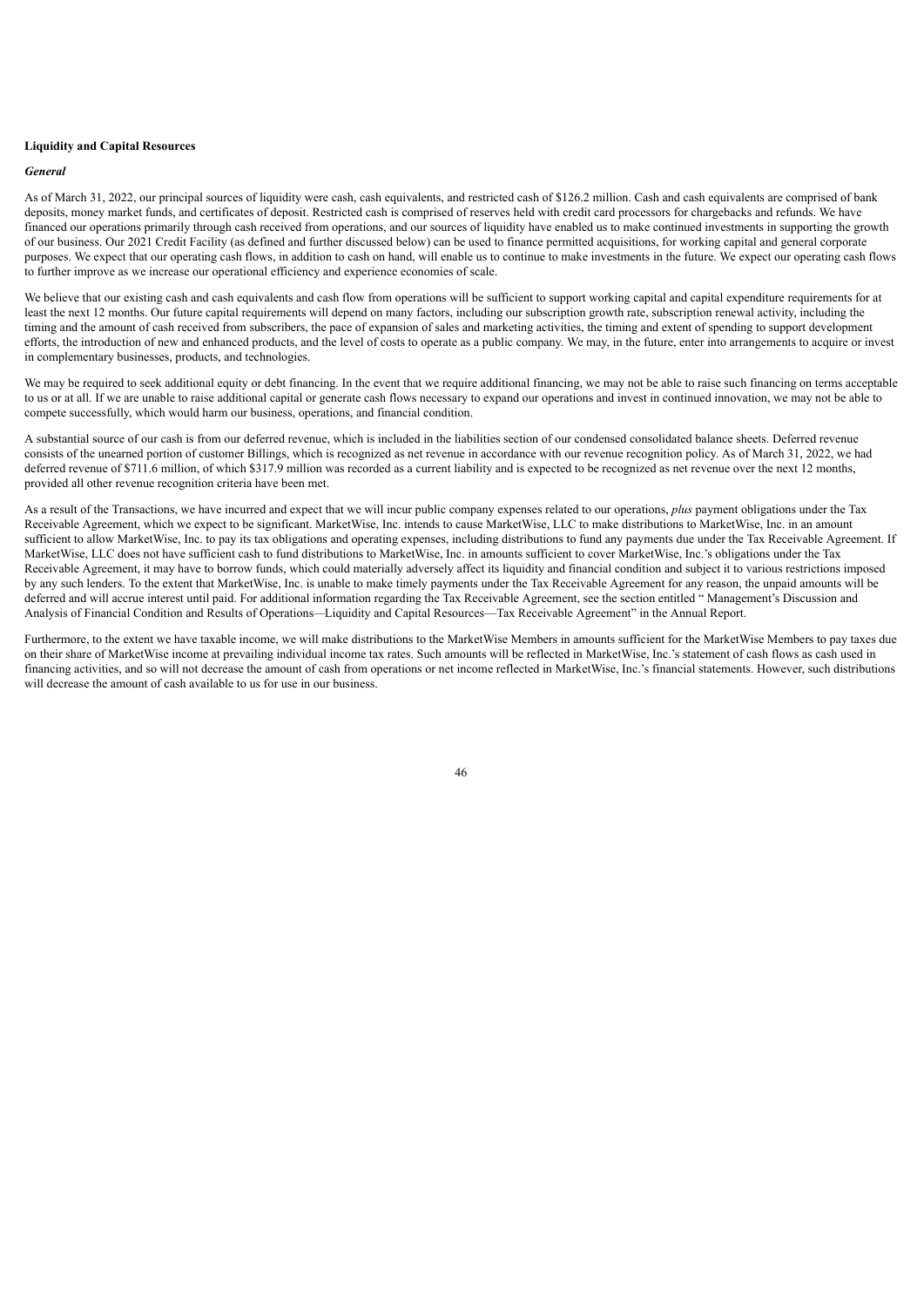### *Share Repurchase Program*

As previously disclosed in our Annual Report, on November 4, 2021, our Board of Directors authorized the repurchase of up to \$35.0 million in aggregate of shares of the Company's Class A common stock, with the authorization to expire on November 3, 2023. During the three months ended March 31, 2022, we repurchased 2,143,446 shares totaling \$11,491 in the aggregate, including fees and commissions of \$22.

For each share of Class A common stock the Company repurchases under the share repurchase program, MarketWise, LLC, the Company's direct subsidiary, will redeem one common unit of MarketWise, LLC held by the Company, decreasing the percentage ownership of MarketWise, LLC by the Company and relatively increasing the ownership by the other unitholders.

#### *Credit Facility*

On October 29, 2021, MarketWise, LLC, entered into a loan and security agreement (the "Loan and Security Agreement") providing for up to \$150 million of commitments under a revolving credit facility (the "2021 Credit Facility"), including a \$5 million letter of credit sublimit, and allows for revolving commitments under the 2021 Credit Facility to be increased or new term commitments to be established by up to \$65 million. The existing lenders under the 2021 Credit Facility are entitled, but not obligated, to provide such incremental commitments. The 2021 Credit Facility has a term of three years, maturing on October 29, 2024.

The 2021 Credit Facility is guaranteed by MarketWise, LLC's direct and indirect material U.S. subsidiaries, subject to customary exceptions (the "Guarantors"), pursuant to a guaranty by the Guarantors in favor of HSBC Bank USA, National Association, as agent (the "Guaranty"). Borrowings under the 2021 Credit Facility are secured by a firstpriority lien on substantially all of the assets of MarketWise, LLC and the Guarantors, subject to customary exceptions.

Borrowings will bear interest at a floating rate depending on MarketWise, LLC's Net Leverage Ratio (as defined in the Loan and Security Agreement). As of March 31, 2022, there were no outstanding advances under the 2021 Credit Facility.

The Loan and Security Agreement contains customary affirmative and negative covenants for transactions of this type, and contains financial maintenance covenants that require MarketWise, LLC to maintain an Interest Coverage Ratio and Net Leverage Ratio (both as defined in the Loan and Security Agreement), and provides for a number of customary events of default, which could result in the acceleration of obligations and the termination of lending commitments under the Loan and Security Agreement. As of March 31, 2022, we were in compliance with these covenants.

#### *Cash Flows*

The following table presents a summary of our consolidated cash flows provided by (used in) operating, investing, and financing activities for the periods indicated:

| (In thousands)                            | Three Months Ended March 31, |           |      |          |
|-------------------------------------------|------------------------------|-----------|------|----------|
|                                           |                              | 2022      | 2021 |          |
| Net cash provided by operating activities |                              | 1.068     |      | 92,304   |
| Net cash used in investing activities     |                              | (45)      |      | (7,834)  |
| Net cash used in financing activities     |                              | (14, 347) |      | (14,169) |

#### *Operating Activities*

For the three months ended March 31, 2022, net cash provided by operating activities was \$1.1 million, primarily due to net income of \$23.0 million, adjusted for net non-cash items which reduced cash by \$1.7 million, and net changes in our operating assets and liabilities which reduced cash by \$20.3 million, largely due to timing differences in the net receipt of cash. The non-cash items include a change in fair value of derivative liabilities of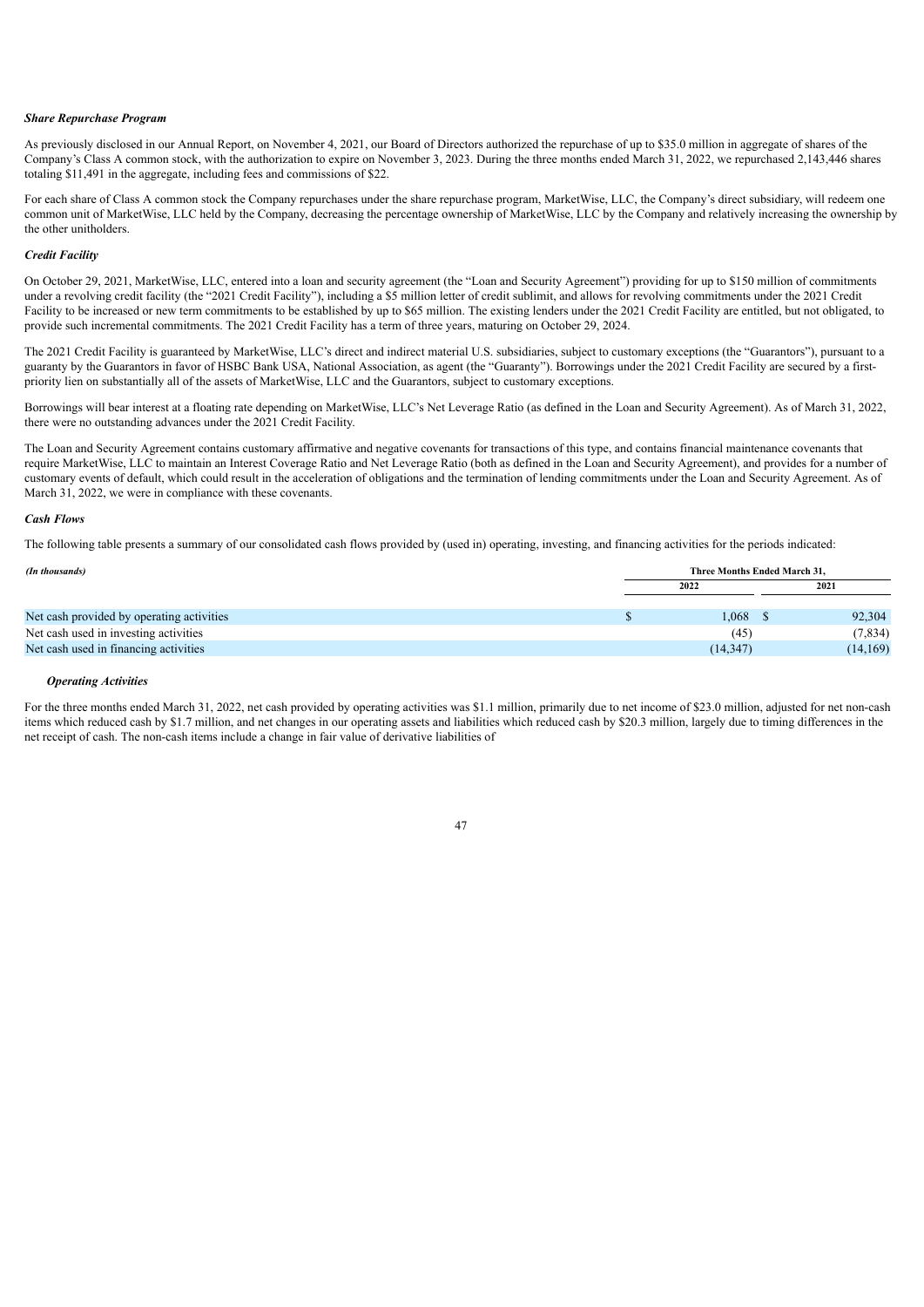\$7.1 million, which was partially offset by stock-based compensation expense of \$2.6 million. The changes in operating assets and liabilities were primarily driven by an increase in deferred revenue of \$1.4 million due to our overall increase in sales, partially offset by an increase in accounts receivable of \$8.6 million due to an increase in the cash reserves currently held by our credit card processor, a decrease in accrued expenses of \$5.4 million, and a net increase in deferred contract acquisition costs of \$3.6 million.

For the three months ended March 31, 2021, net cash provided by operating activities was \$92.3 million, primarily due to net loss of \$615.1 million, adjusted for non-cash items which increased cash by \$596.9 million, and partially offset by net changes in our operating assets and liabilities which reduced cash by \$110.5 million. The non-cash adjustments primarily related to stock-based compensation income of \$595.4 million, which was driven by the increase in fair value of the Class B Units. The changes in operating assets and liabilities were primarily driven by an increase in deferred revenue of \$130.8 million due to our overall increase in sales, partially offset by a net increase in deferred contract acquisition costs of \$49.7 million.

#### *Investing Activities*

For the three months ended March 31, 2022, net cash used in investing activities was \$0.0 million.

For the three months ended March 31, 2021, net cash used in investing activities was \$7.8 million, primarily driven by the payment of \$7.1 million related to the acquisition of Chaikin, and \$0.7 million to acquire intangible assets.

### *Financing Activities*

For the three months ended March 31, 2022, net cash used in financing activities was \$14.3 million, primarily due to \$11.5 million in share repurchases and \$2.9 million in distributions to noncontrolling interests.

For the three months ended March 31, 2021, net cash used in financing activities was \$14.2 million, primarily due to \$13.9 million in distributions to Class A members and \$0.3 million in distributions to noncontrolling interests.

### **Critical Accounting Estimates**

Our condensed consolidated financial statements have been prepared in accordance with GAAP. The preparation of these condensed consolidated financial statements requires management to make estimates and assumptions that affect the reported amounts of assets, liabilities, revenue, costs, and expenses, and related disclosures. On an ongoing basis, management evaluates its estimates and assumptions. Our actual results may differ from these estimates under different assumptions or conditions.

Management believes that, of our significant accounting policies, which are described in Note 2 to our consolidated financial statements for the year ended December 31, 2021 in our Annual Report, the following accounting policies involve a greater degree of judgment and complexity. Accordingly, these are the policies management believes are the most critical to aid in fully understanding and evaluating our condensed consolidated financial condition and results of operations.

#### *Revenue Recognition*

We primarily earn revenue from services provided in delivering subscription-based financial research, publications, and SaaS offerings to individual subscribers through our online platforms using the five-step method described in Note 2 to our consolidated financial statements for the year ended December 31, 2021 in our Annual Report.

Subscription revenues are recognized evenly over the duration of the subscriptions, in an amount that reflects the consideration we expect to be entitled to in exchange for those services. Subscribers are typically billed in advance of the subscriptions. The key estimates related to our revenue recognition are related to our estimated customer lives for our lifetime subscriptions, determination of standalone selling prices, and the amortization period for our capitalized contract costs.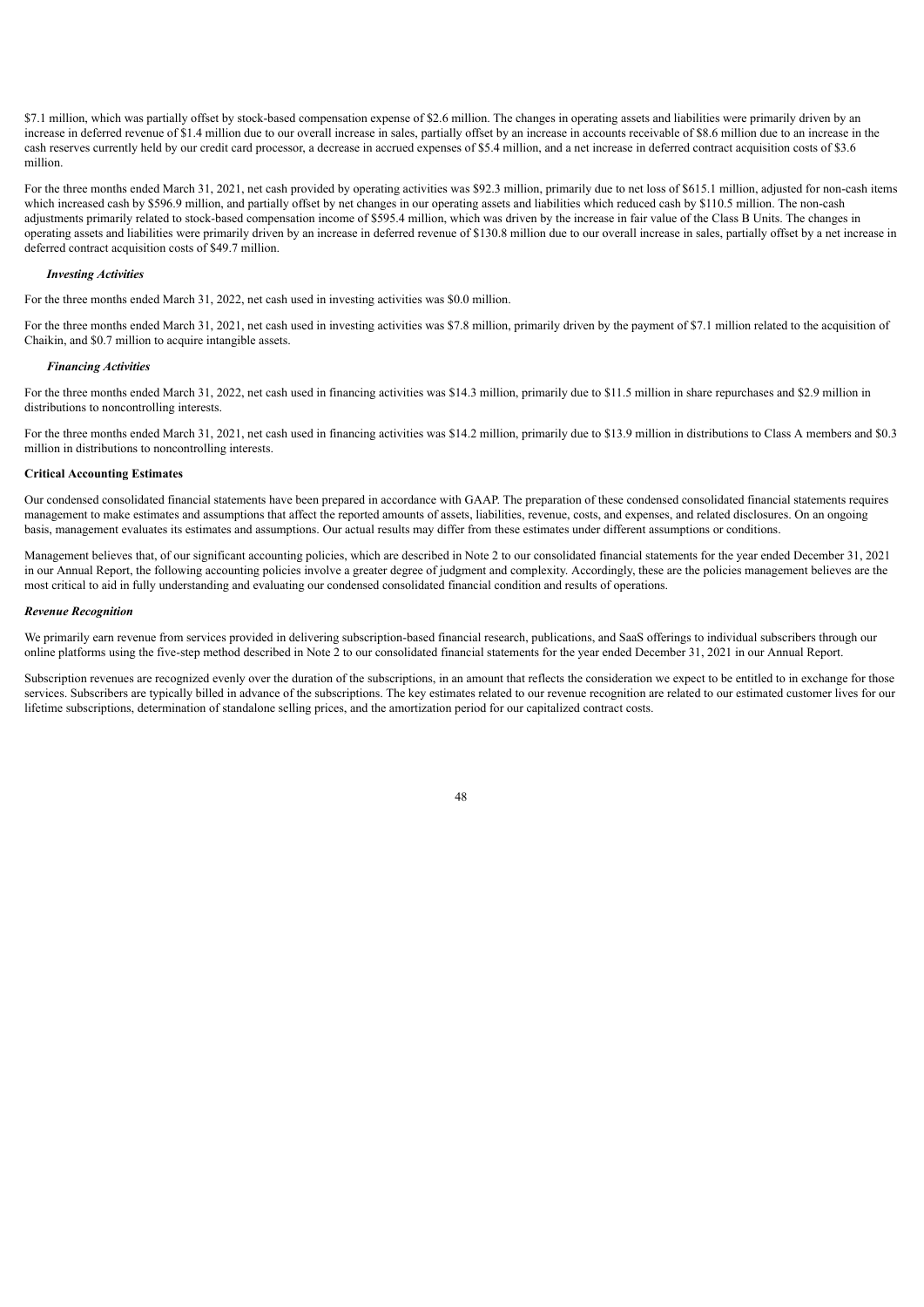We also offer lifetime subscriptions where we receive an upfront payment upon entering into the contract and receive a lower amount annually thereafter. Certain upfront fees on lifetime subscriptions are paid in installments over a 12-month period and, from time to time, over multiple years. We recognize revenue related to lifetime subscriptions over the estimated customer lives, which is five years. Management has determined the estimated life of lifetime customers based on historic customer attrition rates. The estimated life of lifetime customers was five years for the three months ended March 31, 2022 and 2021, and for each of the years ended December 31, 2021, 2020, and 2019.

Our contracts with subscribers may include multiple performance obligations if subscription services are sold with other subscriptions, products, or events within one contract. For such contracts, we allocate net revenues to each performance obligation based on its relative standalone selling price. We generally determine standalone selling prices based on the prices charged to subscribers on a standalone basis.

We capitalize incremental costs that are directly related to the acquisition or renewal of customer contracts, to the extent that the costs are expected to be recovered and if we expect the benefit of these costs to be longer than one year. We have elected to utilize the practical expedient and expense costs to obtain a contract with a subscriber when the expected benefit period is one year or less. Our capitalizable incremental costs include sales commissions to employees and fees paid to marketing vendors that are generally calculated as a percentage of the customer sale. We also capitalize revenue share fees that are payable to other companies, including related parties, who share their customer lists with us for each successful sale we make to a customer from their list. Capitalized costs are amortized on a straight-line basis over the shorter of the expected customer life and the expected benefit related directly to those costs, which is approximately four years. The amortization period for contract costs was approximately four years for the three months ended March 31, 2022 and 2021, and for each of the years ended December 31, 2021, 2020, and 2019.

### *Transactions and Valuation of Goodwill and Other Acquired Intangible Assets*

When we acquire a business, we allocate the fair value of purchase consideration to the tangible assets acquired, liabilities assumed, and intangible assets acquired based on their estimated fair values as of the acquisition date. The excess of the fair value of purchase consideration over the fair values of these identifiable assets and liabilities is recorded as goodwill.

Such valuations require management to make significant estimates and assumptions, especially with respect to intangible assets. Significant estimates in valuing assets acquired and liabilities assumed include, but are not limited to, future expected cash flows from acquired customers, trade names, acquired technology from a market participant perspective, and determining useful lives and discount rates. Management's estimates of fair value are based upon assumptions believed to be reasonable, but which are inherently uncertain and unpredictable and, as a result, actual results may differ from estimates. While management believes the assumptions and estimates it has made in the past have been appropriate, they are inherently uncertain and subject to refinement. During the measurement period, which is up to one year from the acquisition date, we may record adjustments to the assets acquired and liabilities assumed, with the corresponding offset to goodwill. Upon the conclusion of the measurement period, any subsequent adjustments are recorded to earnings. We did not have significant measurement period adjustments during the three months ended March 31, 2022 and 2021, and for each of the years ended December 31, 2021, 2020, and 2019.

# *Stock-Based Compensation*

Historically, we granted Class B Units to certain key employees. Prior to the Transactions, the Class B Units were classified as liabilities as opposed to equity and remeasured to fair value at the end of each reporting period, with the change in value being charged to stock-based compensation expense. Because the Class B Units were classified as liabilities on our condensed consolidated balance sheet, all profits distributions made to the holders of the Class B Units were considered to be stock-based compensation expenses. Expense was recognized using the greater of the expenses as calculated based on (i) the legal vesting of the underlying units and (ii) a straight-line basis.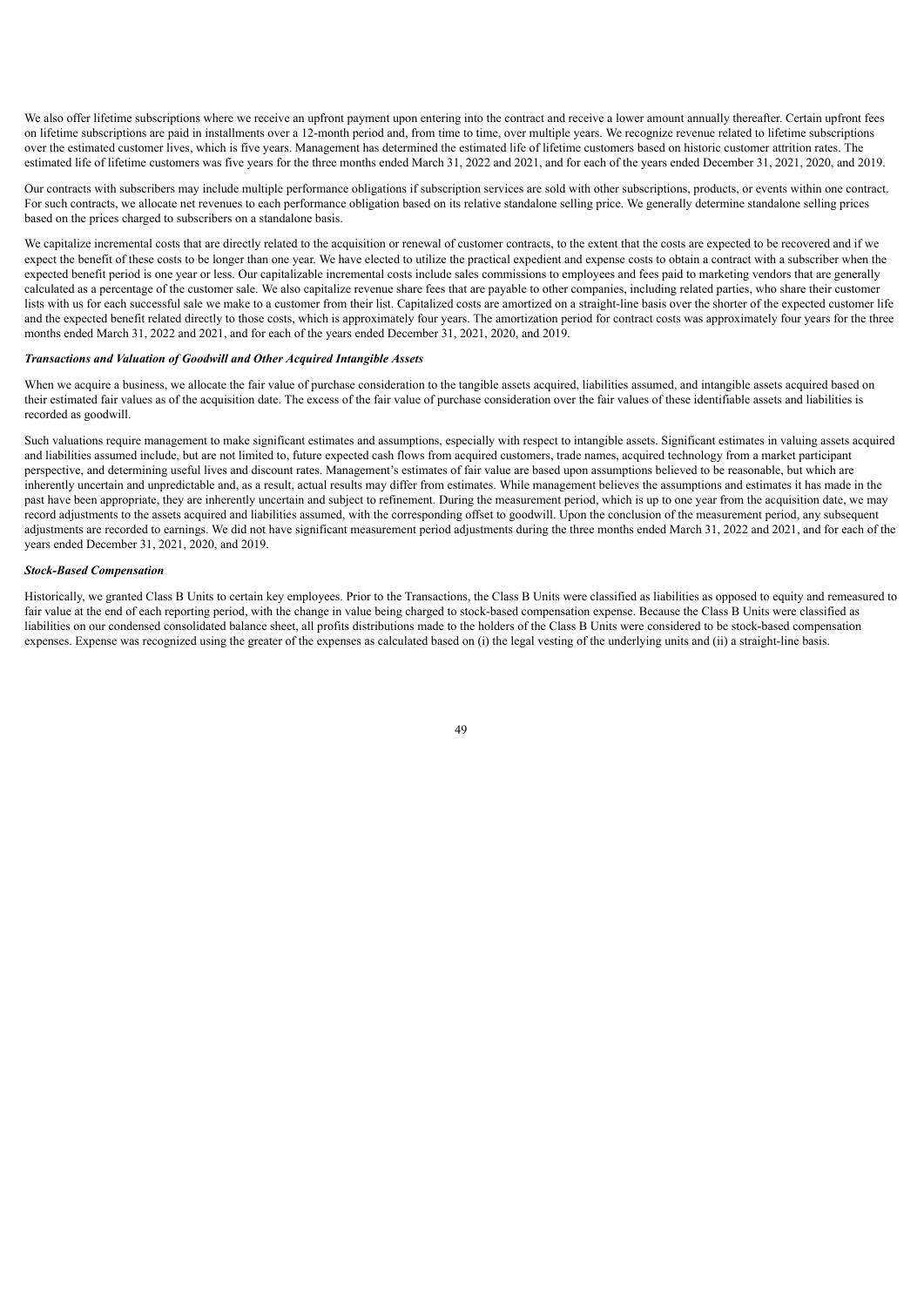Because our Class B Units were not publicly traded, we estimated the fair value of our Class B Units. Historically, the fair values of Class B Units were estimated by our board of managers based on our equity value. Our board of managers considered, among other things, contemporaneous valuations of our equity value prepared by an unrelated thirdparty valuation firm in accordance with the guidance provided by the American Institute of Certified Public Accountants Practice Guide, Valuation of Privately-Held-Company Equity Securities Issued as Compensation. To estimate the fair value of the Class B Units, a two-step valuation approach was used. First our equity value was estimated using a market approach and a discounted cash flow approach by projecting our net cash flows into the future and discounting these cash flows to present value by applying a market discount rate. This calculated equity value was then allocated to the common units outstanding using an option pricing model by determining the distributions available to unit holders in a hypothetical liquidation. Our board of managers exercised reasonable judgment and considered several objective and subjective factors to determine the best estimate of the fair value of our Class B Units, including:

- our historical and expected operating and financial performance;
- current business conditions;
- our stage of development and business strategy;
- macroeconomic conditions;
- our weighted average cost of capital;
- risk-free rates of return;
- the volatility of comparable publicly traded peer companies; and
- the lack of an active public market for our equity units.

Upon consummation of the Transactions, the vesting of all outstanding awards was accelerated and each Class B Unit was exchanged for Common Units in MarketWise, LLC.

#### <span id="page-50-0"></span>**Item 3. Quantitative and Qualitative Disclosures About Market Risk.**

We are exposed to certain market risks in the ordinary course of our business. These risks primarily include:

### *Credit Risk*

Our financial instruments that are exposed to concentrations of credit risk consist primarily of cash and cash equivalents. We had cash and cash equivalents of \$125.7 million and \$139.1 million as of March 31, 2022 and December 31, 2021, respectively, which consisted of bank deposits, money market funds, and certificates of deposit. We hold cash with federally insured financial institutions that often exceed federally insured limits. We manage our credit risk by concentrating our cash deposits with high-quality financial institutions and periodically evaluating the credit quality of those institutions.

#### *Interest Rate Risk*

Cash and cash equivalents are held primarily for working capital purposes. These interest-earning instruments are subject to interest rate risk. To date, fluctuations in interest income have not been significant. The primary objective of our investment activities is to preserve principal while maximizing income without significantly increasing risk. We do not enter into investments for trading or speculative purposes and have not used any derivative financial instruments to manage our interest rate risk exposure. Due to the short-term nature of our investments, we have not been exposed to, nor do we anticipate being exposed to, material risks due to changes in interest rates. A hypothetical 1% change in interest rates during any of the periods presented would not have had a material impact on our condensed consolidated financial statements.

We also have exposure in changing interest rates in connection with our Credit Facility. Interest rate risk is highly sensitive due to many factors, including U.S. monetary and tax policies, U.S. and international economic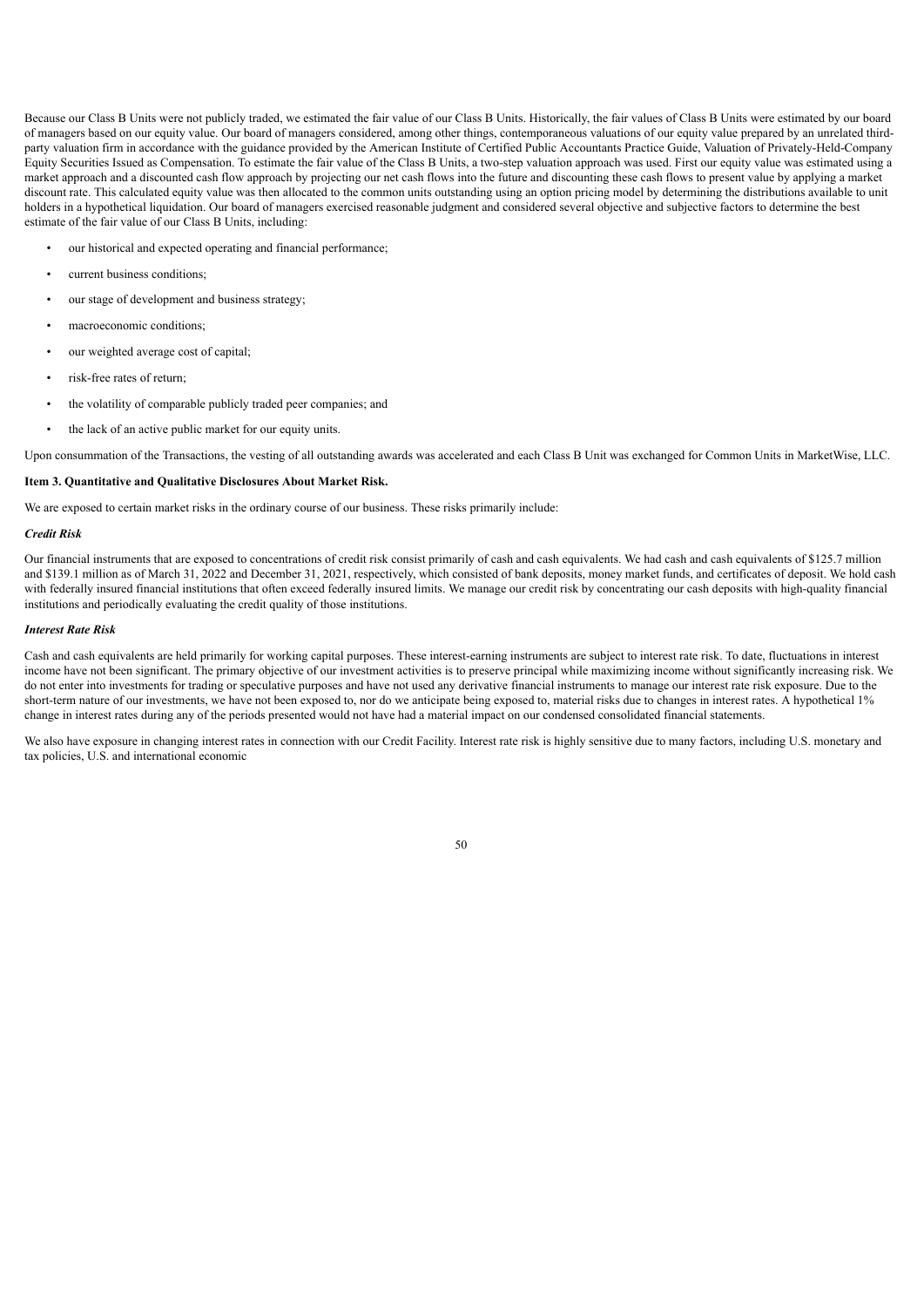factors. and other factors beyond our control. A hypothetical 1% increase or decrease in market interest rates during the three months ended March 31, 2022 would not result in a material change to our condensed consolidated financial statements.

# *Currency Exchange Risk*

We do not believe that foreign currency exchange has had a material effect on our business, results of operations, or financial condition. As the impact of foreign currency exchange rates has not been material to our historical results of operations, we have not entered into foreign currency derivative or hedging transactions, but may do so in the future if our exposure to foreign currency becomes more significant.

### *Inflation Risk*

We do not believe that inflation has had a material effect on our business, results of operations, or financial condition. However, if our costs were to become subject to significant inflationary pressures, we may not be able to fully offset higher costs through price increases, and our inability or failure to do so could potentially harm our business, financial condition, and results of operations.

# <span id="page-51-0"></span>**Item 4. Controls and Procedures.**

#### **Evaluation of Disclosure Controls and Procedures**

Our management, with the participation of our principal executive officer and principal financial officer, evaluated, as of the end of the period covered by this Quarterly Report on Form 10-Q, the effectiveness of our disclosure controls and procedures (as defined in Rules 13a-15(e) and 15d-15(e) under the Exchange Act). Based on that evaluation, and as a result of the material weaknesses described below, our principal executive officer and principal financial officer concluded that, as of March 31, 2022, our disclosure controls and procedures were not effective. In light of this fact, our management has performed additional analyses, reconciliations, and other post-closing procedures and has concluded that, notwithstanding the material weaknesses in our internal control over financial reporting, the condensed consolidated financial statements for the periods covered by and included in this Quarterly Report on Form 10-Q fairly state, in all material respects, our financial position, results of operations and cash flows for the periods presented in conformity with U.S. GAAP.

As previously reported, in connection with the audit of our consolidated financial statements for the year ended December 31, 2020, our management and auditors determined that material weaknesses existed in our internal control over financial reporting related to: (i) a lack of contemporaneous documentation and account reconciliation, and (ii) the lack of a formal or documented risk assessment process. A material weakness is a deficiency, or combination of deficiencies, in internal control over financial reporting such that there is a reasonable possibility that a material misstatement of our annual or interim consolidated financial statements will not be prevented or detected on a timely basis.

#### **Remediation Efforts to Address the Material Weaknesses**

We have taken a number of remediation actions during the year ended December 31, 2021 and during the three months ended March 31, 2022, and are continuing with our efforts. Remediation actions taken during the year ended December 31, 2021 and that continue during the three months ended March 31, 2022 include:

- hiring personnel with appropriate levels of experience in accounting, technology, and internal controls;
- engaging a professional accounting services firm to help us commence the documentation and assessment of our internal controls for complying with the Sarbanes-Oxley Act;

- implementing a risk assessment over financial reporting controls; and
- implementing new software tools.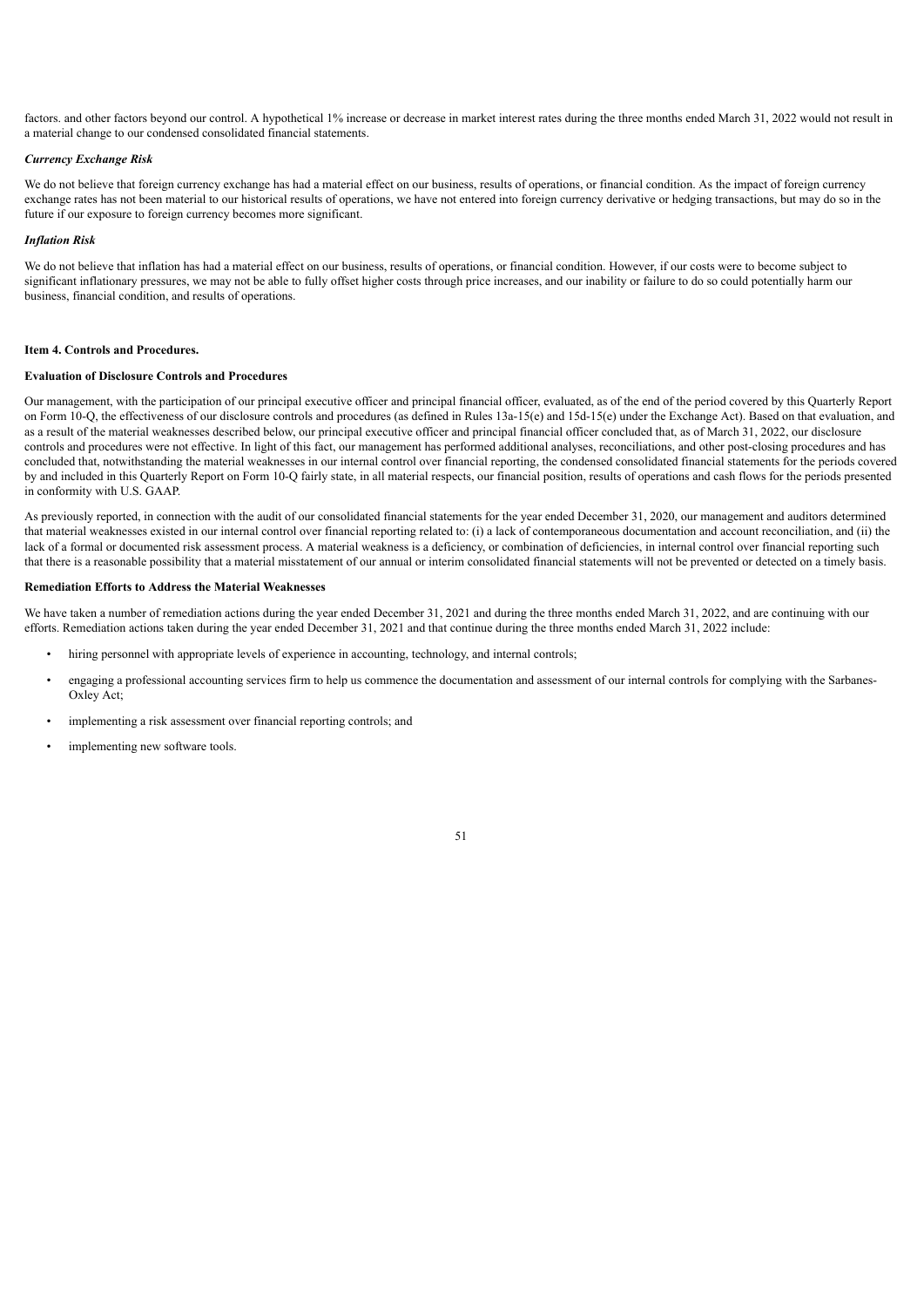While significant progress has been made to enhance our internal control over financial reporting, we are still in the process of building and enhancing our processes, procedures, and controls. Additional time is required to complete the remediation of these material weaknesses and the assessment to ensure the sustainability of these remediation actions. We believe the above actions, when complete, will be effective in the remediation of the material weaknesses described above. As such, we have concluded that the material weaknesses have not been fully remediated as of March 31, 2022.

#### **Changes in Internal Control Over Financial Reporting**

Other than as described above, there have been no changes in our internal control over financial reporting identified in connection with the evaluation required by Rule 13a-15(d) and 15d-15(d) of the Exchange Act that occurred during the period covered by this Quarterly Report on Form 10-Q that materially affected, or is reasonably likely to materially affect, our internal control over financial reporting.

#### **Inherent Limitations on Effectiveness of Controls**

Our management, including our Chief Executive Officer and Chief Financial Officer, believes that our disclosure controls and procedures and internal control over financial reporting are designed to provide reasonable assurance of achieving their objectives and are effective at the reasonable assurance level. However, our management does not expect that our disclosure controls and procedures or our internal control over financial reporting will prevent all errors and all fraud. A control system, no matter how well conceived and operated, can provide only reasonable, not absolute, assurance that the objectives of the control system are met. Further, the design of a control system must reflect the fact that there are resource constraints, and the benefits of controls must be considered relative to their costs. Because of the inherent limitations in all control systems, no evaluation of controls can provide absolute assurance that all control issues and instances of fraud, if any, have been detected. These inherent limitations include the realities that judgments in decision making can be faulty, and that breakdowns can occur because of a simple error or mistake. Additionally, controls can be circumvented by the individual acts of some persons, by collusion of two or more people, or by management override of the controls. The design of any system of controls is also based in part upon certain assumptions about the likelihood of future events, and there can be no assurance that any design will succeed in achieving its stated goals under all potential future conditions; over time, controls may become inadequate because of changes in conditions, or the degree of compliance with policies or procedures may deteriorate. Because of the inherent limitations in a cost-effective control system, misstatements due to error or fraud may occur and not be detected.

<span id="page-52-0"></span>**PART II—OTHER INFORMATION**

<span id="page-52-1"></span>**Item 1. Legal Proceedings.**

<span id="page-52-2"></span>Not applicable.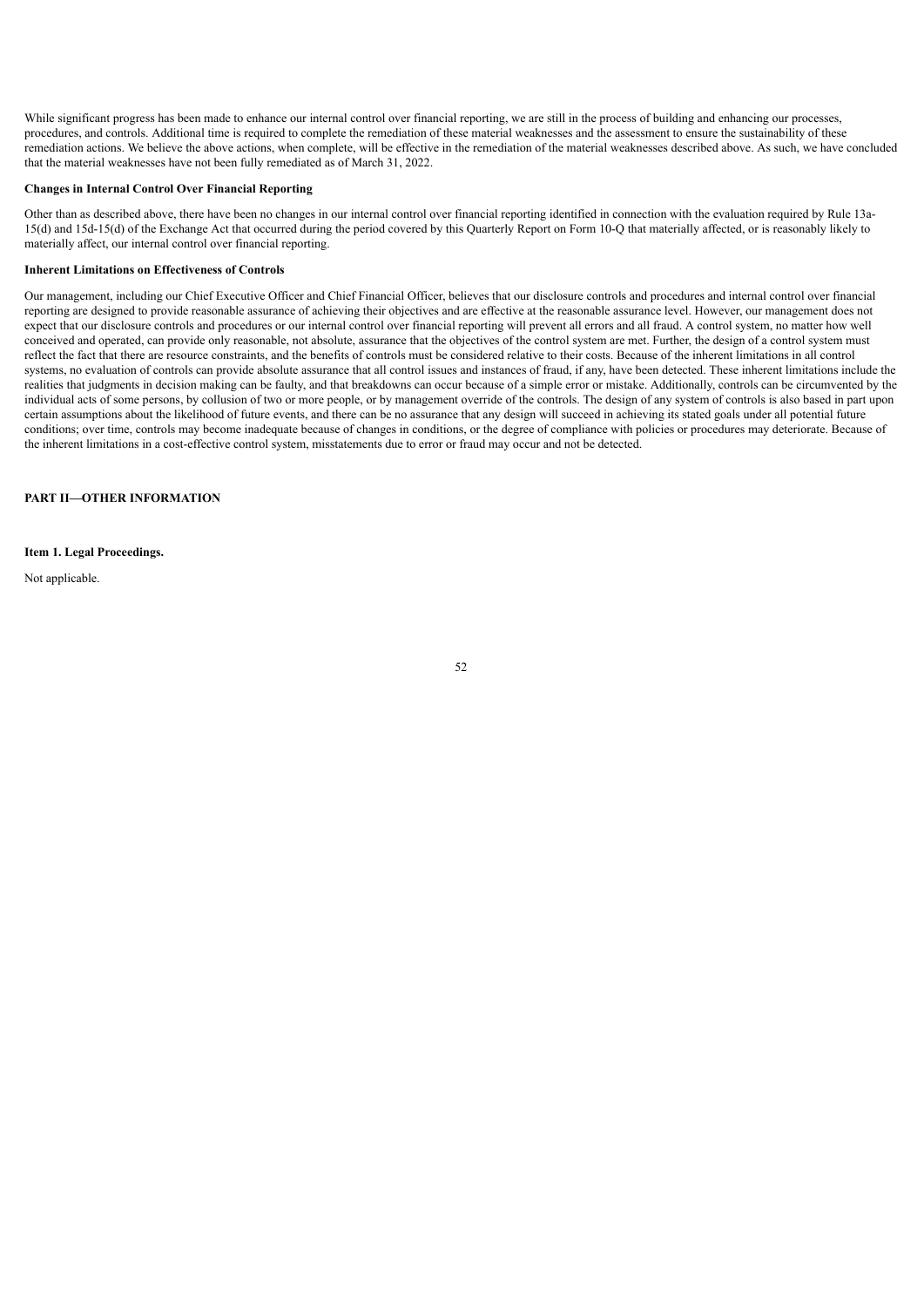# **Item 1A. Risk Factors.**

The risks described below could have a material adverse impact on our business, financial condition, or operating results. Although it is not possible to predict or identify all such risks and uncertainties, they may include, but are not limited to, the factors discussed below. The risks and uncertainties described below are not the only ones we face. Additional risks and uncertainties that we are unaware of, or that we currently believe are not material, may also become important factors that adversely affect our business or *results of operations*

There have been no material changes in the risk factors disclosed in Part 1, Item 1A, of our Annual Report.

| i<br>v<br>۰. |
|--------------|
|              |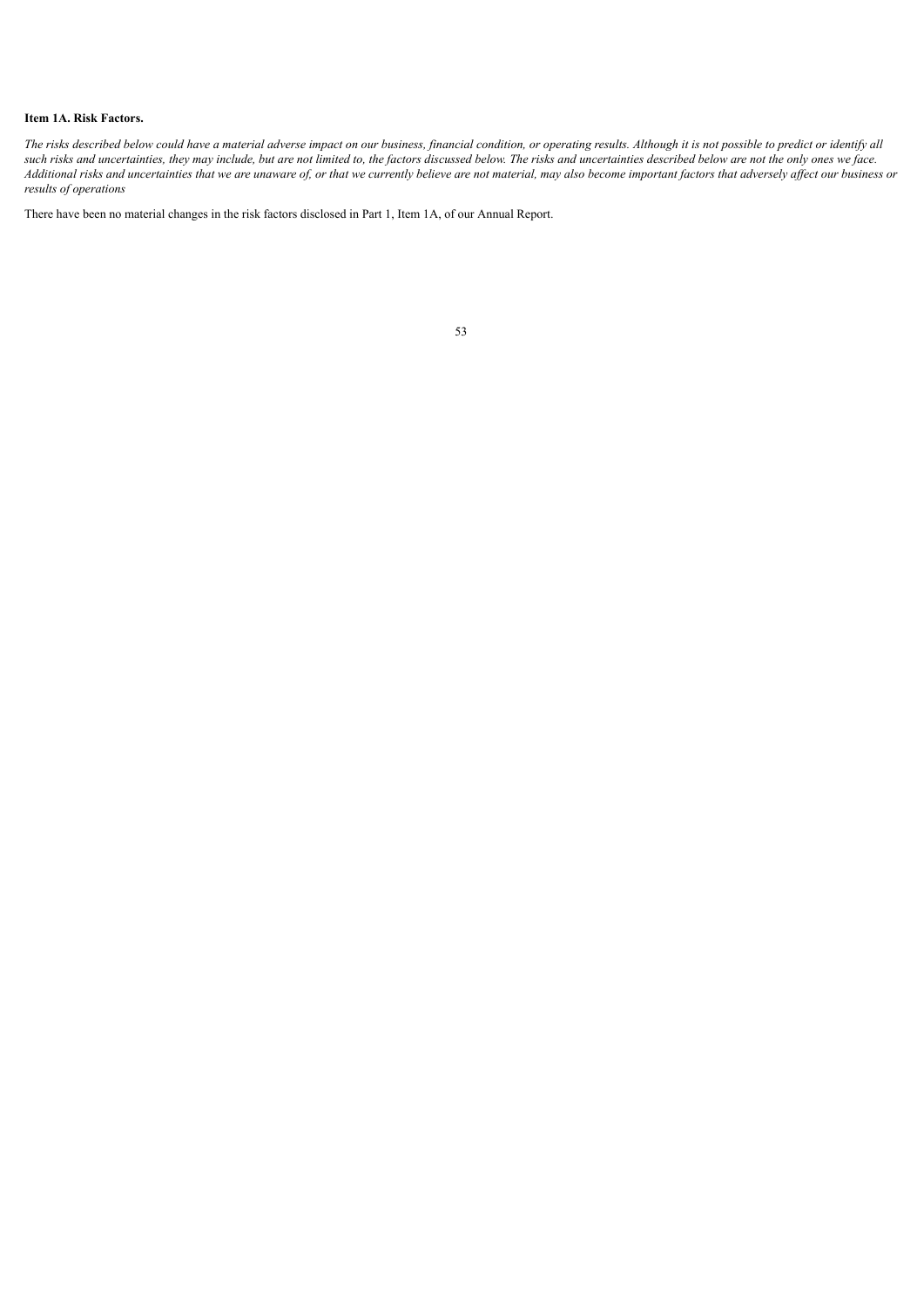# <span id="page-54-0"></span>**Item 2. Unregistered Sales of Equity Securities and Use of Proceeds.**

# **Issuer Purchases of Equity Securities**

The following table sets forth the information with respect to purchases made by or on behalf of the Company of its common stock during the three months ended March 31, 2022:

| Period                          | <b>Total Number of Shares</b><br>Purchased <sup>(1)</sup> | <b>Average Price Paid per</b><br>Share | <b>Total Number of Shares</b><br>Purchased as Part of a<br><b>Publicly Announced Plan</b> | <b>Maximum Dollar Value</b><br>of Shares that May Yet to<br>be Purchased Under the<br><b>Plan</b> (in thousands) |
|---------------------------------|-----------------------------------------------------------|----------------------------------------|-------------------------------------------------------------------------------------------|------------------------------------------------------------------------------------------------------------------|
| January 1 to January 31, 2022   | 425.039                                                   | \$6.31                                 | 425,039                                                                                   | 28,984                                                                                                           |
| February 1 to February 28, 2022 | 684.074                                                   | \$5.40                                 | 684.074                                                                                   | 25,287                                                                                                           |
| March 1 to March 31, 2022       | 1.034.333                                                 | \$4.92                                 | 1.034.333                                                                                 | 20,196                                                                                                           |
| Total                           | 2,143,446                                                 |                                        | 2,143,446                                                                                 |                                                                                                                  |

(1) In November 2021, our Board of Directors authorized the repurchase of up to \$35.0 million in aggregate of shares of the Company's Class A common stock, with the authorization to expire on November 3, 2023.

#### <span id="page-54-1"></span>**Item 3. Defaults Upon Senior Securities.**

Not applicable.

# <span id="page-54-2"></span>**Item 4. Mine Safety Disclosures.**

Not applicable.

# <span id="page-54-3"></span>**Item 5. Other Information.**

Not applicable.

# <span id="page-54-4"></span>**Item 6. Exhibits.**

The following exhibits are filed as part of, or incorporated by reference into, this Quarterly Report on Form 10-Q.

| Exhibit No. | Description                                                                                                                                              |
|-------------|----------------------------------------------------------------------------------------------------------------------------------------------------------|
| 31.1        | Certification of Principal Executive Officer Pursuant to Rules 13a-14(a) and 15d-14(a) under the Securities Exchange Act of 1934, as Adopted Pursuant    |
|             | to Section 302 of the Sarbanes-Oxley Act of 2002.                                                                                                        |
| 31.2        | Certification of Principal Financial Officer Pursuant to Rules 13a-14(a) and 15d-14(a) under the Securities Exchange Act of 1934, as Adopted Pursuant to |
|             | Section 302 of the Sarbanes-Oxley Act of 2002.                                                                                                           |
| 32.1        | Certification of Principal Executive Officer Pursuant to 18 U.S.C. Section 1350, as Adopted Pursuant to Section 906 of the Sarbanes-Oxley Act of 2002.   |
| 32.2        | Certification of Principal Financial Officer Pursuant to 18 U.S.C. Section 1350, as Adopted Pursuant to Section 906 of the Sarbanes-Oxley Act of 2002.   |
| 101.INS     | <b>XBRL Instance Document</b>                                                                                                                            |
| 101.SCH     | <b>XBRL Taxonomy Extension Schema Document</b>                                                                                                           |
| 101.CAL     | XBRL Taxonomy Extension Definition Linkbase Document                                                                                                     |
| 101.DEF     | XBRL Taxonomy Extension Label Linkbase Document                                                                                                          |
| 101.LAB     | XBRL Taxonomy Extension Label Linkbase Document                                                                                                          |
| 101.PRE     | XBRL Taxonomy Extension Presentation Linkbase Document                                                                                                   |
|             |                                                                                                                                                          |

<span id="page-54-5"></span>104 Cover Page Interactive Data File (embedded within the Inline XBRL document)